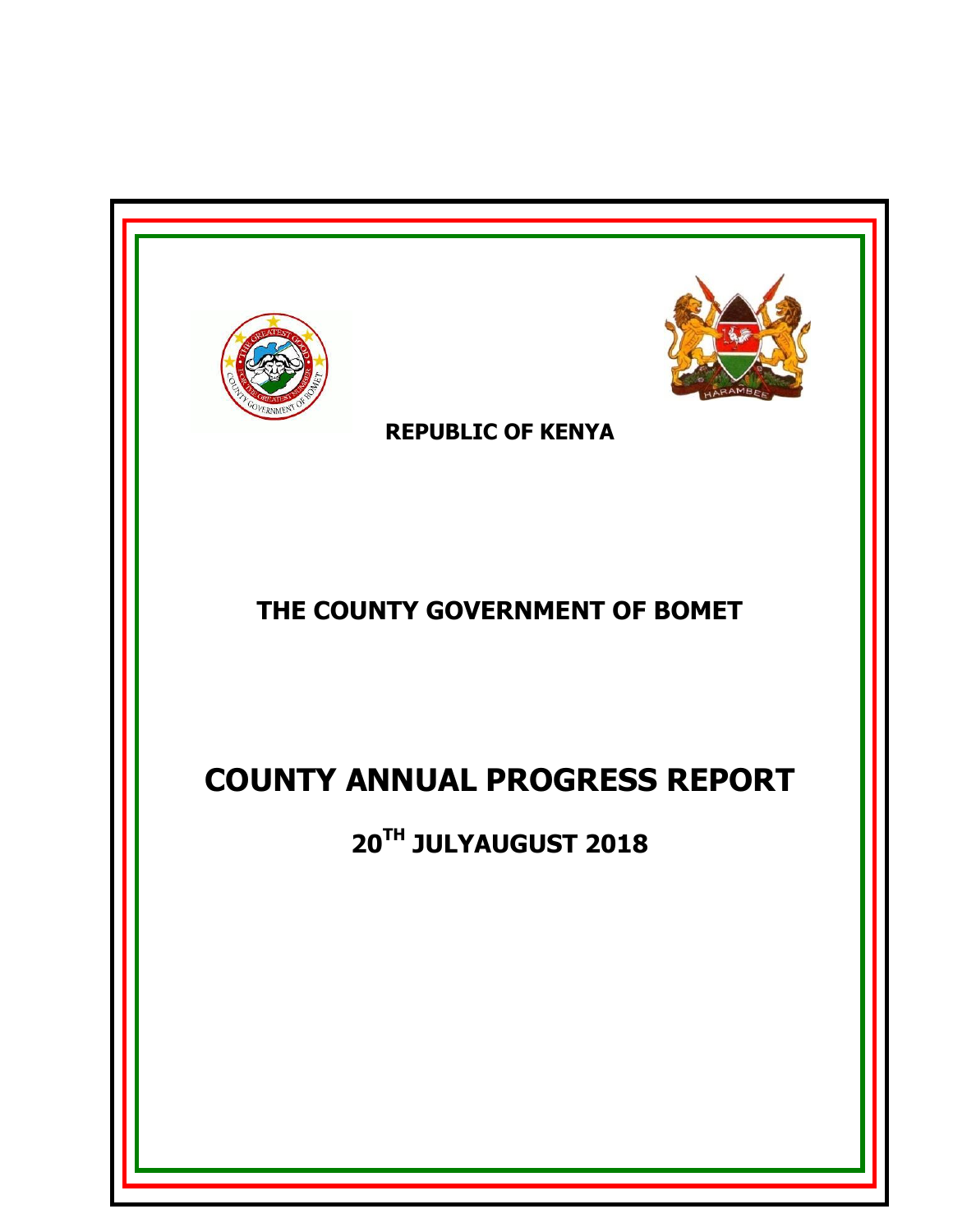## <span id="page-1-0"></span>ACRONYMS

| <b>CADP</b>  | <b>County Annual Development Plan</b>                     |
|--------------|-----------------------------------------------------------|
| <b>CAPR</b>  | <b>County Annual Progress Report</b>                      |
| <b>CECM</b>  | <b>County Executive Committee Member</b>                  |
| <b>CGIS</b>  | County Geospatial information management system           |
| <b>CIDP</b>  | County Integrated development plan                        |
| <b>CLIS</b>  | County land information system                            |
| <b>ECDE</b>  | Early Childhood Development Education                     |
| <b>ICT</b>   | Information communication technology                      |
| <b>IFMIS</b> | <b>Integrated Financial Management Information system</b> |
| <b>KNBS</b>  | Kenya National bureau system                              |
| <b>LAN</b>   | <b>Local Area Network</b>                                 |
| M&E          | Monitoring and Evaluation system                          |
| <b>MBPS</b>  | Megabytes per second                                      |
| <b>MLND</b>  | Maize lethal neurosis disease                             |
| NHIF         | National hospital insurance funds                         |
| <b>PWD</b>   | Peoples living with disability                            |
|              | SACOMA Sub-Saharan African Communities Markets Abroad     |
| <b>SME</b>   | <b>Small Medium Enterprise</b>                            |
| <b>TETI</b>  | Trade, Energy, Tourism and Industry                       |
| <b>UK</b>    | United Kingdom                                            |
| <b>VTI</b>   | <b>Vocational Training centers</b>                        |
| <b>FMD</b>   | Foot and Mouth disease                                    |
| <b>BQ</b>    | Black-quarter                                             |
| <b>LSD</b>   | Lumpy skin disease                                        |
| <b>CFA</b>   | <b>Community Forest association</b>                       |
| <b>KFS</b>   | Kenya Forest service                                      |
| <b>CPSB</b>  | County public service Board                               |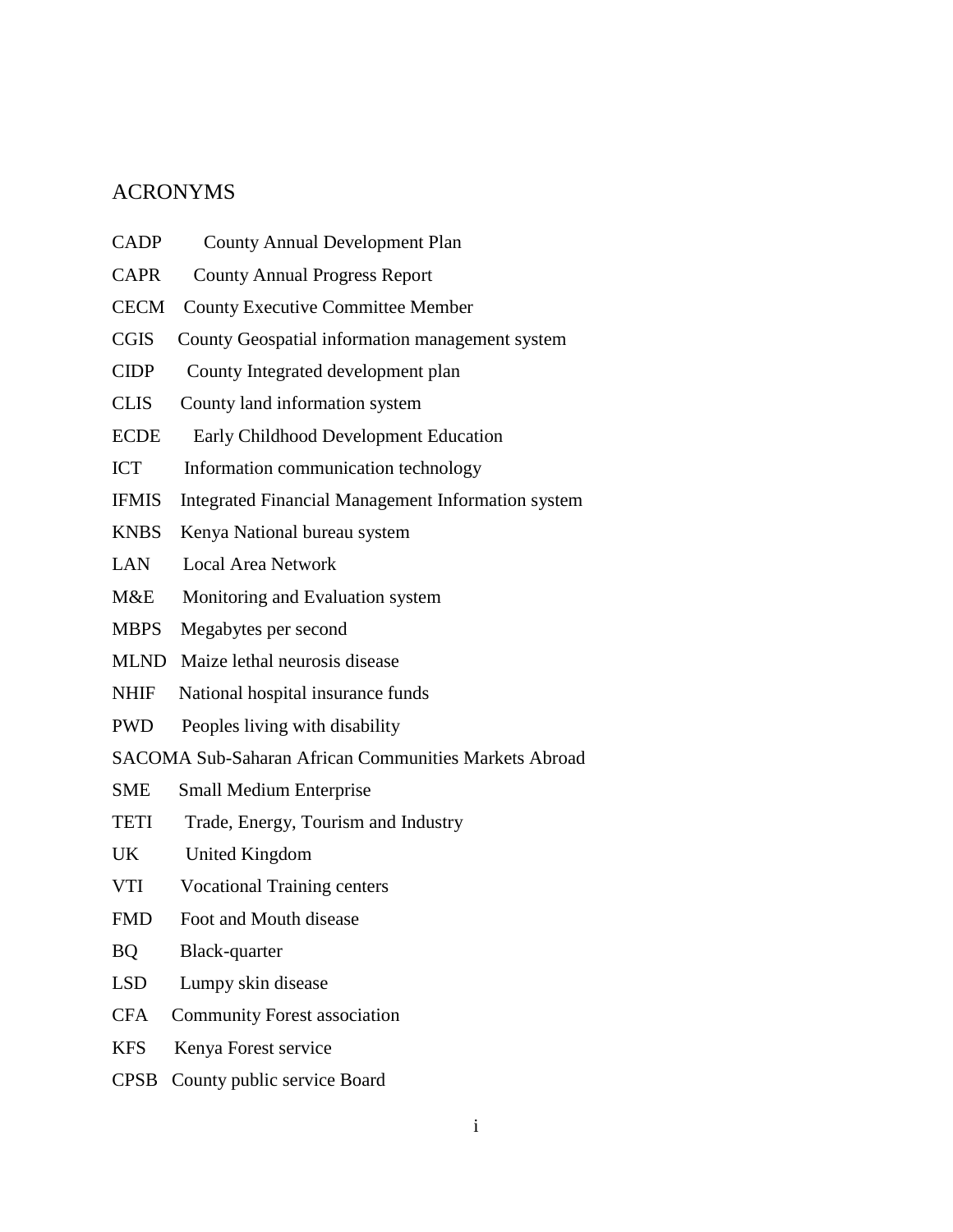- ODF Open Defecation free
- HIV Human immune deficiency Virus
- REA Rural Electrification Authority
- PDP Part development plan
- PI Public Interest
- CCI Charitable Children Institutions
- SNI Special Needs Institute
- IAAF International Armature athletic federation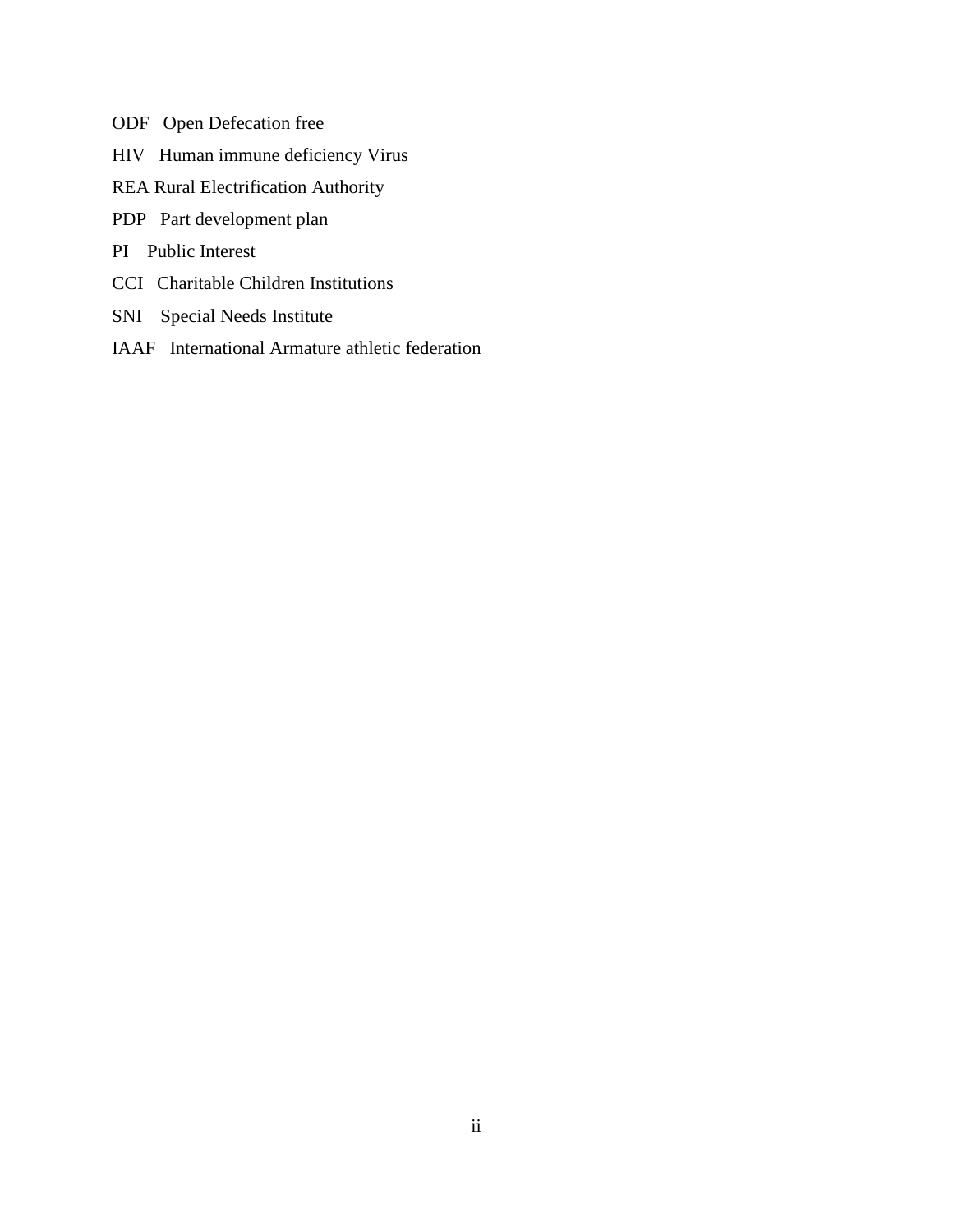| <b>Table of Contents</b> |
|--------------------------|
|                          |
|                          |
|                          |
|                          |
|                          |
|                          |
|                          |
|                          |
|                          |
|                          |
|                          |
|                          |
|                          |
|                          |
|                          |
|                          |
|                          |
|                          |
|                          |
|                          |
|                          |
|                          |
|                          |
|                          |
|                          |
|                          |
|                          |
|                          |
|                          |
|                          |
|                          |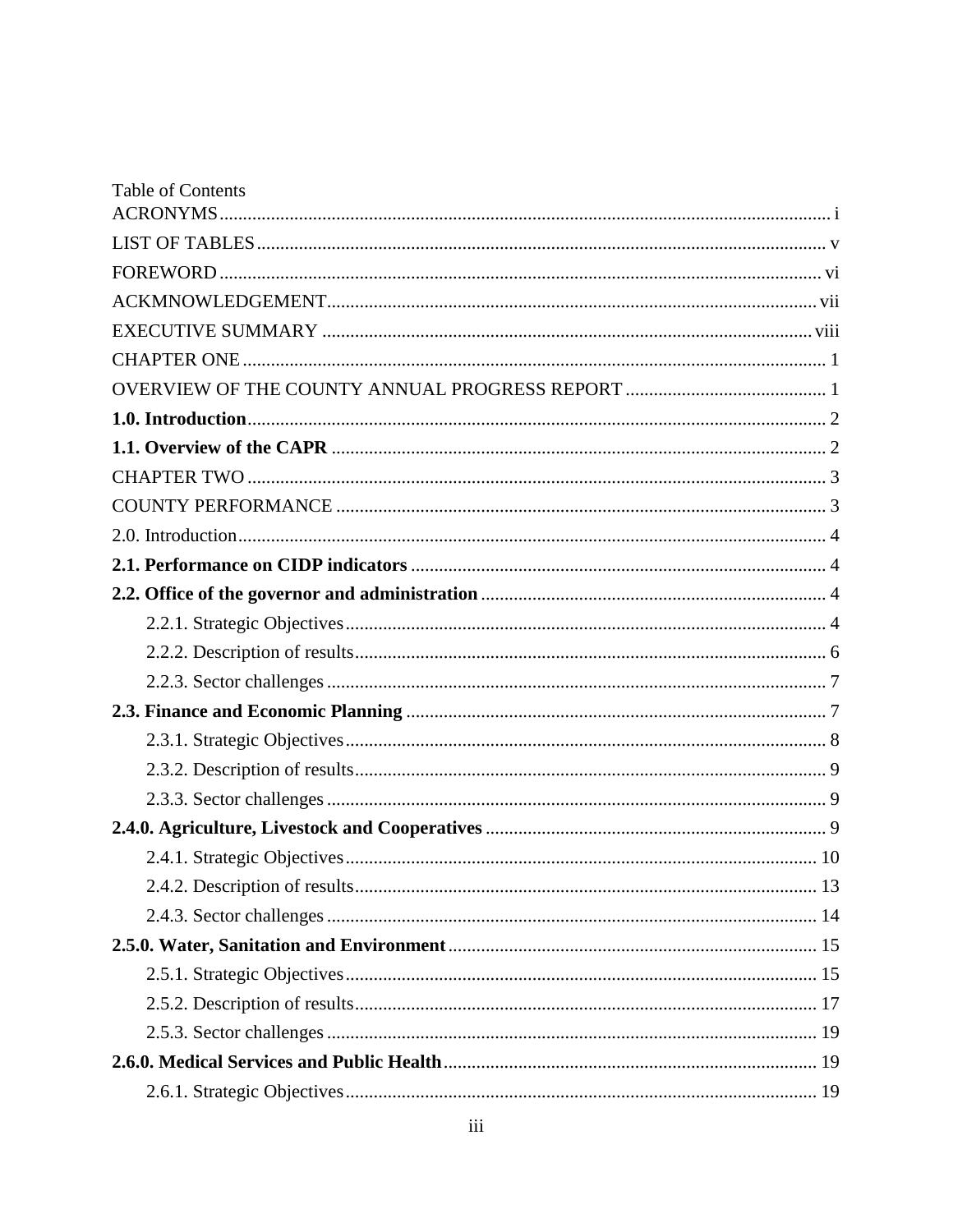| 3.1. Challenges experienced during implementation of the 2017/2018 Financial Year  42 |  |
|---------------------------------------------------------------------------------------|--|
|                                                                                       |  |
|                                                                                       |  |
|                                                                                       |  |
|                                                                                       |  |
|                                                                                       |  |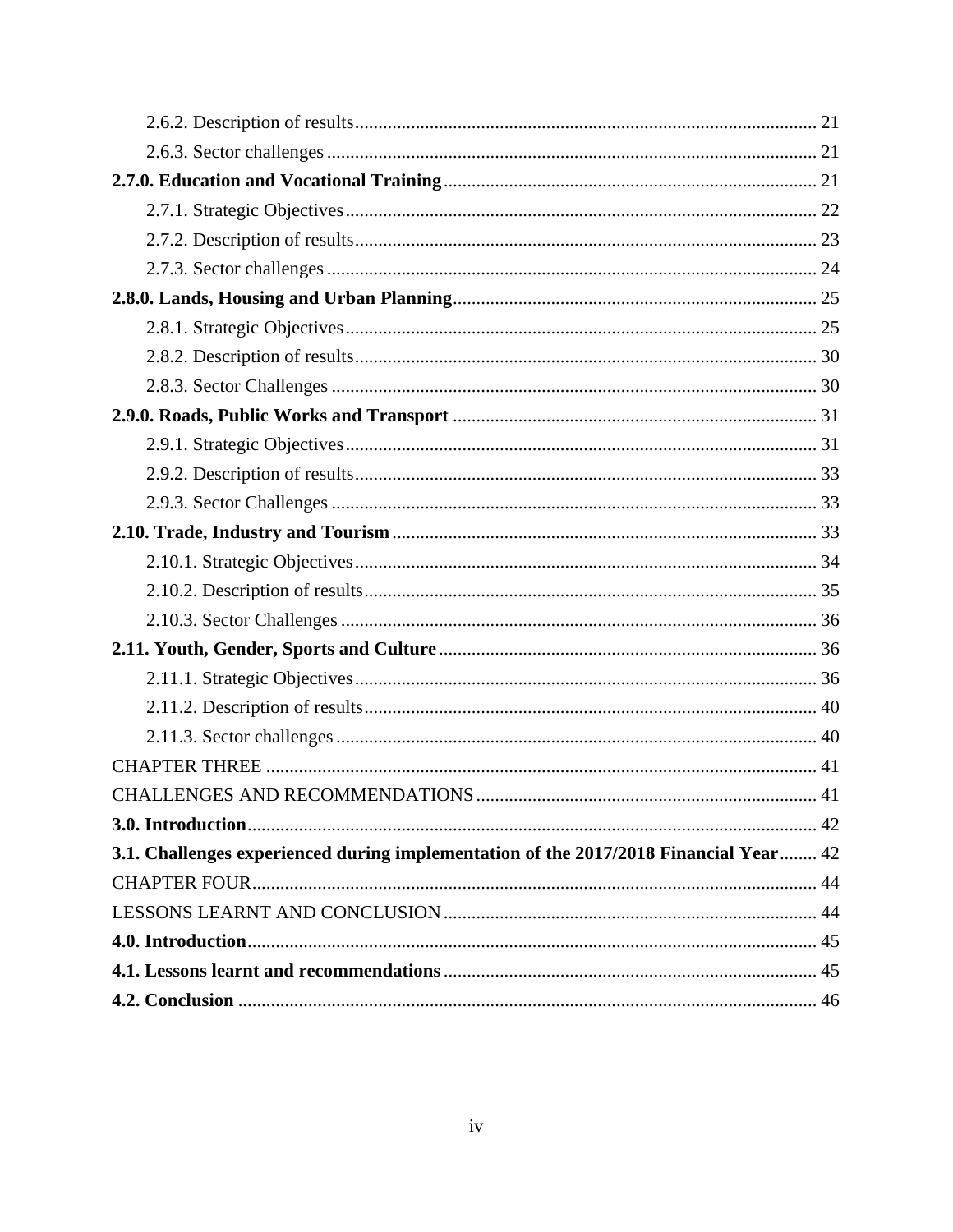## <span id="page-5-0"></span>LIST OF TABLES

| Table 3 Agriculture, Livestock and Cooperatives performance in 2017/2018 10 |  |
|-----------------------------------------------------------------------------|--|
|                                                                             |  |
|                                                                             |  |
|                                                                             |  |
|                                                                             |  |
|                                                                             |  |
|                                                                             |  |
|                                                                             |  |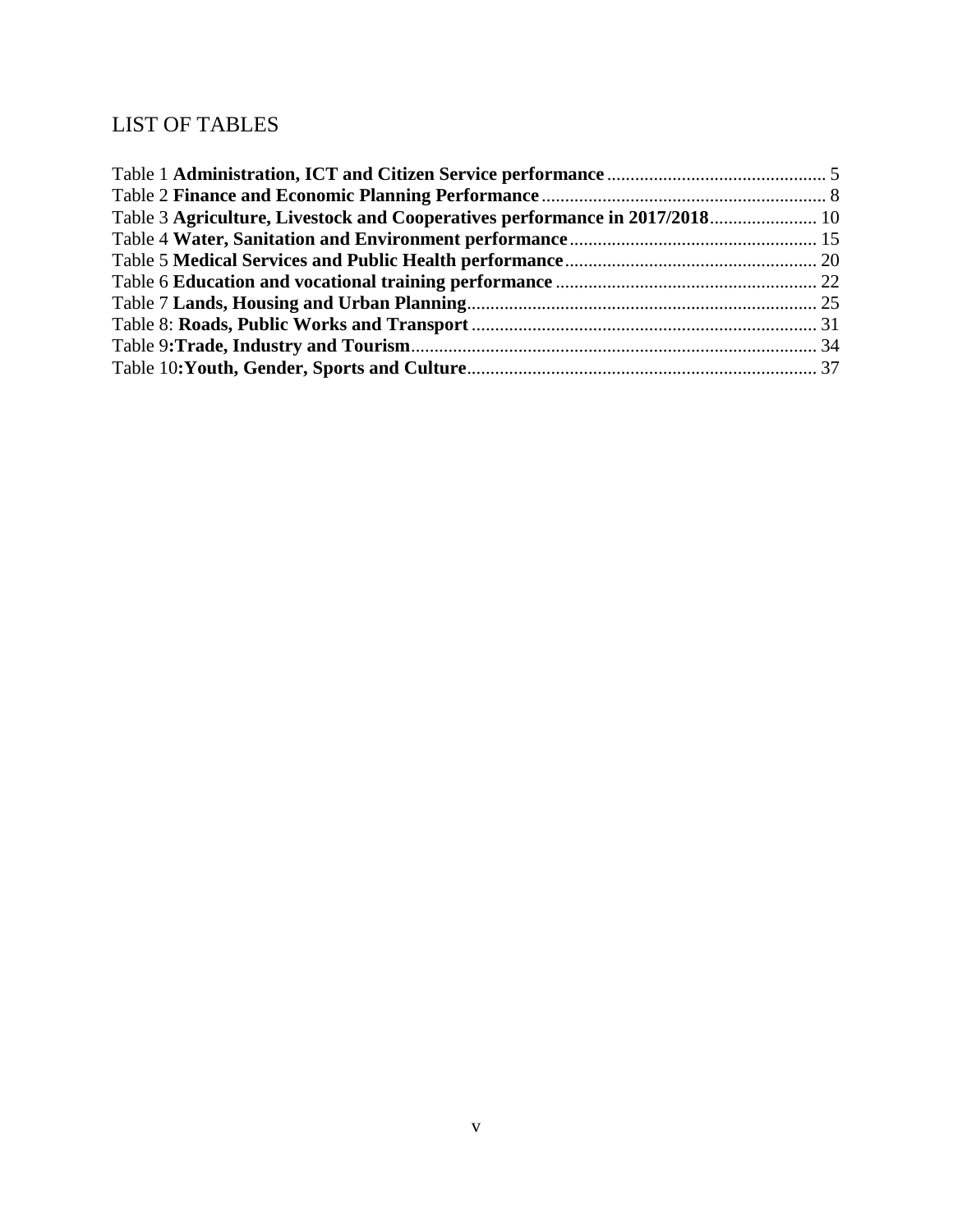## <span id="page-6-0"></span>FOREWORD

The County Annual progress (CAPR) report for Bomet County was developed by the division of Economic Planning. The CAPR tracks the progress of the Annual development plan(CAPR) 2017/2018 which in turn implements the County Integrated Development Plan (CIDP). The report provides an assessment of the County Government's achievements and challenges experienced during the implementation of programmes and projects in the 2017/2018 financial year. It provides information that Sectors can use to inform the preparation of subsequent county plans and budgets for improved planning and implementation of projects and programme.

The realisation of the county vision will depend on the extent to which CAPR will be used to inform the future development plans and this calls for concerted efforts to ensure that proper project analysis is done in order to bring out successes and failures in project implementation.

I call upon all the department to refer to information contained in this document so as to address the shortcomings in implementation of the annual development plan so as to realise the objectives and targets that are in the CIDP. I have no doubt that this CAPR will prove useful to all the stakeholders and development partners.

I know that the delivery of quality and effective services, economic growth and increased opportunities for development remain serious challenges. However, the county government will endeavour to fulfil the promises made to the people of Bomet County through adoption of the information contained in the CAPR.

**Hon. Andrew Sigei CECM- FINANCE AND ECONOMIC PLANNING COUNTY GOVERNMENT OF BOMET**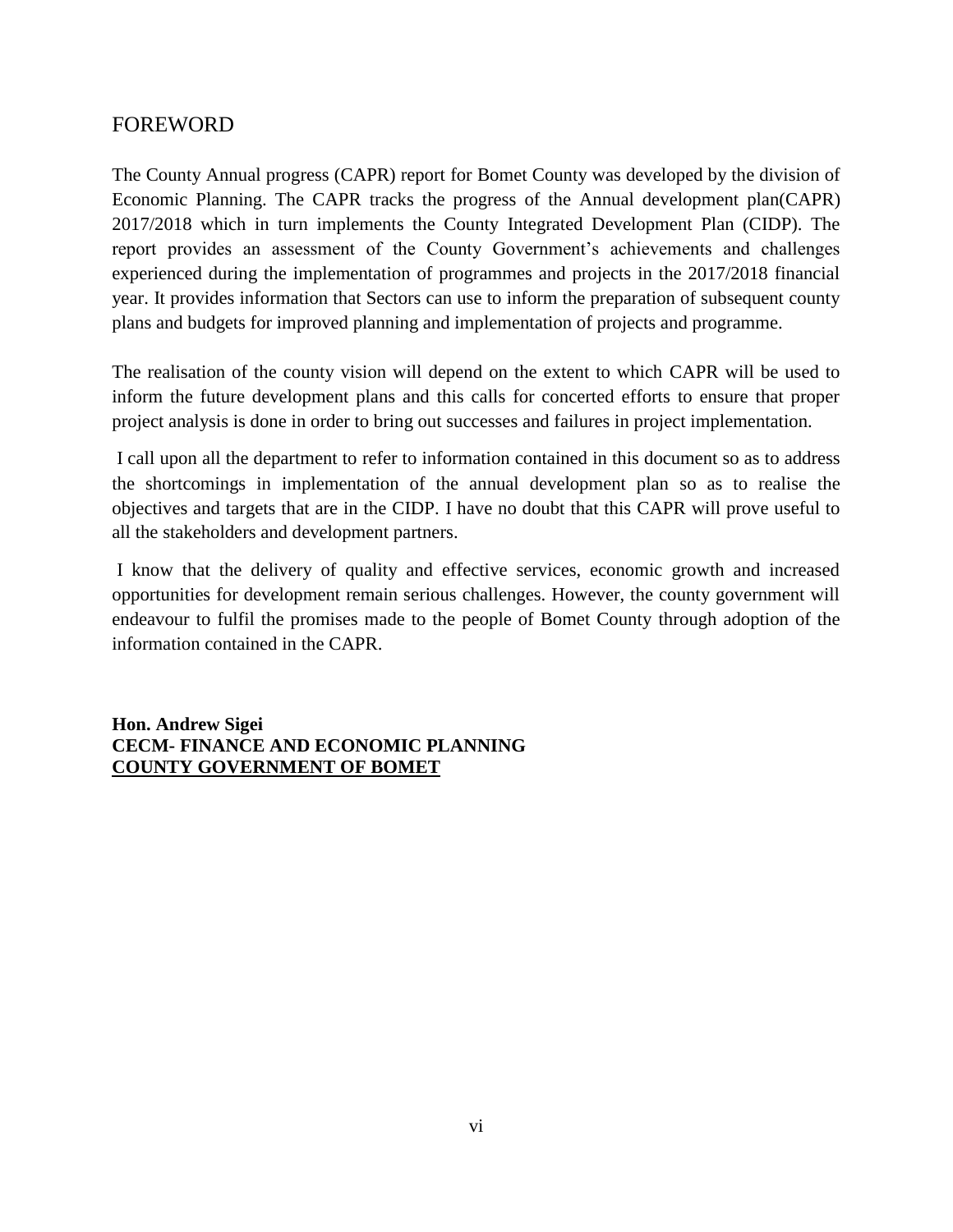## <span id="page-7-0"></span>ACKMNOWLEDGEMENT

The County Annual Progress Report (CAPR) was prepared through the support of the County Government of Bomet under the able leadership of H.E. Dr. Joyce Laboso, The Governor. We would like to appreciate the role played by all County Executive Committee Members in coordinating their respective departments through the entire process. In addition, Special thanks goes to the County Chief Officers, Directors and the technical Officers for their input in providing information regarding the progress made by their departments in the CAPR. Special recognition goes to the County Executive Committee Member for Finance and Economic Planning, Mr. Andrew Sigei under whose coordination, direction, support and guidance throughout this assignment made it successful.

I would also like to appreciate the role played by the following technical officers: Linus Ngeno, Daniel Terer, Amos Langat, Phillip Langat, and Simon Mutai. This team worked round the clock to co-ordinate, compile, edit and finalize the report. Without their efforts, the process would not have materialized within the set timeline. To all those who were involved, we appreciate your contribution and now the greater challenge lies in the actual utilization and implementation of the CAPR for the purpose of informing the ADP and budgeting processes.

## **MILCAH RONO CHIEF OFFICER ECONOMIC PLANNING COUNTY GOVERNMENT OF BOMET**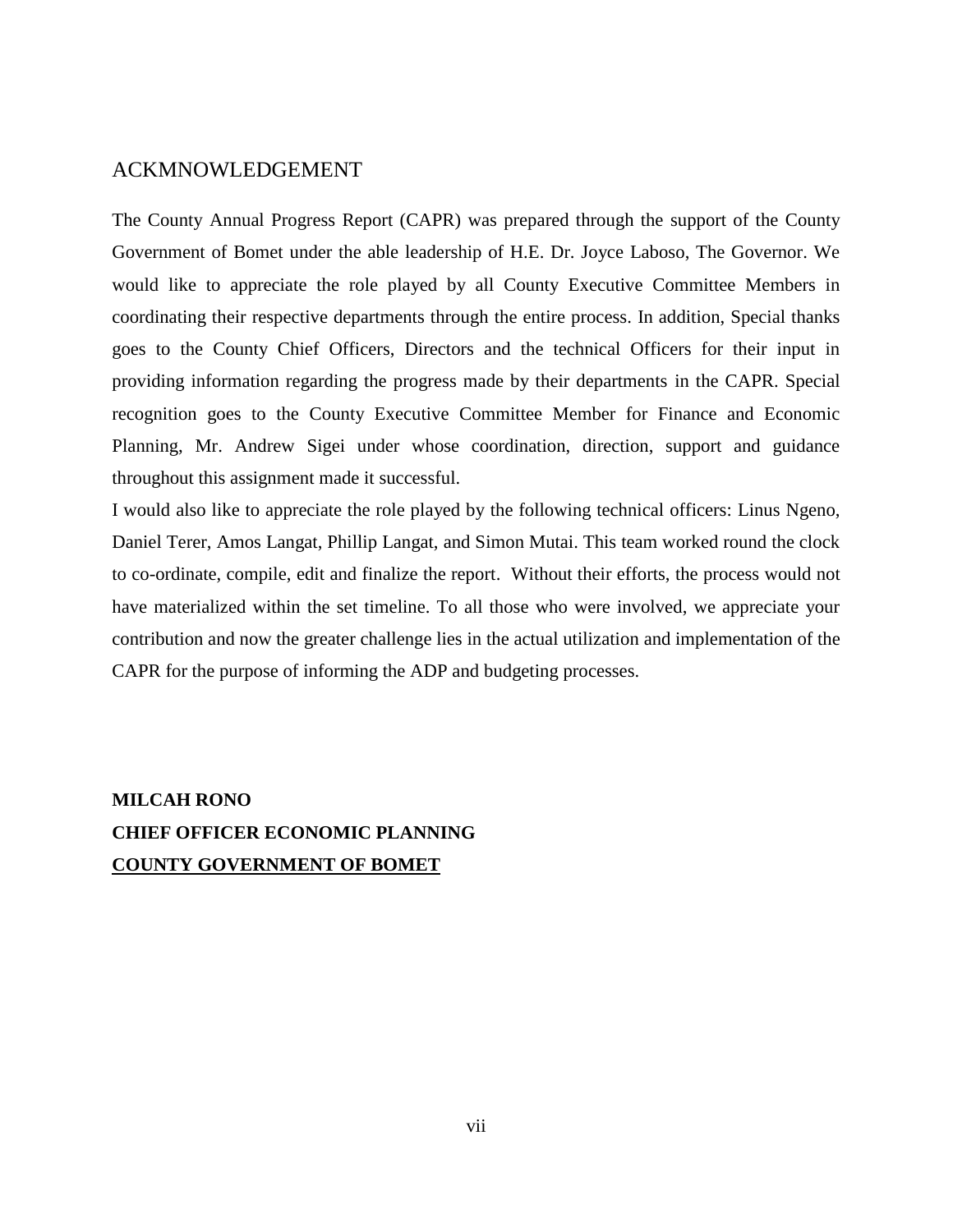#### <span id="page-8-0"></span>EXECUTIVE SUMMARY

The CAPR is divided into four chapters. Chapter one provides the overview of the CAPR. This chapter also deals with the definition of what county annual progress (CAPR) report is, its development process and how it is organized. It also discusses how departments/sectors were involved in its preparation.

Chapter two discusses the performance of the projects and programmes that the sectors had planned to accomplish in the financial year 2017/2018. Performance of the sectors is analyzed in matrix in terms of outputs/outcomes, performance indicators and status as at CAPR 2016/2017. It also indicates the targets in CAPR 2017/2018, the achievements and remarks as regards the achievements. The information in the matrix is basically about the sectors and how they performed.

Chapter three deals with challenges experienced during implementation of the ADP 2016/2017. Most departments were under established and thus unable to efficiently serve the needs of the County Government. These challenges were compounded by inadequate office space and equipment and inadequate training of staff. Inadequate budgetary allocation coupled with delay and inconsistency in disbursement of funds from the National Treasury, which negatively affected implementation of projects. In addition, the county government did not put much effort to mobilize resources to fill the budgetary gaps and promote private-public partnership

Chapter four addresses the lessons learnt and recommendations. There is need to increase exchequer allocation to the county and address challenges of delay and inconsistency in disbursement of funds. In addition, the county government should enhance revenue collections and involvement of private sector in implementation of projects. Further, the county government should explore partnering with other development partners under a framework of agreement to improve resource mobilization. The chapter also discusses the need for Training and development of staff is critical for continuity and stability in public service. There is also the need to hire specialized staff in areas where they are lacking and provide them with necessary tools and equipment so as to improve on service delivery. Public participation need to be enhanced through the establishment of citizen service centres.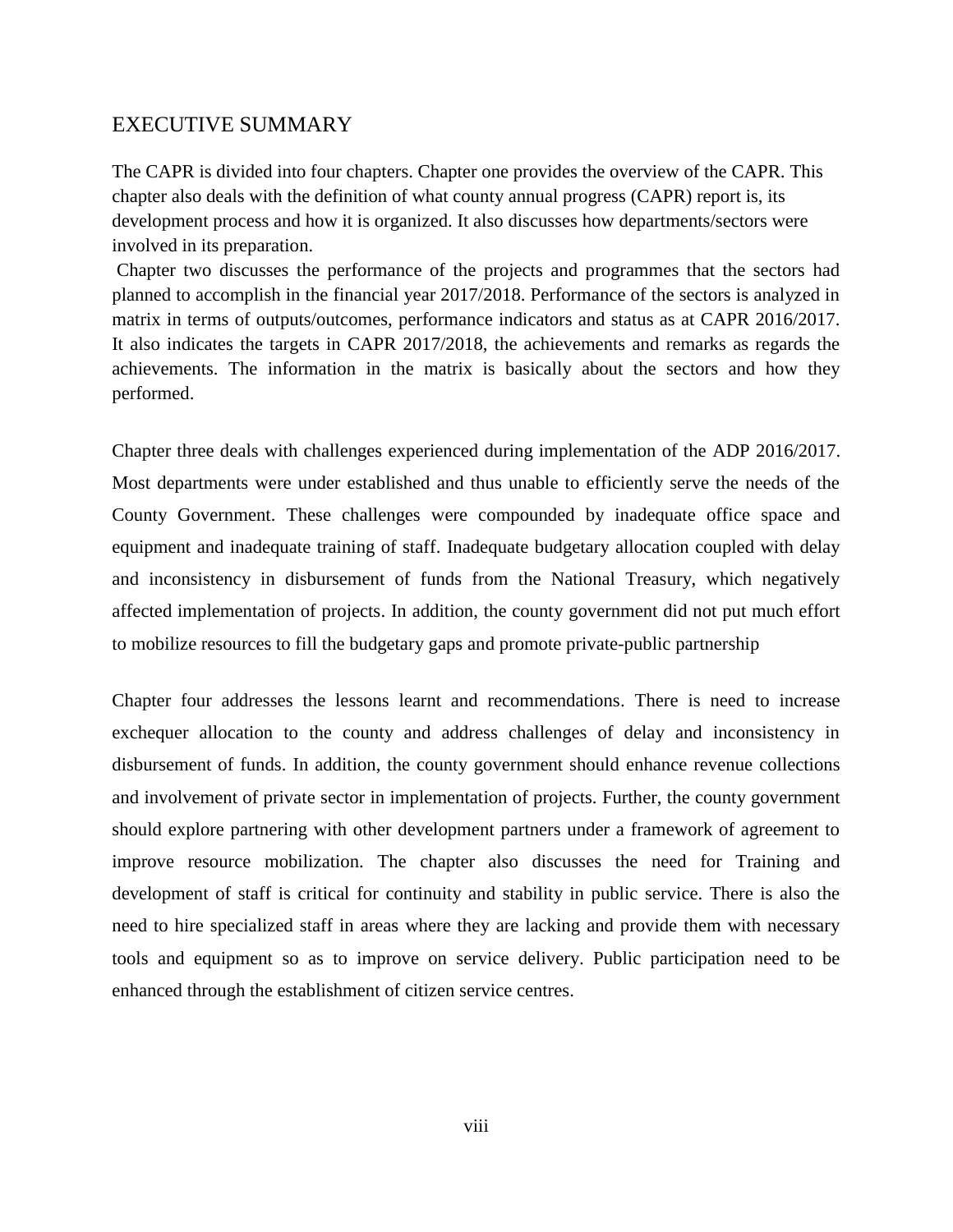# CHAPTER ONE

# <span id="page-9-1"></span><span id="page-9-0"></span>OVERVIEW OF THE COUNTY ANNUAL PROGRESS REPORT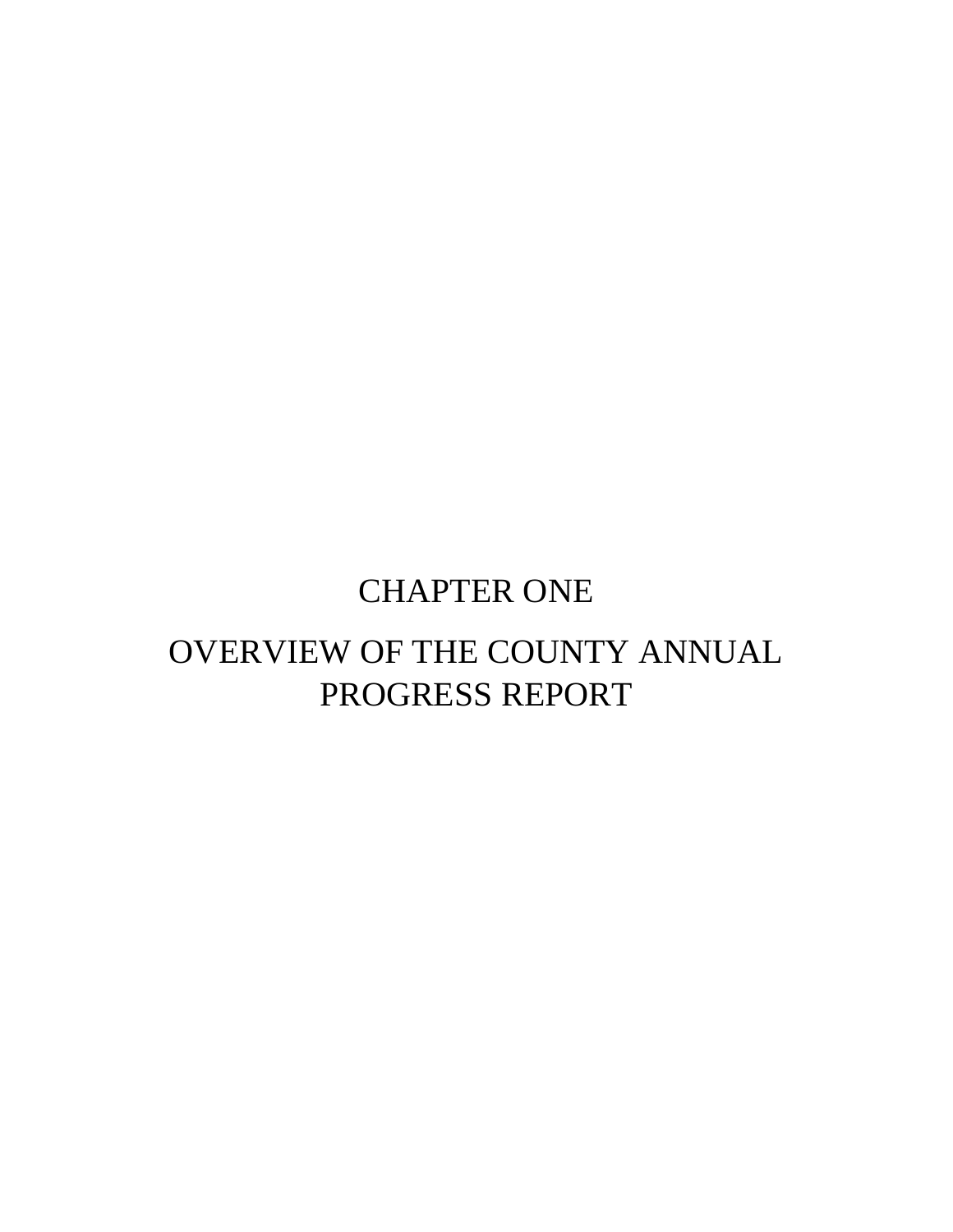#### <span id="page-10-0"></span>**1.0. Introduction**

This chapter starts with the definition of what county annual progress (CAPR) report is, its development process and how it is organized. It also discusses how departments/sectors were involved in its preparation.

## <span id="page-10-1"></span>**1.1. Overview of the CAPR**

CAPR is basically a report on the implementation of the CIDP on annual basis; it focuses on the implementation of projects/programmes that are contained in the CIDP but implemented through the Annual Development Plan (CAPR) on yearly basis. The county government Act 2012 section 108 states that there shall be a five-year county integrated development plan for each county which shall have an implementation plan with clear outcomes, provisions for monitoring and evaluation; and clear reporting mechanisms. The Act is succinct on provisions for monitoring and evaluation on the county integrated development plan which should culminate in the preparation of the progress reports and CAPR fits very well in the provisions of this Act.

Preparation of CAPR underwent broad based consultation where the chief officers and their directors were involved. The officers were trained on how to prepare the CAPR using elaborate guidelines developed by the department of monitoring and evaluation in the national treasury and planning. The guidelines provided the steps for preparing the CAPR in terms of chapters and it also provided a template for collecting CAPR data. The other areas that were covered during the training included knowledge on how to develop and monitor indicators and practical exercises to ensure thorough understanding of the guidelines before embarking on the actual preparation of the CAPR.

The CAPR document is organized in chapters and it comprises of four chapters with different titles. It starts with forward followed by acknowledgement, executive summary and then the chapters. Chapter one provides the overview of the CAPR while chapter two and three discusses county performance and challenges and recommendations respectively and chapter four gives the lessons learned and conclusion. It also has an appendix that can accommodate additional documents or materials.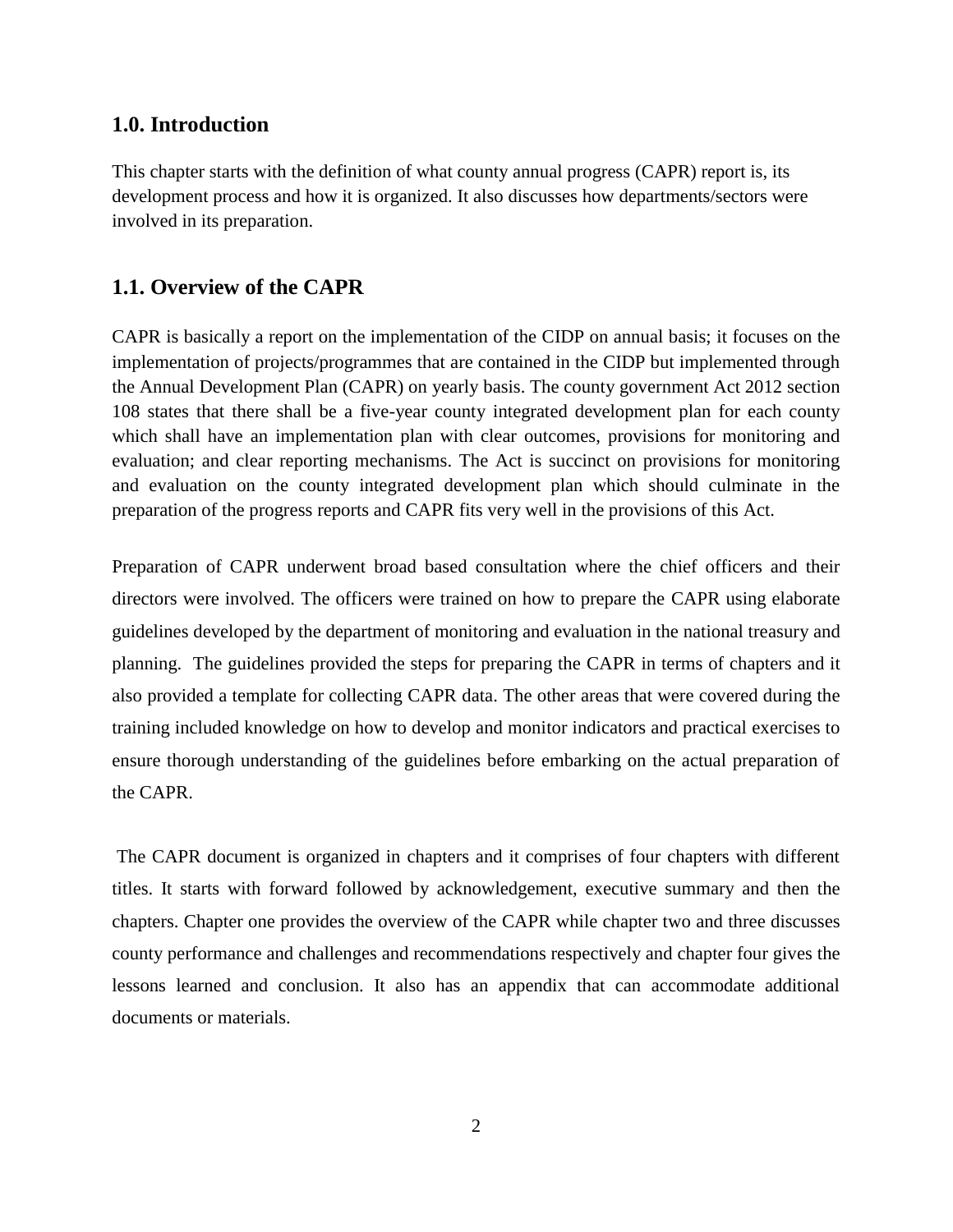# CHAPTER TWO

# <span id="page-11-1"></span><span id="page-11-0"></span>COUNTY PERFORMANCE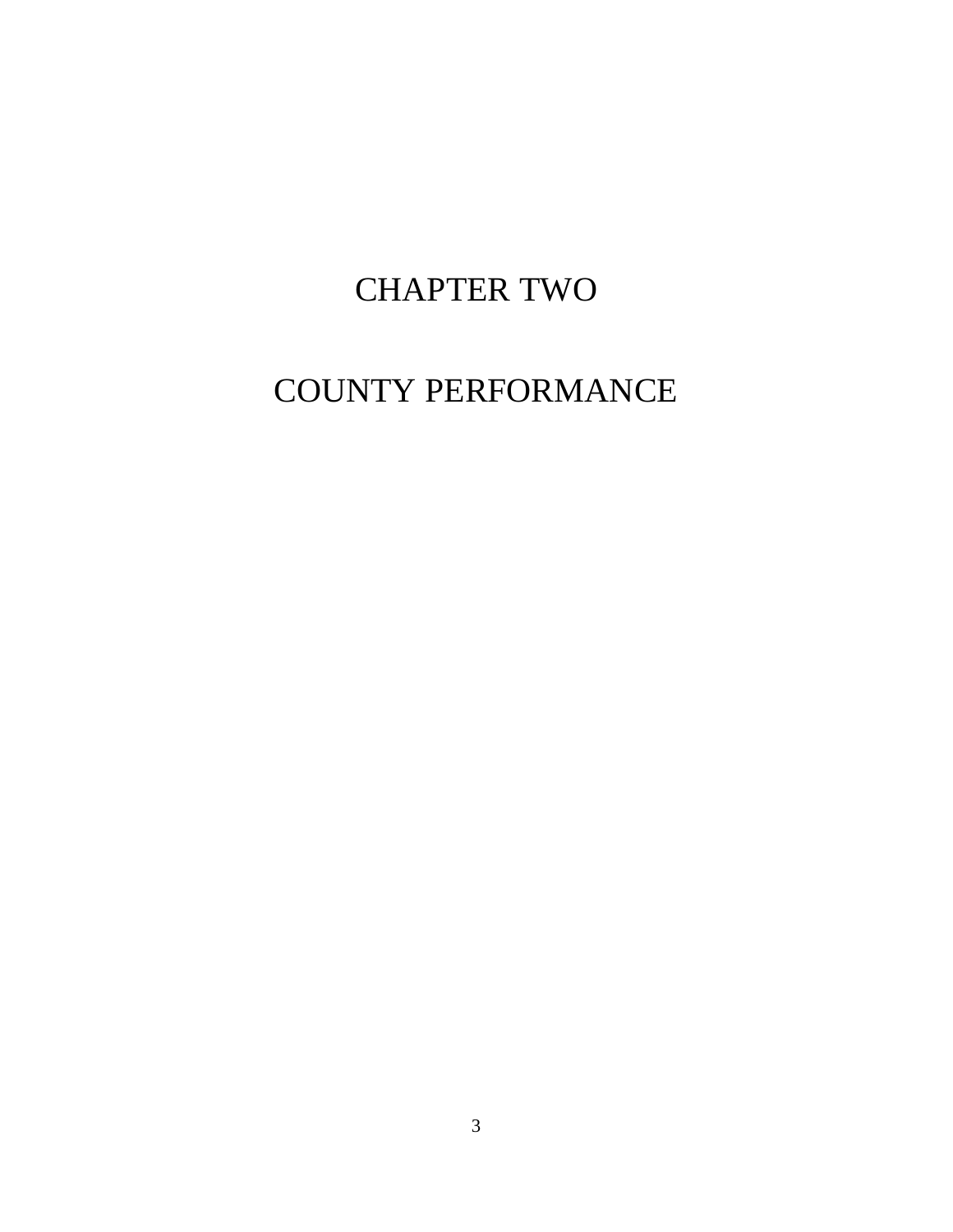## <span id="page-12-0"></span>2.0. Introduction

The chapter discusses the performance of the projects and programmes that the sectors had planned to accomplish in the financial year 2017/2018. Performance of the sectors is analyzed in matrix in terms of outputs/outcomes, performance indicators and status as at CAPR 2016/2017. It also indicates the targets in CAPR 2017/2018, the achievements and remarks as regards the achievements. The information in the matrix is basically about the sectors and how they performed.

## <span id="page-12-1"></span>**2.1. Performance on CIDP indicators**

## <span id="page-12-2"></span>**2.2. Office of the governor and administration**

**Vision:** To transform Bomet to be an excellent service delivery hub in the region and beyond.

**Mission:** To create a conducive and transparent environment for effective and efficient management of resources, implementation and coordination of the County government programmes and activities

## **2.2.1. Strategic Objectives**

- <span id="page-12-3"></span> To ensure efficient delivery of government services to the people of Bomet and promote citizen engagement and public participation
- To enhance safety and security of the county residents and property and enforce county regulations and legislation.
- To develop and support the county ICT infrastructure to enhance service delivery.
- To provide disaster response and support recovery in collaboration with the national government
- To ensure drugs free and productive population
- To provide for an effective county public service with transparent recruitment, effective training and appropriately deployed for service delivery
- Provide conducive work environment for county staff
- To ensure transparent and accountable use of public funds and resources
- Provide legal and regulatory support to the Governor and the county government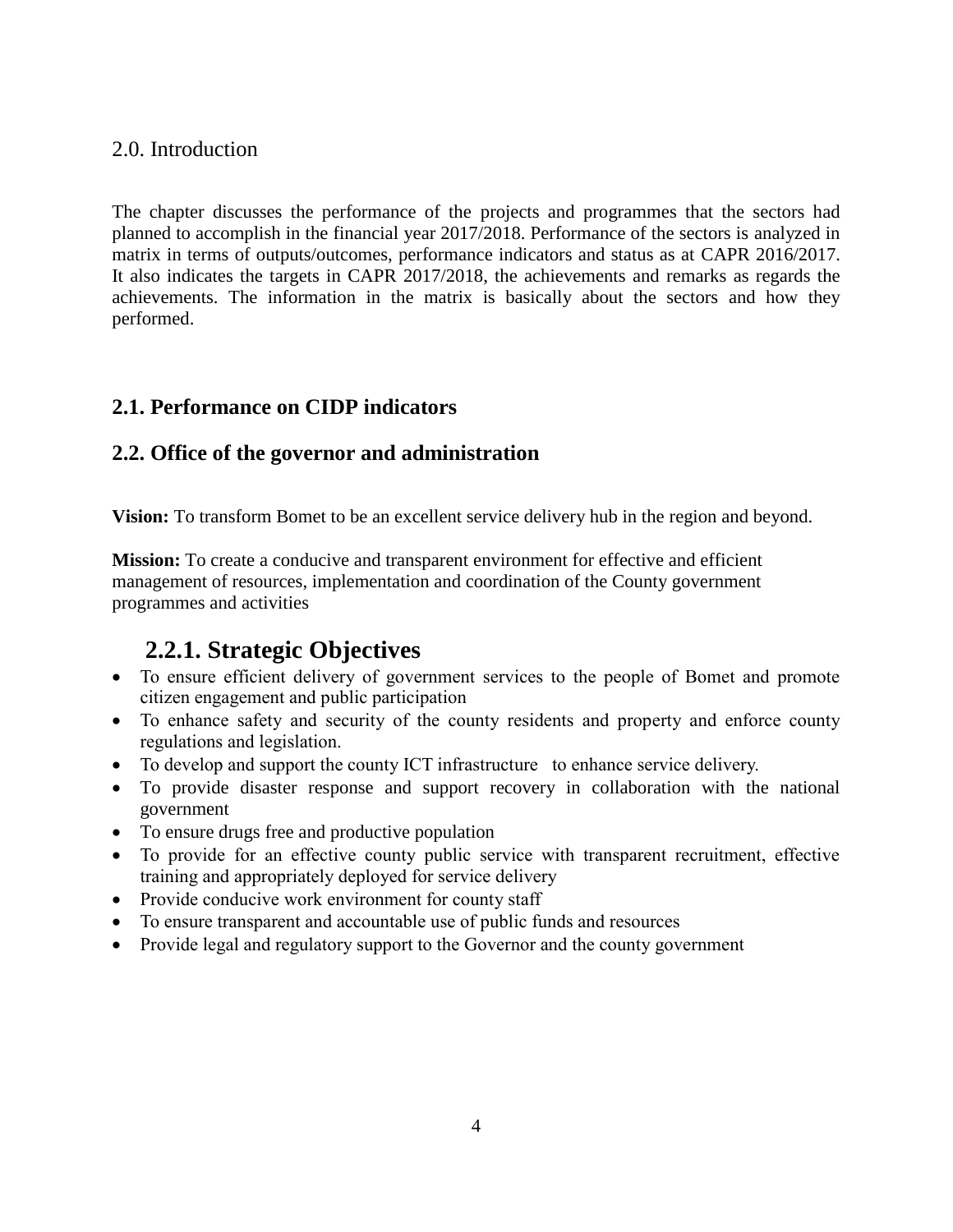<span id="page-13-0"></span>

| <b>Sub Programme</b>                     | <b>Key</b>                                            | <b>Key</b>                                     | <b>Baselin</b> | <b>Planne</b>                | <b>Achieve</b>                | Remarks*                                           |
|------------------------------------------|-------------------------------------------------------|------------------------------------------------|----------------|------------------------------|-------------------------------|----------------------------------------------------|
|                                          | <b>Outcomes/</b><br><b>Outputs</b>                    | performanc<br>e indicators                     | $\mathbf e$    | $\mathbf d$<br><b>Target</b> | $\mathbf d$<br><b>Targets</b> |                                                    |
|                                          |                                                       |                                                |                | ${\bf S}$                    |                               |                                                    |
| <b>Infrastructure</b><br>Development     | Buildings/offi<br>ces<br>constructed                  | of<br>N <sub>o</sub><br>offices<br>constructed | 5              | 18                           | 12                            | Delay<br>in<br>disbursement<br>of funds            |
| <b>Policy Development</b>                | Policies                                              | of<br>Number                                   | 5              | 10                           | 6                             | Draft stages                                       |
|                                          | Developed                                             | Policies                                       |                |                              |                               |                                                    |
|                                          |                                                       | Developed                                      |                |                              |                               |                                                    |
| <b>Administrative</b><br><b>Services</b> | Personnel<br>recruited,<br>trained<br>and<br>deployed | of<br>N <sub>o</sub><br>personnel<br>trained   | 36             | 250                          | 156                           | <b>Trainings</b><br>were<br>conducted in<br>phases |
|                                          | Disaster                                              | No of                                          | $\overline{0}$ | 15                           | 21                            |                                                    |
|                                          | preparedness                                          | personnel                                      |                |                              |                               | Technical                                          |
|                                          | personnel                                             | trained                                        |                |                              |                               | support                                            |
|                                          | trained                                               |                                                |                |                              |                               | received                                           |
|                                          |                                                       |                                                |                |                              |                               | from                                               |
|                                          |                                                       |                                                |                |                              |                               | development                                        |
|                                          |                                                       |                                                |                |                              |                               | partners                                           |
|                                          | Disaster                                              | No. of                                         | $\overline{0}$ | 5                            | 3                             | In the                                             |
|                                          | preparedness                                          | equipment                                      |                |                              |                               | process of                                         |
|                                          | equipment                                             | procured                                       |                |                              |                               | Acquiring                                          |
|                                          | acquired                                              |                                                |                |                              |                               | more                                               |
|                                          |                                                       |                                                |                |                              |                               | equipment                                          |
|                                          | Liquor                                                | No of                                          | 200            | 400                          | 336                           | Liquor                                             |
|                                          | licenses                                              | licenses                                       |                |                              |                               | licenses                                           |
|                                          | issued                                                | issued                                         |                |                              |                               | issued varies                                      |
|                                          |                                                       |                                                |                |                              |                               | annually                                           |
|                                          |                                                       |                                                |                |                              |                               | based on the                                       |
|                                          |                                                       |                                                |                |                              |                               | number<br>of                                       |

*Table 1 Administration, ICT and Citizen Service performance*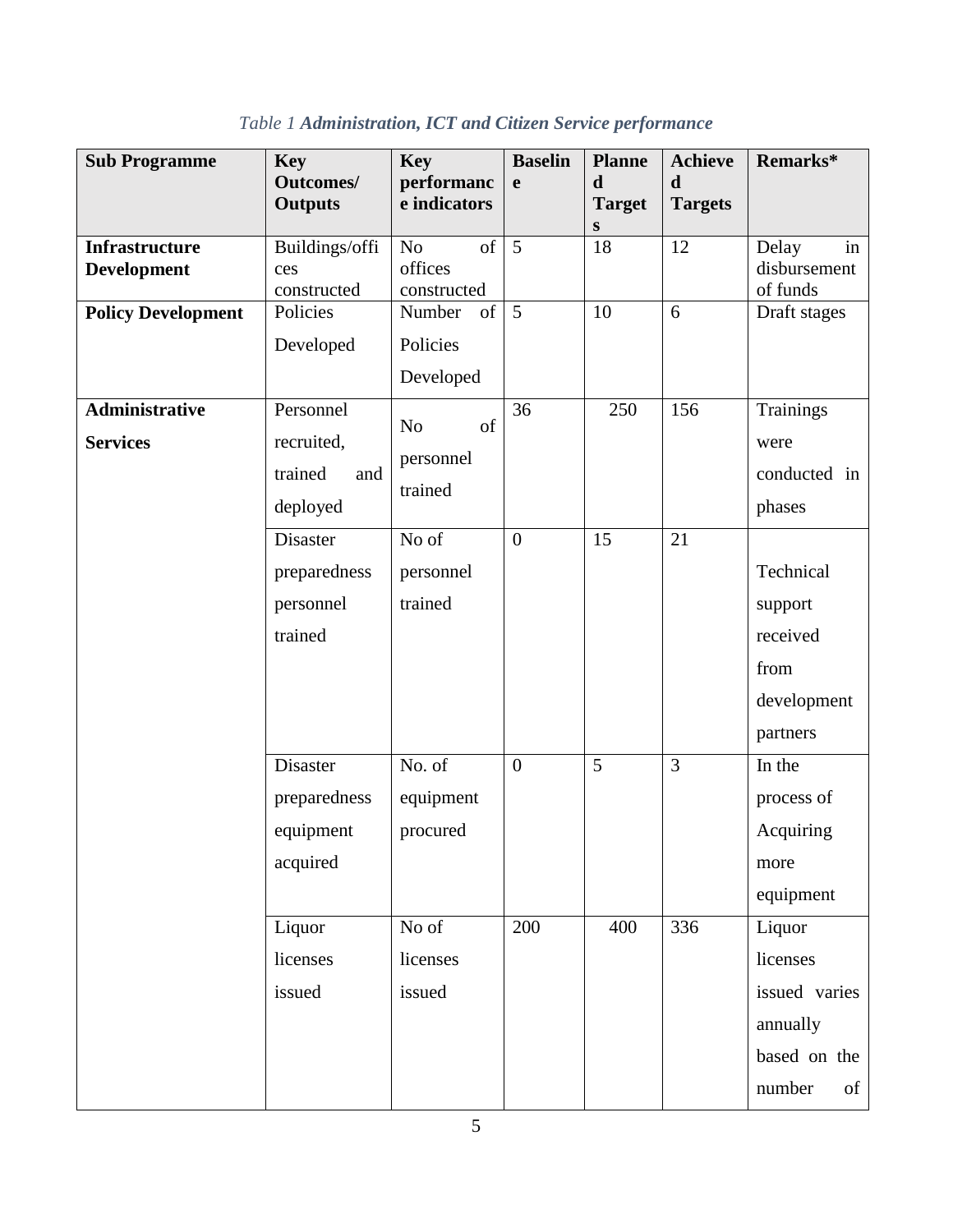|                            |               |                      |                |                |                | applicants    |
|----------------------------|---------------|----------------------|----------------|----------------|----------------|---------------|
|                            | Sensitization | No of                | $\overline{0}$ | $\overline{4}$ | $\overline{2}$ | ongoing       |
|                            | and awareness | sessions             |                |                |                |               |
|                            | sessions on   | held                 |                |                |                |               |
|                            | substance     |                      |                |                |                |               |
|                            | abuse         |                      |                |                |                |               |
|                            |               |                      |                |                |                |               |
|                            |               |                      |                |                |                |               |
|                            |               |                      | $\overline{0}$ | 12             | $\overline{4}$ | Publication   |
|                            | Information   | of<br>No.            |                |                |                | rescheduled   |
|                            | disseminated  | publications         |                |                |                | to quarterly  |
|                            | Acts          | No. of Acts          | $\overline{0}$ | 10             | 5              | Majorly       |
|                            | published     | published            |                |                |                | budget<br>and |
|                            |               |                      |                |                |                | finance acts. |
|                            | Members of    | of<br>N <sub>o</sub> | 5              | 8              | 8              | Structured    |
|                            | the public    | structured           |                |                |                | meetings      |
|                            | sensitized    | sensitization        |                |                |                | held<br>with  |
|                            |               | meetings             |                |                |                | specific      |
|                            |               | held                 |                |                |                | agendas       |
| <b>ICT</b> and Information | County        | Number of            | Some           | $\overline{3}$ | $\overline{2}$ | Targeted      |
| <b>Services</b>            | offices       | offices              | offices        |                |                | building took |
|                            | connected     | connected            | at Hqs         |                |                | long to be    |
|                            |               |                      |                |                |                | completed     |
|                            |               |                      |                |                |                |               |
|                            |               | Size of              | 10             | 20             | 20 MBP         | Achieved      |
|                            |               | Bandwidth            | <b>MBPS</b>    | <b>MBPS</b>    | ${\bf S}$      |               |
|                            |               | in use               |                |                |                |               |

## **2.2.2. Description of results**

<span id="page-14-0"></span>i. In the last financial year, the department established the county administration structures down to the ward level as envisaged in the Constitution of Kenya 2010.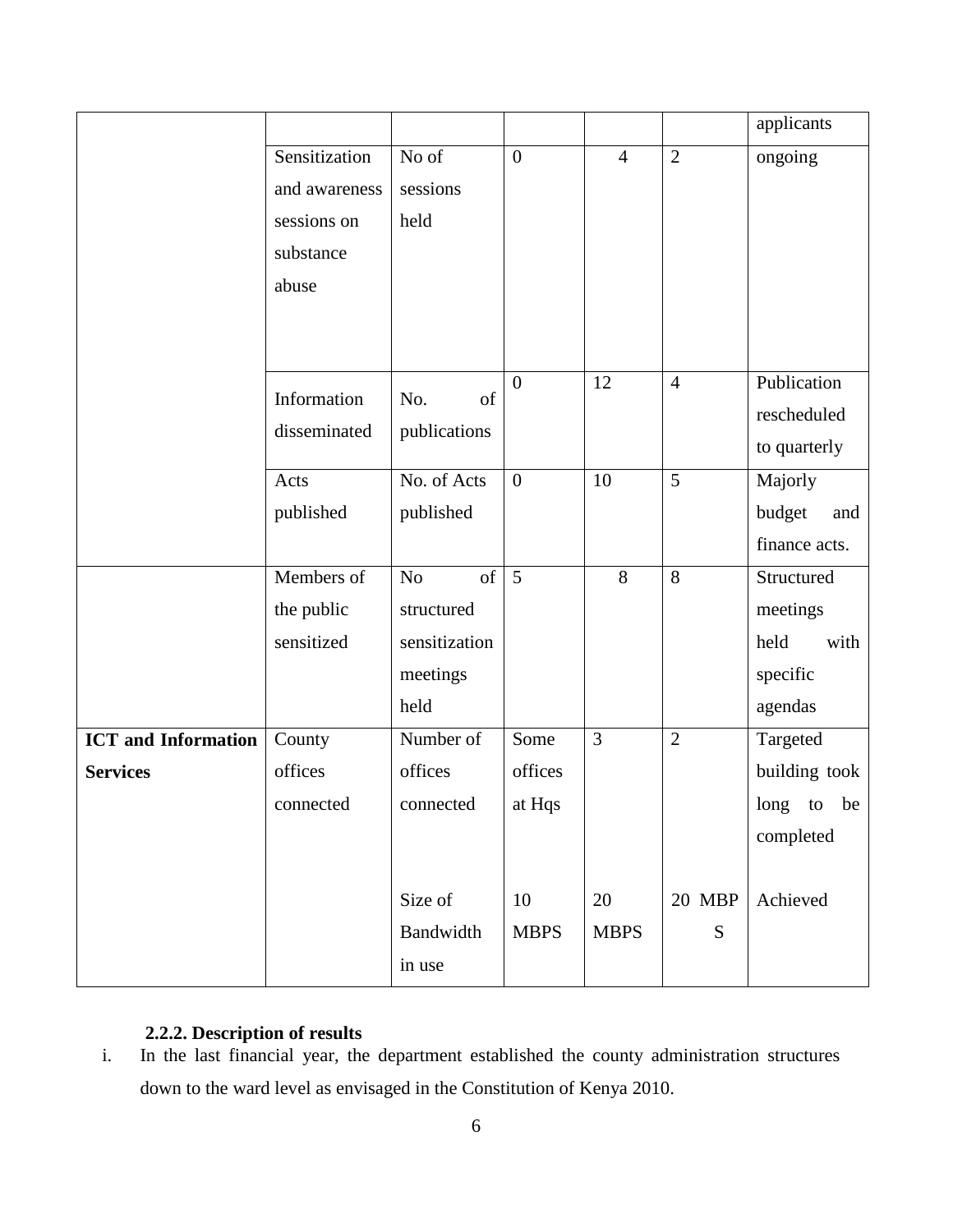- ii. The ICT Division set up Local Area Network at New Procurement Offices and in the Social Services/Agribusiness offices at a total cost of 4.5M. This is besides equipping of departments with necessary ICT equipment. It also installed LAN at the department of TETI, which was funded by Ministry of ICT and has been completed, tested and commissioned.
- iii. The department purchased nine Isuzu Double Cabin motor vehicles for various departments so as to facilitate service delivery
- iv. New Governor's Office/ lounge is at completion stage
- v. Completed construction of Executive county headquarters housing departments of Social Services and Agriculture, Livestock and Co-operatives
- vi. Completed construction of Procurement Office block
- vii. Completed Konoin Sub County office
- viii. Ward offices completed are: Ndarawetta, Mogogosiek, Sigor, Siongiroi, Kipreres, Kipsonoi, Ndanai /Abosi-
- ix. Completed departmental office housing Department of Trade, Investment, Industry, Tourism and Energy

#### **2.2.3. Sector challenges**

- <span id="page-15-0"></span>i. Uncoordinated public participation and stakeholder engagement
- ii. Unequitable distribution of public resources
- iii. Unfairness in human resource recruitment and promotions
- **iv.** Misappropriation of public funds

## <span id="page-15-1"></span>**2.3. Finance and Economic Planning**

**Vision:** Efficient and prudent financial management and economic planning

**Mission:** To undertake economic planning and effectively coordinate county government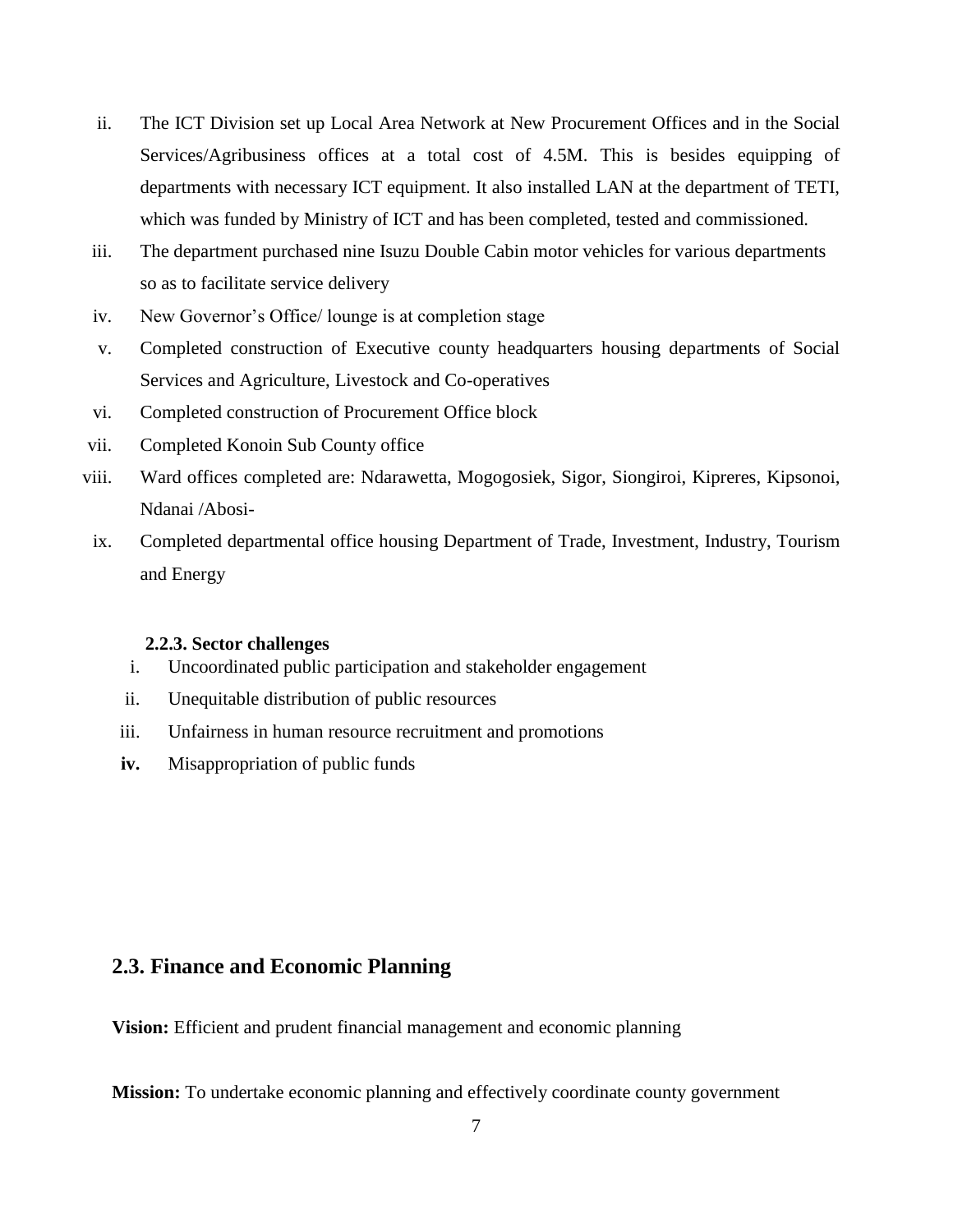financial operations for rapid and sustainable development

## <span id="page-16-0"></span>**2.3.1. Strategic Objectives**

- To improve existing network infrastructure
- To improve efficiency in revenue collection
- To strengthen monitoring and evaluation
- To strengthen the capacity of the county statistics unit
- To strengthen policy formulation, budgeting and planning
- To strengthen financial management

<span id="page-16-1"></span>

| Sub<br><b>Programme</b>                                     | <b>Key Outcomes/</b><br><b>Outputs</b>         | <b>Key</b><br>performance<br>indicators                           | <b>Baseline</b> | <b>Planned</b><br><b>Targets</b> | <b>Achieved</b><br><b>Targets</b> | <b>Remarks</b>                                                                  |
|-------------------------------------------------------------|------------------------------------------------|-------------------------------------------------------------------|-----------------|----------------------------------|-----------------------------------|---------------------------------------------------------------------------------|
| Economic<br>Planning and<br>Coordination<br><b>Services</b> | <b>Reviewed CIDP</b>                           | Reviewed<br><b>CIDP</b> Reports                                   | $\mathbf{1}$    | A<br>review<br>of CIDP           | <b>CIDP</b><br>Reviewed           | There<br>was<br>a<br>delay<br>in<br>dissemination<br>of<br>review<br>guidelines |
|                                                             | <b>CAPR</b><br>Prepared<br>2016/17             | Number<br>of<br>Annual<br>Development<br>Plans prepared           | $\overline{1}$  | 1                                | $\mathbf{1}$                      | Completed and<br>submitted<br><b>as</b><br>per the deadline                     |
| Monitoring and<br>Evaluation                                | Monitoring<br>and<br><b>Evaluation Reports</b> | Number<br>of<br>M&E<br>reports<br>Prepared<br>and<br>disseminated | $\overline{1}$  | $\overline{4}$                   | $\mathbf{1}$                      | Reports<br>developed<br>on<br>quarterly basis                                   |
| County<br><b>Statistics</b><br>Abstract                     | Statistical Abstract<br>published              | $\sigma$ f<br>Number<br>Statistical<br>Abstract<br>published      | $\overline{1}$  | 1                                | $\mathbf{1}$                      | Achieved                                                                        |
| <b>Budget</b><br>Coordination<br>and                        | <b>Budget estimates</b>                        | Approved<br><b>Budget</b><br>estimates                            | $\mathbf{1}$    | $\mathbf{1}$                     | $\mathbf{1}$                      | Completed and<br>submitted<br>within<br>the<br>deadline                         |
| management                                                  | Finance bills                                  | Finance<br>Bill<br>Passed                                         | $\overline{1}$  | $\mathbf{1}$                     | $\mathbf{1}$                      | Achieved                                                                        |
| Financial<br>management and<br>Resource                     | Policies developed                             | of<br>Number<br>Policies<br>formulated                            | $\overline{0}$  | $\overline{2}$                   | $\overline{0}$                    | Not achieved                                                                    |

## *Table 2 Finance and Economic Planning Performance*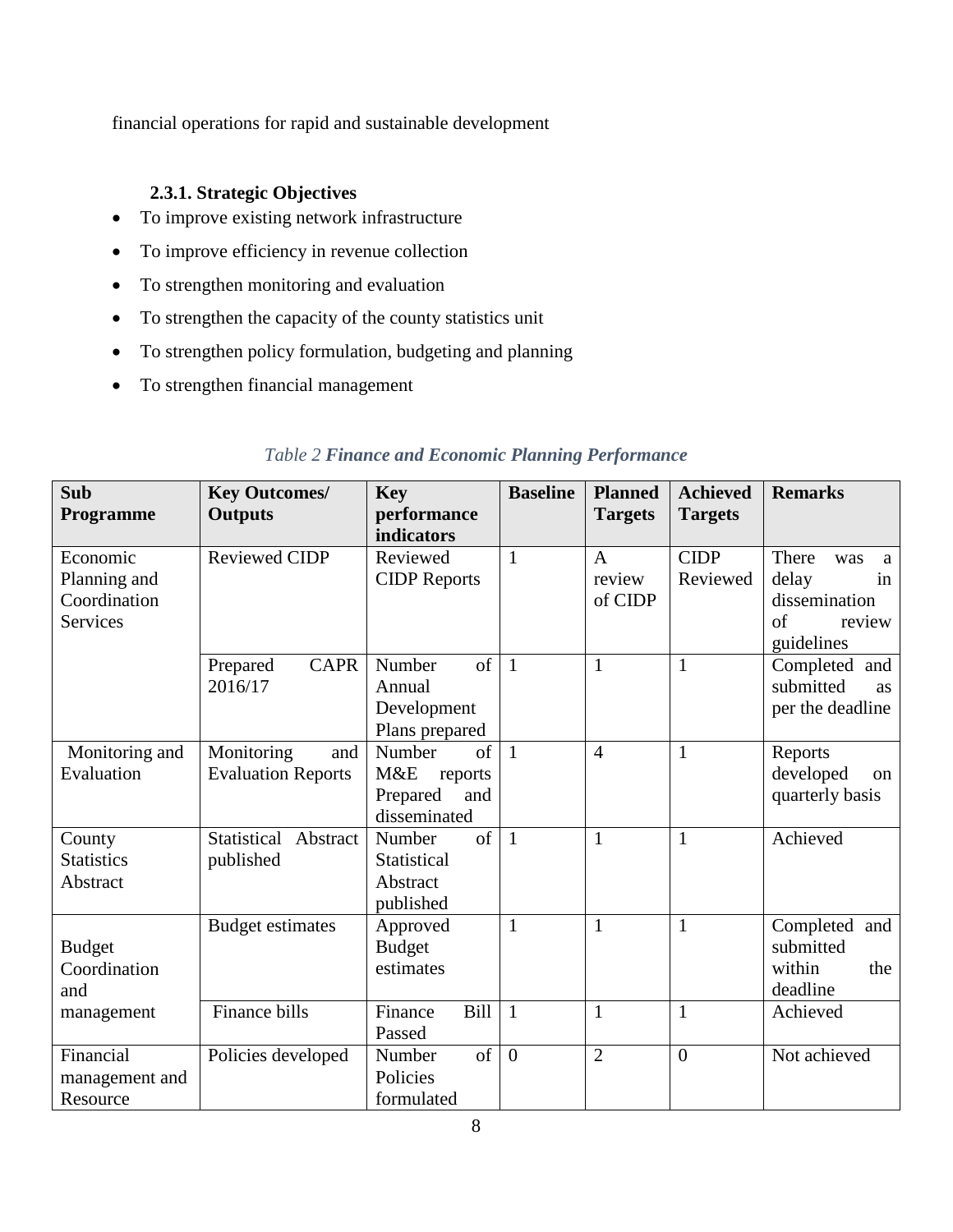| Mobilization | <b>IFMIS</b> system | of<br>Number | 0 | . . | achieved |
|--------------|---------------------|--------------|---|-----|----------|
|              | installed           | departments  |   |     |          |
|              |                     | accessing    |   |     |          |
|              |                     | <b>IFMIS</b> |   |     |          |
|              |                     | Services     |   |     |          |

#### <span id="page-17-0"></span>**2.3.2. Description of results**

- i). Reviewed and updated CIDP 2013-2017
- ii). Prepared and completed Annual Development Plan for financial year 2016/17
- iii). Prepared and published County Statistical Abstract for 2015 in collaboration with **KNBS**
- iv). Formulated Budget estimates for 2017/18
- v). Formulated Finance bills which were enacted by the County Assembly
- vi). Enhanced the use of Integrated Financial Management and Information System
- vii). Debt management strategy developed
- viii). Automated revenue collection system

#### <span id="page-17-1"></span>**2.3.3. Sector challenges**

- i. Instability of network connectivity to run IFMIS
- ii. Unwillingness of rate payers to pay penalties and interests accrued on property rates and ground rent.
- iii. Inadequate statistical information
- iv. Inadequate internal controls
- v. Inadequate monitoring and evaluation

## <span id="page-17-2"></span>**2.4.0. Agriculture, Livestock and Cooperatives**

**Vision:** A leader in profitable agriculture, food security and sustainable environment.

**Mission:** To harness resources through innovation for the realization of a food secure, value adding and environmentally sustainable sector.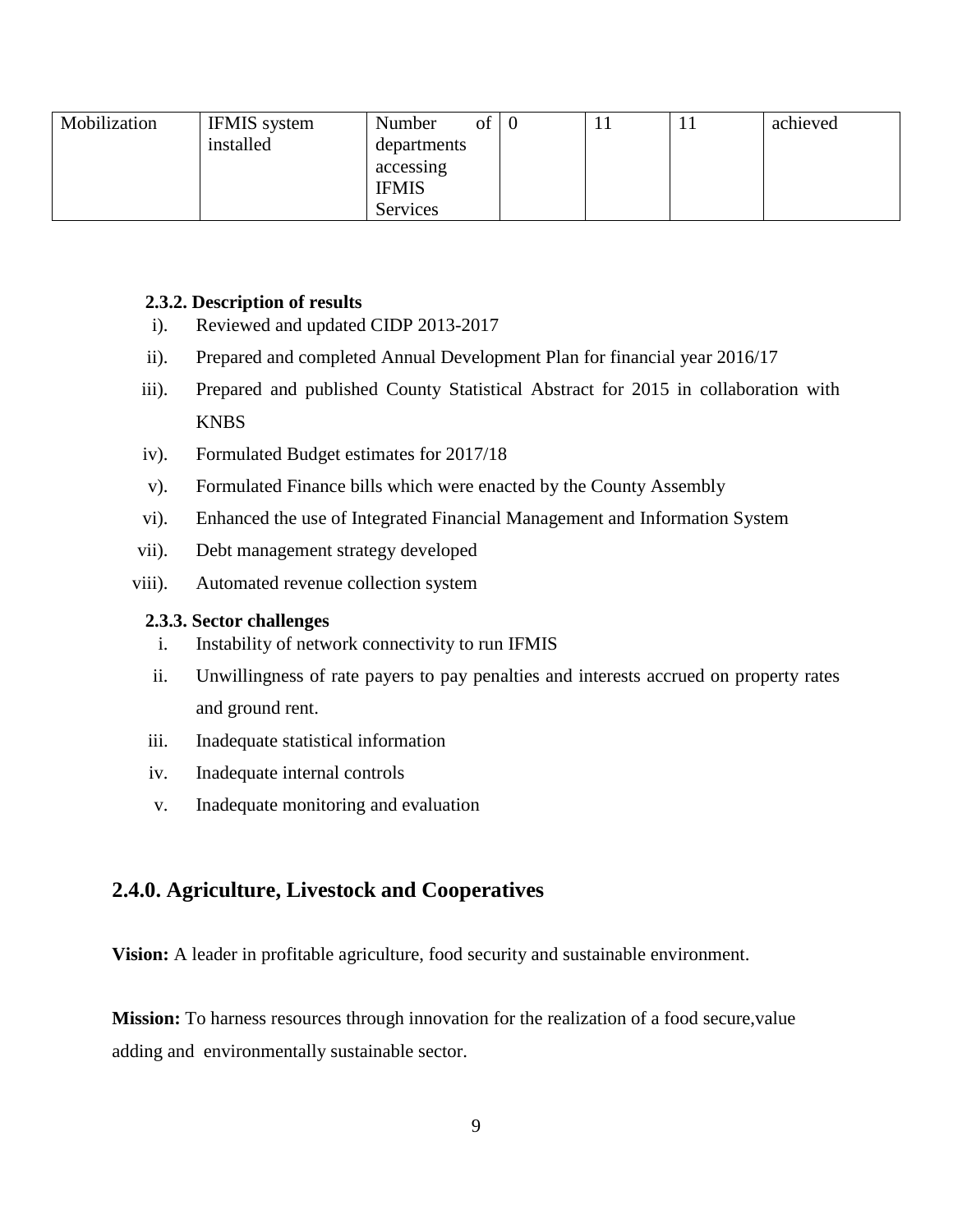## <span id="page-18-0"></span>**2.4.1. Strategic Objectives**

- To enhance production and productivity in crops, livestock and fisheries.
- Leverage the cooperative movement to increase access to markets, finance and other services.
- Promote agro processing and value addition.
- To strengthen market infrastructure and market information systems.
- To promote product safety and quality assurance.
- To develop sound policy and legal framework

## <span id="page-18-1"></span>*Table 3 Agriculture, Livestock and Cooperatives performance in 2017/2018*

| <b>Sub Programme</b>                                  | <b>Key</b><br><b>Outcome</b><br>s/<br><b>Outputs</b>                          | <b>Key</b><br>performance<br>indicators                      | <b>Baselin</b><br>$\mathbf e$  | <b>Planned</b><br><b>Targets</b> | <b>Achieve</b><br>$\mathbf d$<br><b>Targets</b> | <b>Remarks</b>                                                                                     |
|-------------------------------------------------------|-------------------------------------------------------------------------------|--------------------------------------------------------------|--------------------------------|----------------------------------|-------------------------------------------------|----------------------------------------------------------------------------------------------------|
| Promote<br>cash<br>and<br>food<br>crop<br>development | Agricultu<br>ral output<br>produced                                           | Volume of cash<br>crops<br>Pyrethru<br>a)<br>m<br>b) Coffee  | 12,000<br>kgs<br>16,500<br>kgs | 15,000<br>kgs<br>20,000<br>kgs   | 10,000<br>15,000                                | Ten<br>thousand<br>kgs<br>produced<br>Approximat<br>ely<br>15<br>tonnes<br>produced                |
| Horticulture<br>and<br>other alternative crops        | Acreage<br>under<br>horticultu<br>and<br>re<br>other<br>alternativ<br>e crops | Area under<br>Horticulture (Ha)                              | 4036.2                         | 5500                             | 5,000                                           | Five<br>thousand Ha<br>under<br>horticulture<br>and<br>other<br>alternative<br>crops<br>cultivated |
| Agricultural<br>engineering services                  | Modern<br>technolog<br>y<br>promoted                                          | No of machinery<br>acquired<br>No of drip Kits<br>installed. | 6<br>100                       | $\overline{2}$<br>300            | $\overline{8}$<br>460                           | Eight<br><b>Tractors</b><br>procured<br>Drip<br>kits<br>procured<br>and installed                  |
|                                                       |                                                                               | Area under<br>Irrigation<br>systems                          | 10                             | 75                               | 50                                              | Irrigation<br>support<br>programs<br>initiated                                                     |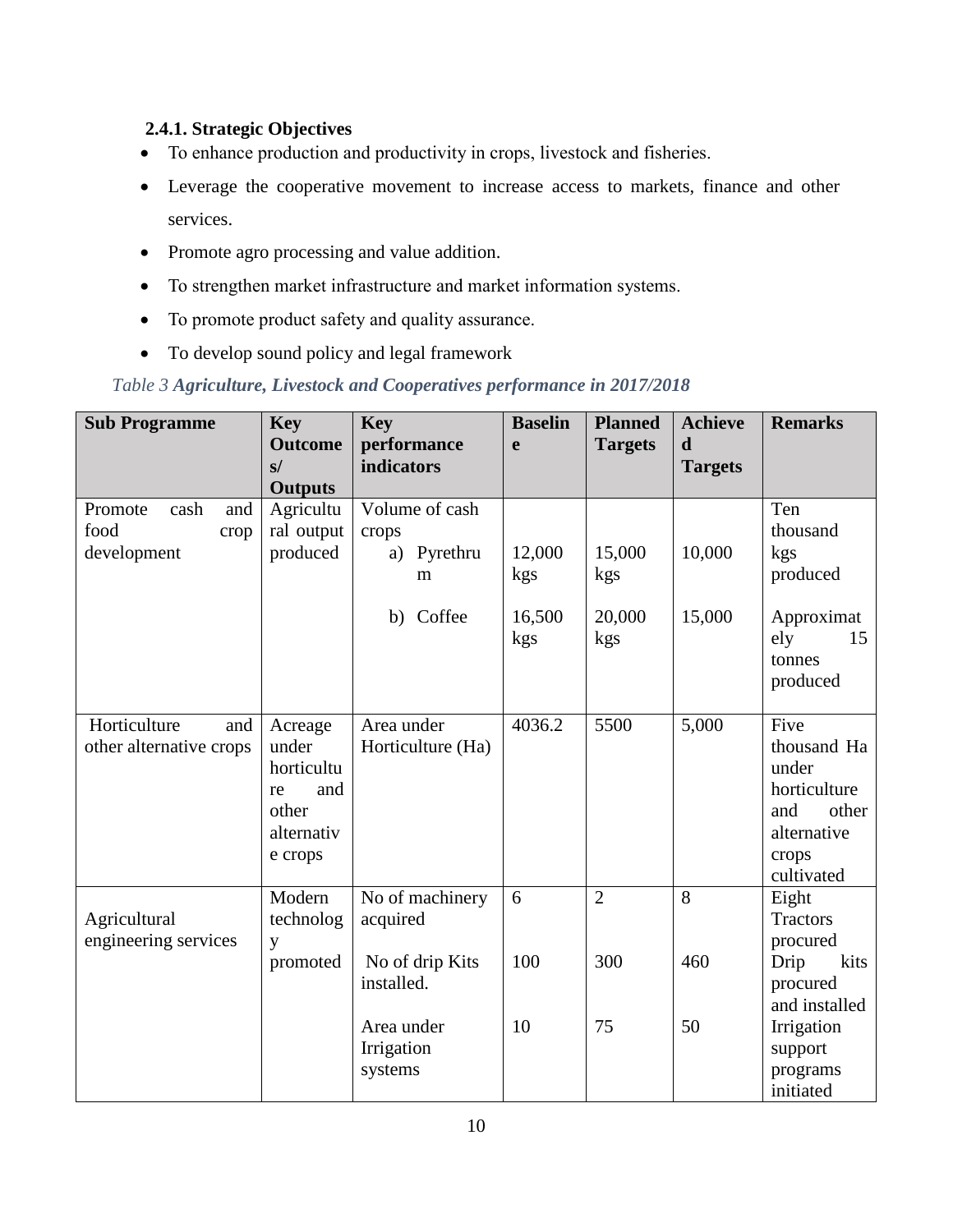|                                                |                                                      | N <sub>o</sub><br>of<br>Farm<br>families<br>under<br>irrigation | 80           | 600            | 410            | Four<br>hundred and<br>ten<br>households<br>benefit                                        |
|------------------------------------------------|------------------------------------------------------|-----------------------------------------------------------------|--------------|----------------|----------------|--------------------------------------------------------------------------------------------|
| Seed subsidies                                 | Improved<br>productio<br>$\mathbf n$                 | Kgs of seeds<br>subsidized                                      | 1500         | 4,000          | 2500           | Seed<br>subsidy<br>program<br>started                                                      |
| Promotion<br>of<br>alternative food crops      | Alternati<br>food<br>ve<br>crops<br>promoted         | No of Alternative<br>food crops<br>promoted                     | $\mathbf{1}$ | $\overline{3}$ | $\overline{2}$ | Two<br>types<br>of<br>food<br>crops: Sweet<br>potato<br>and<br>sorghum<br>were<br>promoted |
| Cooperatives<br>development                    | Cooperati<br>ves<br>registered<br>Credit<br>accessed | No of<br>cooperatives<br>registered                             |              | 500            | 150            | <b>New</b><br>cooperative<br>societies<br>registered                                       |
|                                                | from<br>revolving<br>fund                            | Amount of funds<br>disbursed                                    |              | 120M           | 10M            | Revolving<br>funds<br>kitty<br>established                                                 |
| Hub development and<br>value addition          | Hubs<br>develope<br>d                                | No of hubs<br>developed<br>operationalized,                     |              | 21             | 11             | Some value<br>additions<br>hubs<br>developed                                               |
|                                                | Value<br>addition<br>centres<br>establishe<br>d      | No of value<br>addition centres                                 |              | $\overline{4}$ | 3              | New value<br>addition<br>centres<br>established                                            |
| Market<br>and<br>infrastructure<br>development | Market<br>outlets<br>develope<br>d                   | No of market<br>outlets developed                               |              | $\overline{4}$ | 3              | New market<br>outlets<br>established                                                       |
|                                                | Marketin<br>g trucks<br>acquired<br>Cooperati        | No of marketing<br>trucks acquired<br>No of<br>cooperatives and |              | $\overline{4}$ | 1              | Seven<br>Ton<br>marketing<br>lorry                                                         |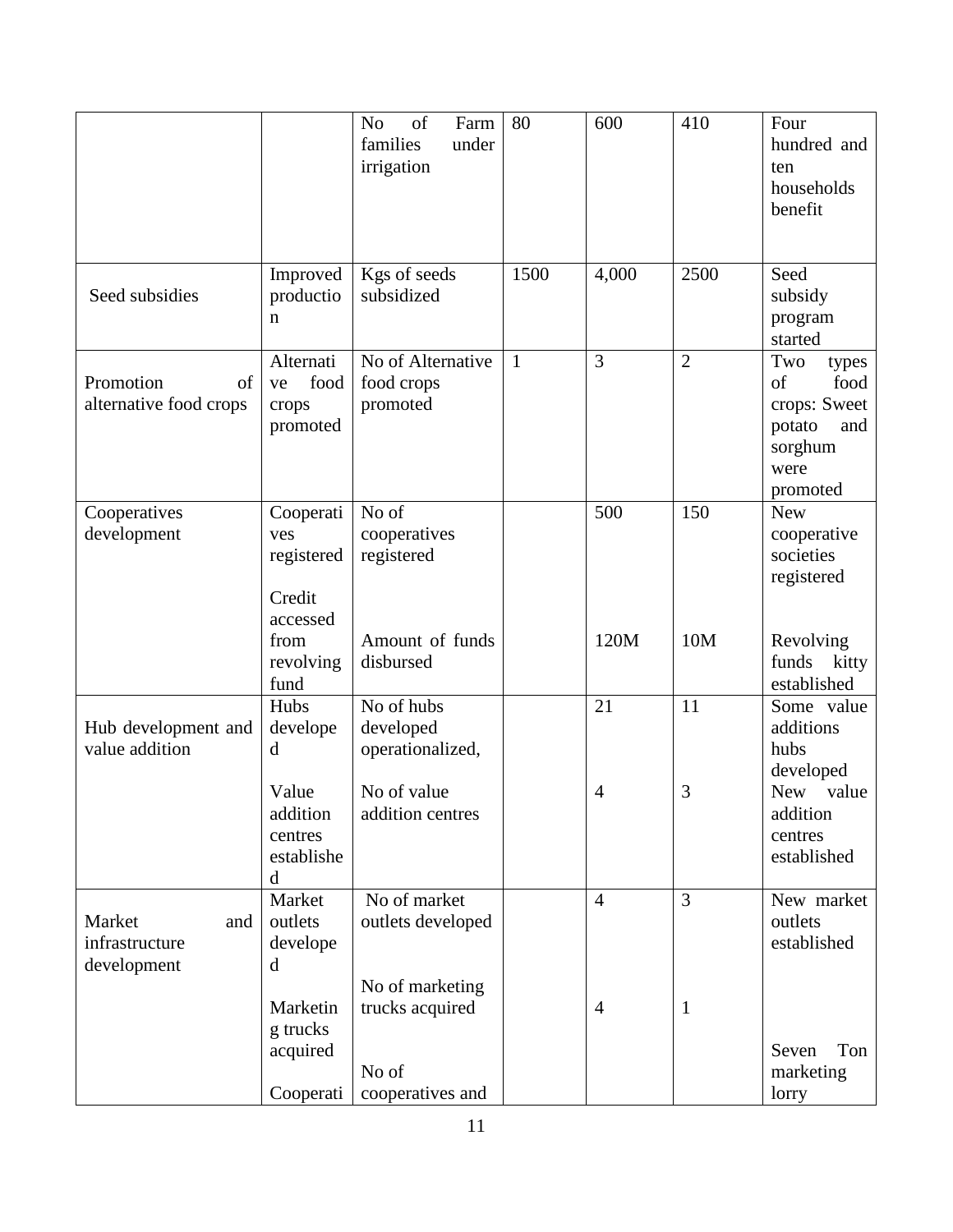|                                          | and<br>ves<br>groups                                          | groups linked to<br>markets                       |                | 30             | 20                       | procured                                    |
|------------------------------------------|---------------------------------------------------------------|---------------------------------------------------|----------------|----------------|--------------------------|---------------------------------------------|
|                                          | linked to<br>markets                                          |                                                   |                |                |                          |                                             |
|                                          |                                                               |                                                   |                |                |                          | Twenty<br>Cooperative<br>linked             |
| Dairy Development                        | Milk<br>produced                                              | Litres of milk<br>produced                        | 144<br>million | 190<br>million | 181millio<br>$\mathbf n$ | Improved<br>milk<br>production              |
|                                          | Milk<br>processin<br>plant<br>$\mathbf{g}$<br>establishe<br>d | No of processing<br>facilities                    | $\mathbf{0}$   | 1              | $\overline{0}$           | Project<br>ongoing                          |
| <b>Poultry Development</b>               | Poultry<br>develope<br>d                                      | No. of chicks<br>hatched,                         |                | 150,000        | $\overline{0}$           | Poultry<br>project<br>ongoing               |
|                                          |                                                               | No. of eggs sold                                  |                | 850,000        | $\theta$                 |                                             |
|                                          | Poultry<br>processin<br>plant<br>g<br>establishe<br>d         | No. of Poultry<br>processing plant<br>established |                | $\mathbf{1}$   | $\mathbf{0}$             | The project<br>implementat<br>ion ongoing   |
| Fisheries<br>Development                 | Improved<br>fish<br>productio                                 | No. of fish ponds<br>constructed                  |                | 21             | 5                        | Dams and<br>pans<br>stocked,                |
|                                          | n                                                             | No of fish ponds<br>stocked                       |                | 500            | 15                       | availability<br>of<br>fingerlings           |
|                                          |                                                               | No. of fingerlings<br>distributed                 |                | 500,000        |                          | was<br>limiting.                            |
| Fodder<br>Pasture<br>$\&$<br>Development | Improved<br>pasture                                           | Acreage under<br>hay pasture                      | 1,130          | 10,000         | 2,545                    | Availability<br><b>BOMA</b><br>of<br>Rhodes |
|                                          |                                                               | No of Hay bales<br>harvested<br>per<br>acre/year  | 791,000        | 750,000        |                          | seeds<br>were<br>limiting.                  |
| Disease control                          | Animals<br>vaccinate<br>d                                     | No. of Animals<br>vaccinated                      | 62,325         | 165,000        | 62,343                   | delayed<br>funding and<br>disbursemen       |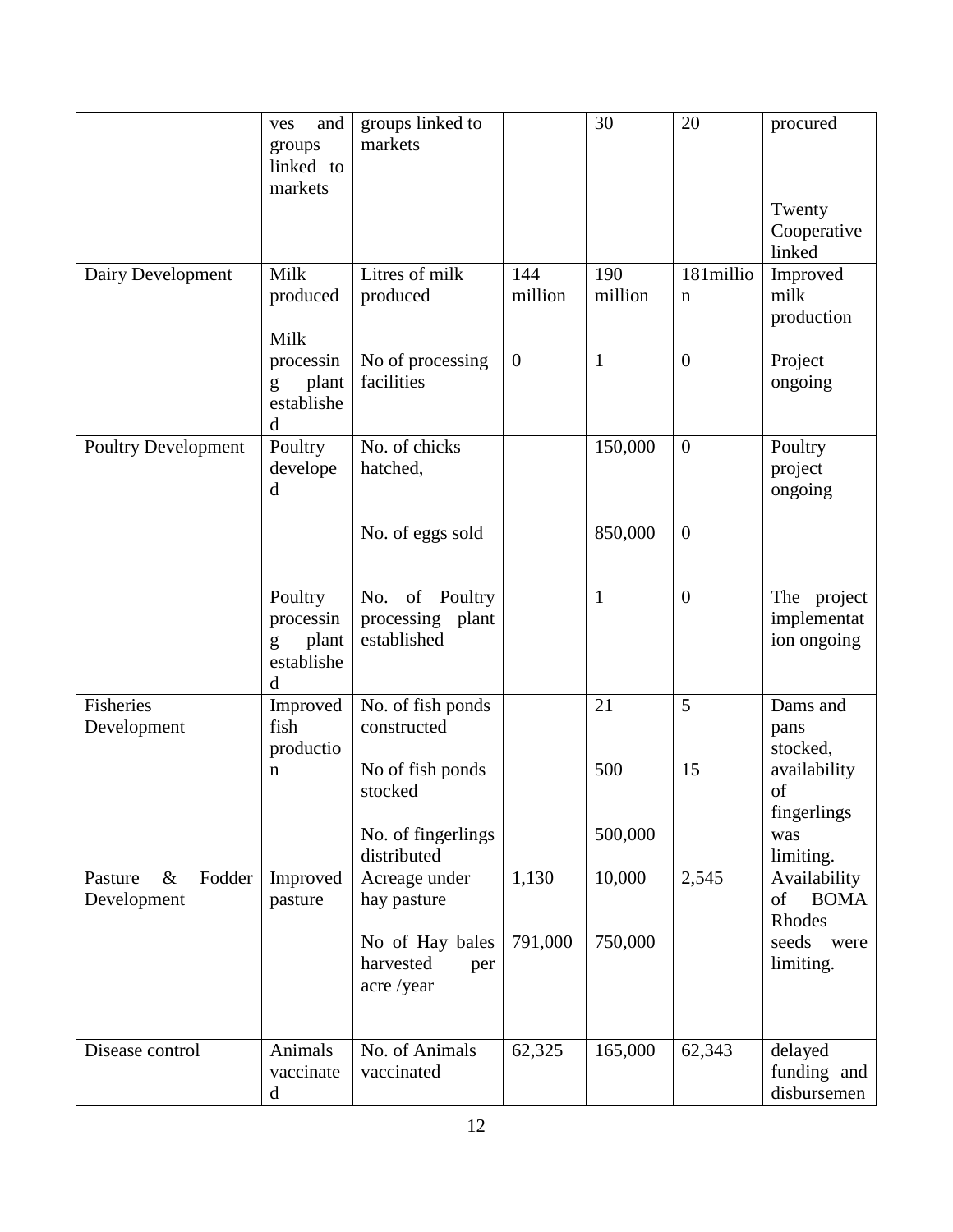|                                                   |                                                     |                                                     |                |        |                | t of funds                            |
|---------------------------------------------------|-----------------------------------------------------|-----------------------------------------------------|----------------|--------|----------------|---------------------------------------|
| Public<br>Veterinary<br>Health                    | Slaughter<br>slabs<br>renovated<br>/establish<br>ed | No. of Slaughter<br>slabs renovated/<br>established | $\mathbf{1}$   | 6      | 10             | Target<br>achieved                    |
| <b>Breeding</b><br>Infrastructure<br>development  | AI<br>services<br>administe<br>red                  | No. of cattle<br>inseminated                        | 12,432         | 10,000 | 10,468         | Target<br>achieved                    |
|                                                   | Embryo<br>transfers                                 | No of embryo<br>transfers                           | $\overline{0}$ | 10     | $\overline{0}$ | Programme<br>not started              |
| Development of<br>Agricultural Training<br>Centre | <b>Training</b><br>centre<br>construct<br>ed        | No. Training<br>centres<br>constructed              | $\mathbf{1}$   | 1      | $\theta$       | Inadequate<br>land                    |
| Development<br>of<br>Embomos Tea farm             | Tea<br>agency<br>registered                         | No of agencies<br>registered                        | $\overline{0}$ | 1      | $\theta$       | Legislation<br>being<br>enacted.      |
|                                                   | Tea<br>cottage<br>industry<br>develope<br>d         | No of cottages<br>developed                         | $\overline{0}$ | 1      | $\overline{0}$ | Cottage<br>development<br>not started |

## <span id="page-21-0"></span>**2.4.2. Description of results**

- i. Established greenhouses in Chemaner, Mogogosiek, Kapletundo, Gorgor, and Nogirwet and Chebaraa irrigation schemes
- ii. Supplied farmers with 460 drip kits for small-scale irrigation
- iii. The county supported all the sub counties through multipurpose cooperatives to acquire 8 tractors complete with mowing and 4 baling machines.
- iv. Established Coffee nurseries at Mutarakwa and Longisa wards.
- v. Established 30 multipurpose cooperatives with membership of over 32,000 and a revolving fund of over Kshs. 100 million
- vi. Construction of coffee processing plant in Oldabach in Mutarakwa ward is almost complete 95%. Ksh 2.5M has been budgeted to complete and equip the plant.
- vii. The marketing directorate has linked farmers to European markets through Mbogatuu Export Company especially bullet chillies and goose berries. In addition, the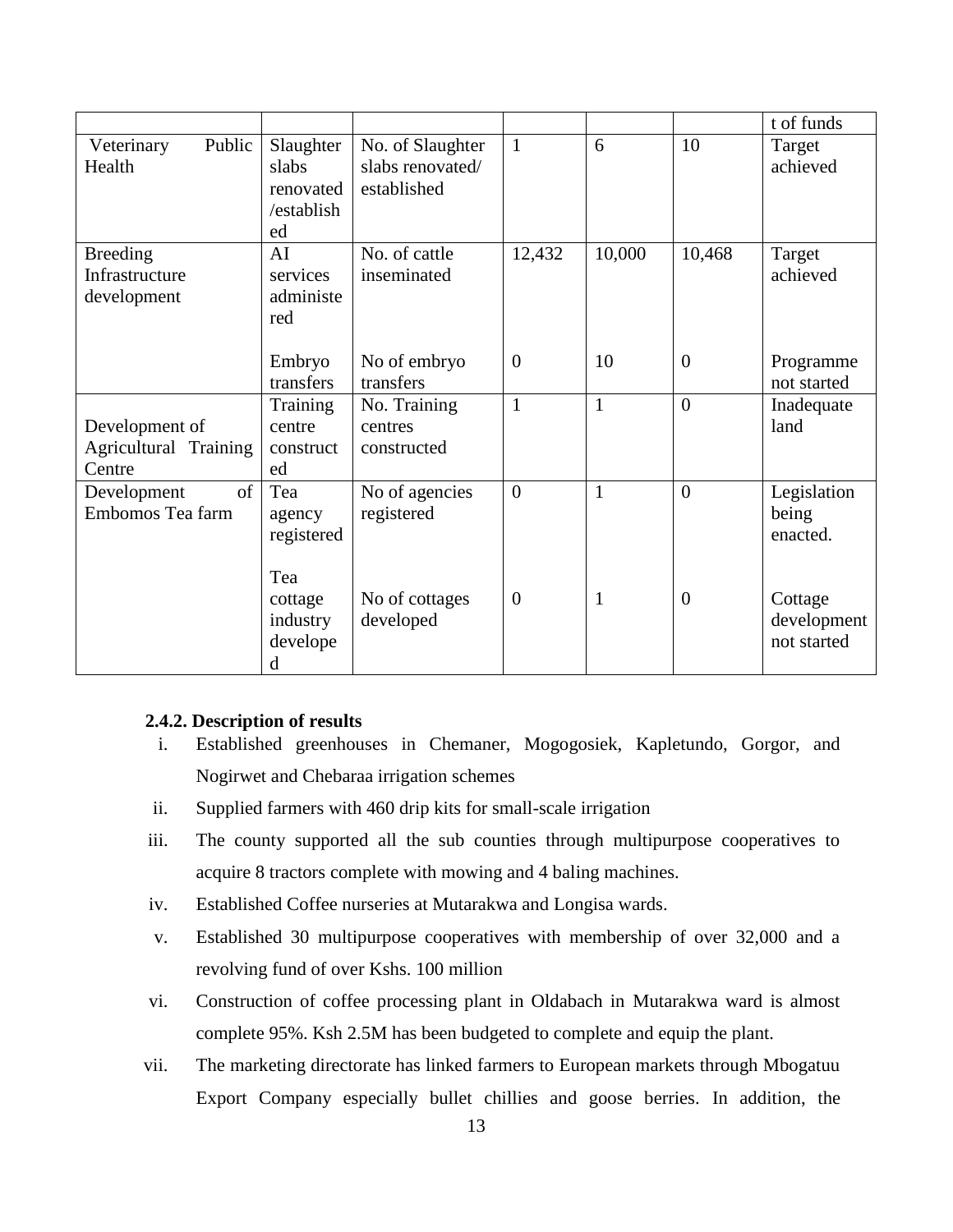directorate has identified UK market through (Sub-Saharan African Communities Markets Abroad) SACOMA where County produce are marketed

- viii. The directorate has enhanced trade through portal platform of buyers and their contacts and initiation of vibrant market linkages for agricultural products to Nairobi market
- ix. The county supported 19 dairy farmer's cooperatives to construct cooling plants to the tune of Kshs 104 M. So far, nine of the cooling plants are complete and operational. The dairy milk cooling plants were supported with amount of Kshs 3.4M to dairy cooperatives for advances on milk payments.
- x. The department empowered farmers to establish pastures by subsidizing acquisition of boma Rhodes seeds which has seen a notable increase in acreage under pasture. A total of 2,545 acres of improved pasture were established.
- xi. The department implemented subsidized A.I services with 10,468 cattle inseminated.
- xii. A total number of 54 dips were supported in repairs and purchase of acaricides. There have been reduced cases of tick-borne diseases hence reduced mortality and especially in young stock and old stock
- xiii. Over 62,343 animals vaccinated against priority notifiable Foot & Mouth Disease (FMD) 10,900, Anthrax and Black-quarter (BQ) 43,648, Lumpy Skin Disease (LSD) 4,390 and Rabies 3,405.
- xiv. Repaired/ renovated a total number of 10 slaughterhouses.

## **2.4.3. Sector challenges**

- <span id="page-22-0"></span>i. Poor farm husbandry, pests and disease management practices
- ii. Low production and productivity across all sub-sectors
- iii. Inadequate access to affordable credit facilities, extension services and inputs
- iv. Low levels of processing and value addition
- v. Poor access to information and markets
- vi. Weak governance and leadership in cooperative societies
- vii. Poor infrastructure
- viii. Unfair pricing of agricultural products
- ix. Low staff-to-farmer ratio due to inadequate staff for extension services
- x. Unpredictable weather conditions.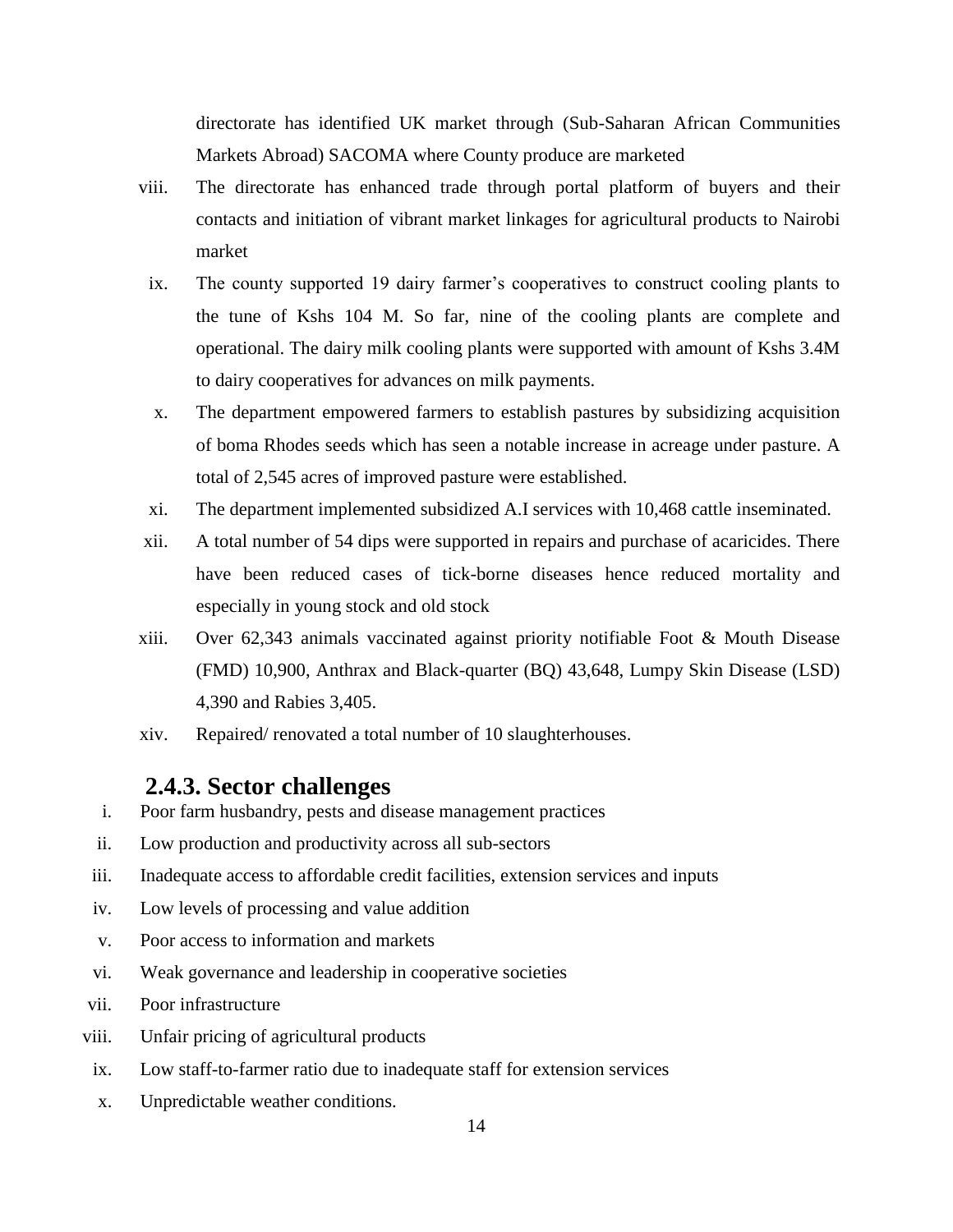- xi. Inadequate and high cost of certified seeds.
- xii. Poor marketing of agriculture produce.
- xiii. Low application of appropriate fertilizer.

#### <span id="page-23-0"></span>**2.5.0. Water, Sanitation and Environment**

**Vision:** Sustainable development and management of environment and natural resources

**Mission:** To develop, conserve, utilize, protect and sustainably manage water, environment and natural resources for improved livelihoods for the people of Bomet County

### **2.5.1. Strategic Objectives**

- <span id="page-23-1"></span>• Enhance water supply access
- Increase acreage under irrigation
- Increase percentage of the population accessing sanitation facilities
- Sustainable management of environment and natural resources

| Sub-<br><b>Programme</b>                              | <b>Key Outcome</b>                                         | <b>Key</b><br><b>Performance</b><br>indicators          | <b>Baseline</b> | <b>Planned</b><br><b>Targets</b>                                                                 | <b>Achieved</b><br><b>Targets</b> | <b>Remarks</b>                                        |
|-------------------------------------------------------|------------------------------------------------------------|---------------------------------------------------------|-----------------|--------------------------------------------------------------------------------------------------|-----------------------------------|-------------------------------------------------------|
| Policy,<br>Planning and<br>Administrative<br>services | Enabling<br>policy and<br>legal<br>environment in<br>place | Water Policy,<br>Act enacted<br>Master plan in<br>place | $\overline{0}$  | Water<br>Policy<br>developed;<br>Water bill<br>drafted:<br>Water<br>Master<br>Plan<br>developed. | Drafts in<br>place                | Expected to<br>be<br>completed<br>in 2018-<br>2019 FY |
| water supply<br>Infrastructure                        | <b>Increased</b><br>access to clean<br>water               | Number of<br>Water supply<br>schemes<br>supported.      | 8               | 9                                                                                                | 9                                 | Ongoing                                               |

## <span id="page-23-2"></span>*Table 4 Water, Sanitation and Environment performance*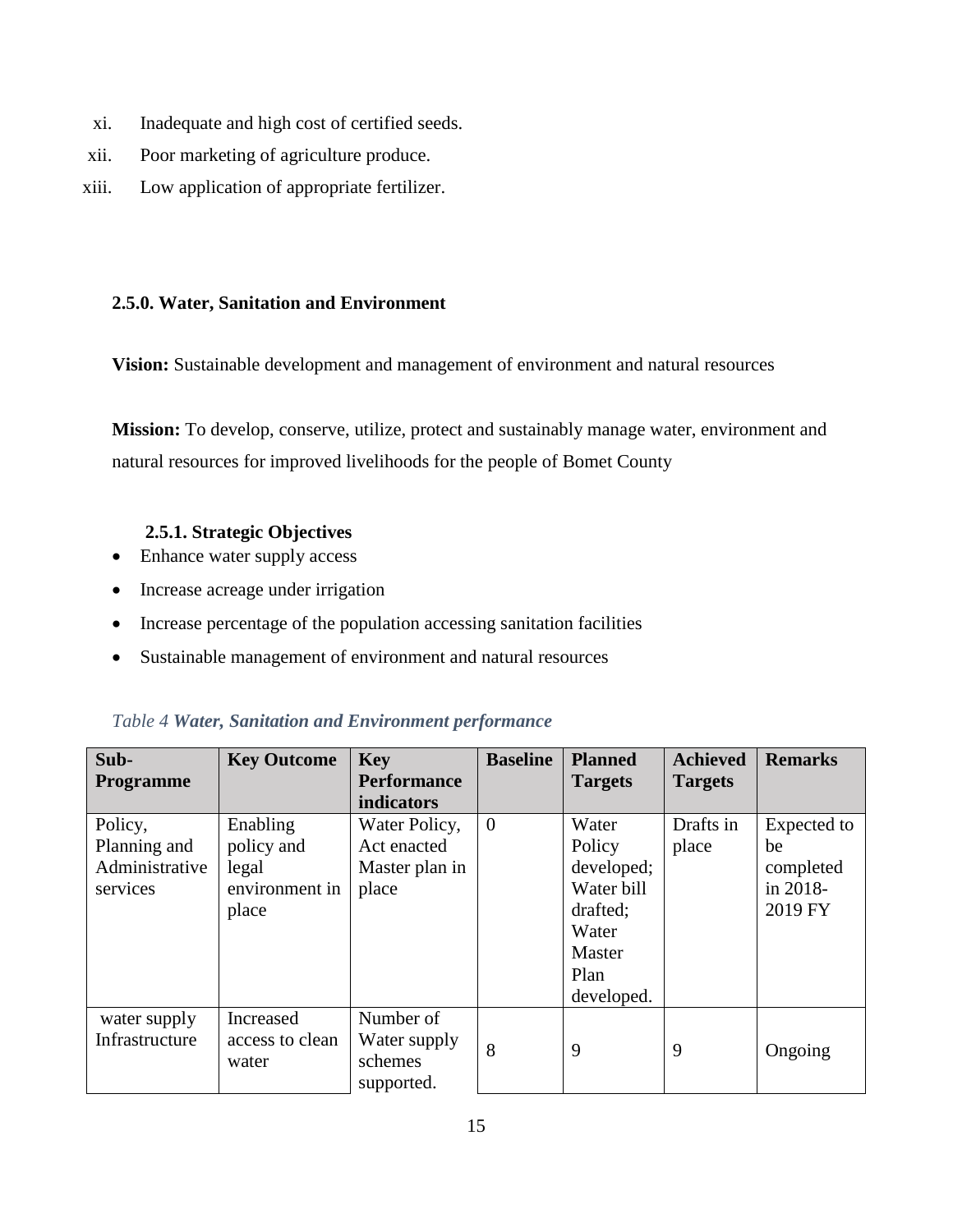|                                                    |                                            | Number of<br>community-<br>based water<br>projects<br>supported               | 10               | 9            | $\overline{0}$ | Ongoing                                                                   |
|----------------------------------------------------|--------------------------------------------|-------------------------------------------------------------------------------|------------------|--------------|----------------|---------------------------------------------------------------------------|
|                                                    |                                            | Number of<br>springs and<br>water points<br>protected                         | 31               | 30           | 17             | Ongoing                                                                   |
| Support to<br><b>Bomet Water</b><br>Company        | Increased<br>access to clean<br>water      | Number of<br>households<br>with access to<br>clean water                      | 14,970           | 17,000       | 15,840         | Ongoing                                                                   |
| Environmental<br>management<br>and protection      | Improved<br>Environmental<br>awareness     | No of<br>environmental<br>awareness<br>meetings held                          | $\overline{0}$   | 25           | 12             | Limited<br>funding                                                        |
|                                                    | Improved<br>living<br>environment          | No of<br>pollution<br>sensitization<br>meetings held                          | $\boldsymbol{0}$ | 25           | 25             | Meetings<br>conducted<br>at pollution<br>hotspot<br>areas in all<br>wards |
| Catchment<br>rehabilitation<br>and<br>conservation | Improved soil<br>and water<br>conservation | No of soil and<br>water<br>conservation<br>demonstration<br>activities        | $\overline{0}$   | 25           | 10             | Limited<br>funding                                                        |
|                                                    | Improved<br>management<br>of river banks   | No of river<br>banks with<br>eucalyptus<br>trees replaced<br>with fruit trees | $\overline{0}$   | 10           | 3              | Limited<br>$\operatorname{funding}$                                       |
|                                                    |                                            | No of farmers<br>practicing on-<br>farm<br>agroforestry<br>practice           | $\overline{0}$   | 100          | 100            | Achieved                                                                  |
|                                                    | Improved tree<br>cover                     | No of PIs<br>afforested                                                       | $\overline{0}$   | 50           | 28             | Limited<br>funding                                                        |
|                                                    |                                            | No. of<br>indigenous<br>tree nurseries<br>established                         | $\overline{0}$   | $\mathbf{1}$ | 50             | Indigenous<br>tree seeds<br>were<br>distributed<br>to two                 |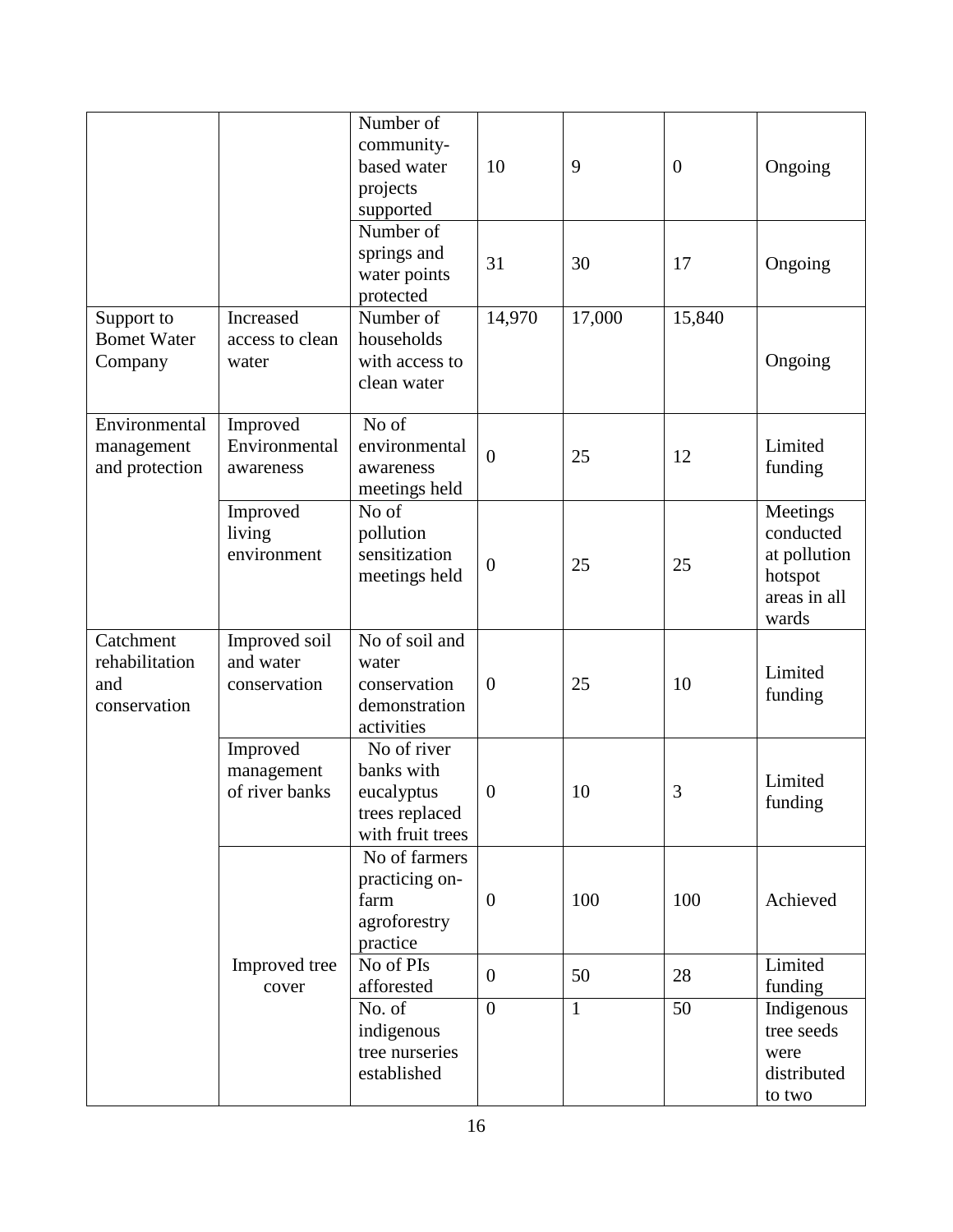|                                             |                                                    |                                                                              |                |                |                | groups per<br>ward<br>instead of 1<br>county tree<br>nursery |
|---------------------------------------------|----------------------------------------------------|------------------------------------------------------------------------------|----------------|----------------|----------------|--------------------------------------------------------------|
|                                             | Improved<br>water resource<br>management           | No. of<br><b>WRUAs</b><br>supported                                          | $\overline{0}$ | $\overline{7}$ | $\overline{2}$ | Limited<br>funding                                           |
|                                             | <b>Improved Mau</b><br>and Mara<br>management      | No of Sub<br>catchment<br>plans<br>developed                                 | $\overline{0}$ | $\overline{2}$ | $\theta$       | It's a<br>national<br>government<br>function                 |
| Forest<br>conservation<br>and<br>management | Improved tree<br>cover                             | Number of<br>fruit trees<br>planted in<br>public<br>institutions             | $\theta$       | 1000           | 1000           | Achieved                                                     |
|                                             |                                                    | No of other<br>trees planted<br>in public<br>institutions<br>and wetlands    | $\theta$       | 100,000        | 80,000         | Supplier<br>did not<br>deliver the<br>required<br>number     |
|                                             | Improved<br>conservation                           | No of<br>workshops<br>organized on<br>capacity<br>building of<br><b>CFAs</b> | $\overline{0}$ | $\overline{2}$ | $\overline{0}$ | It's a<br>function of<br><b>KFS</b>                          |
|                                             | Improved tree<br>cover                             | No of<br>inventories of<br>tree species<br>completed                         | $\overline{0}$ | $\mathbf{1}$   | $\theta$       | Inadequate<br>finance                                        |
| Mining<br>/quarries                         | Improved<br>reclamation                            | No of quarries<br>reclaimed                                                  | $\overline{0}$ | 5              | 1              | Access was<br>limited as<br>they are<br>privately<br>owned   |
|                                             | Improved<br>information on<br>natural<br>resources | No of natural<br>resources<br>inventories                                    | $\overline{0}$ | $\mathbf{1}$   | $\overline{0}$ | Limited<br>funding                                           |

## <span id="page-25-0"></span>**2.5.2. Description of results**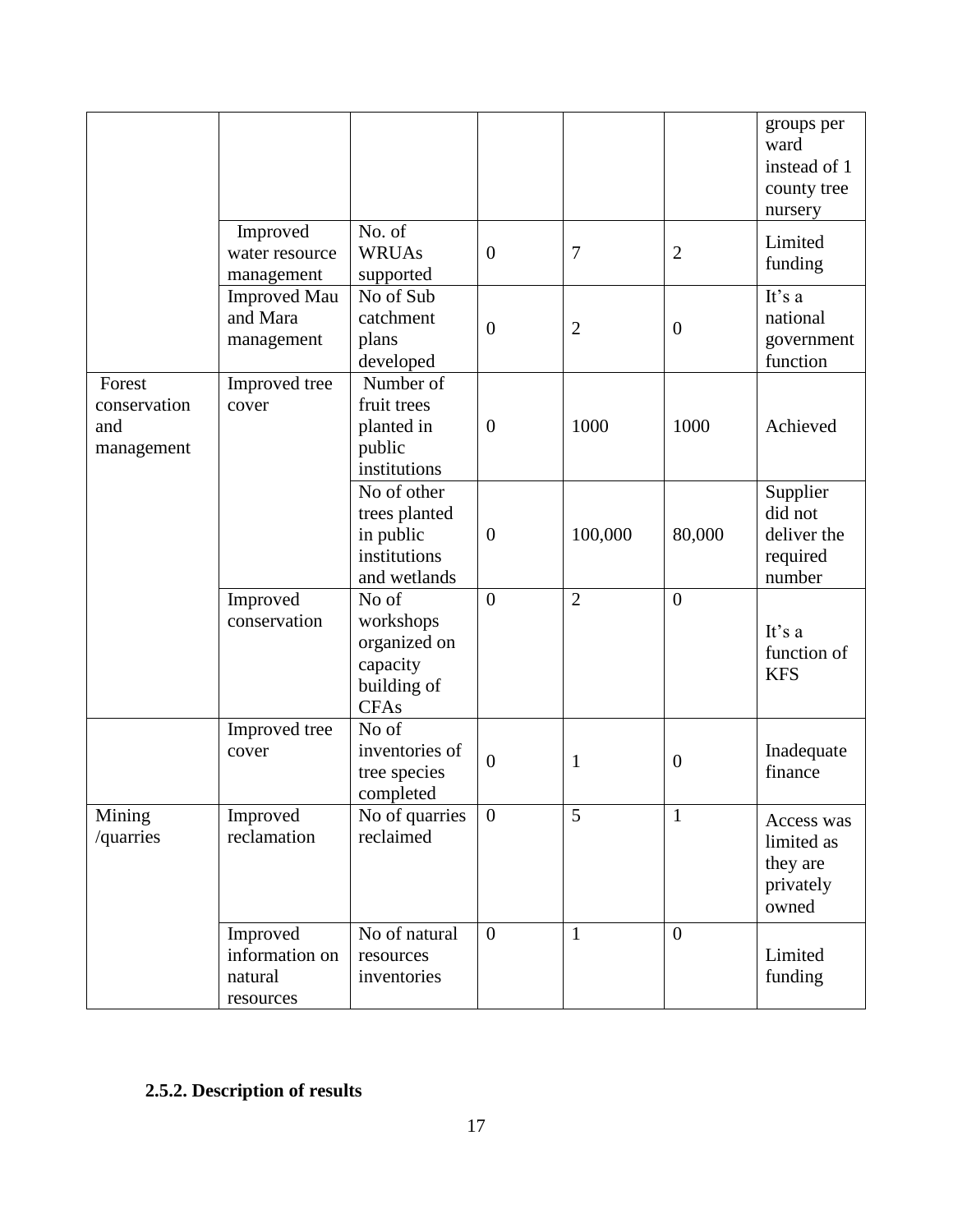- i. Nine existing water supply schemes (Bomet Water Supply, Sergutiet, Kamureito, Longisa, Itare, Sigor water Supply, Olbutyo, Ndanai and Sotik) were augmented/rehabilitated to improve production capacity and increase the flow
- ii. Ten operational community-based water projects (Kaposirir, mogombet, kapcheluch, Yaganek, Tegat Borehole, Itembe Borehole, Kaptebengwet, Cheptalal, Sogoet and Kapkesosio Borehole) were supported to improve on their production and service coverage areas.
- iii. Nine community based on-going water projects (Nyangombe, Marinyin, Segutiet, Kipngosos, Kaporuso/Chepkitwal, Chemaner-Njerian, Memobo, Kapset/Kimulot and Chepchabas) were supported and are at various stages of completion.
- iv. Chebaraa, Nogirwet and Kicheka irrigation schemes pipeline extension was implemented.
- v. Seventeen springs (Rotik (Ndanai/Abosi), Kiptenden (Ndanai/Abosi), Kecheiyat (Silibwet Township), Kiptenden (Embomos), Saseta (Mogogosiek), Togomda (Nyangores), Litiik (Nyangores), Chebutich Sosur (Nyangores), Kipiriche (Nyangores), Chebirir (Chemaner), Sinendoik (Embomos), Rotinwek (Kapletundo), Chebilbait (Kapletundo), Tebeswet (Merigi), Kalabuu (Chemagel), Tilimiet (Kapletundo) and Laalet (Silibwet Township) were protected across the county.
- vi. Hydrogeological surveys were done in twenty-five sites out of which 13 were drilled and 5 which had sustainable production were equipped and 2 (Kapkesosio and Cheptalal) are operational.
- vii. Five water bowsers were acquired to supplement water supply to communities and institutions not yet covered by water supply networks.
- viii. One hundred and sixty-one plastic water tanks were installed in strategic places for communities and another two hundred and twelve distributed to institutions for water harvesting and storage.
- ix. Sewerage treatment plant constructed in Bomet town to serve a population of 7,000 and is operational
- x. Stakeholders meetings done, awareness created & public participation enhanced,
- xi. Over 80,000 trees planted along major highways, within catchment areas and gazetted forests and fencing done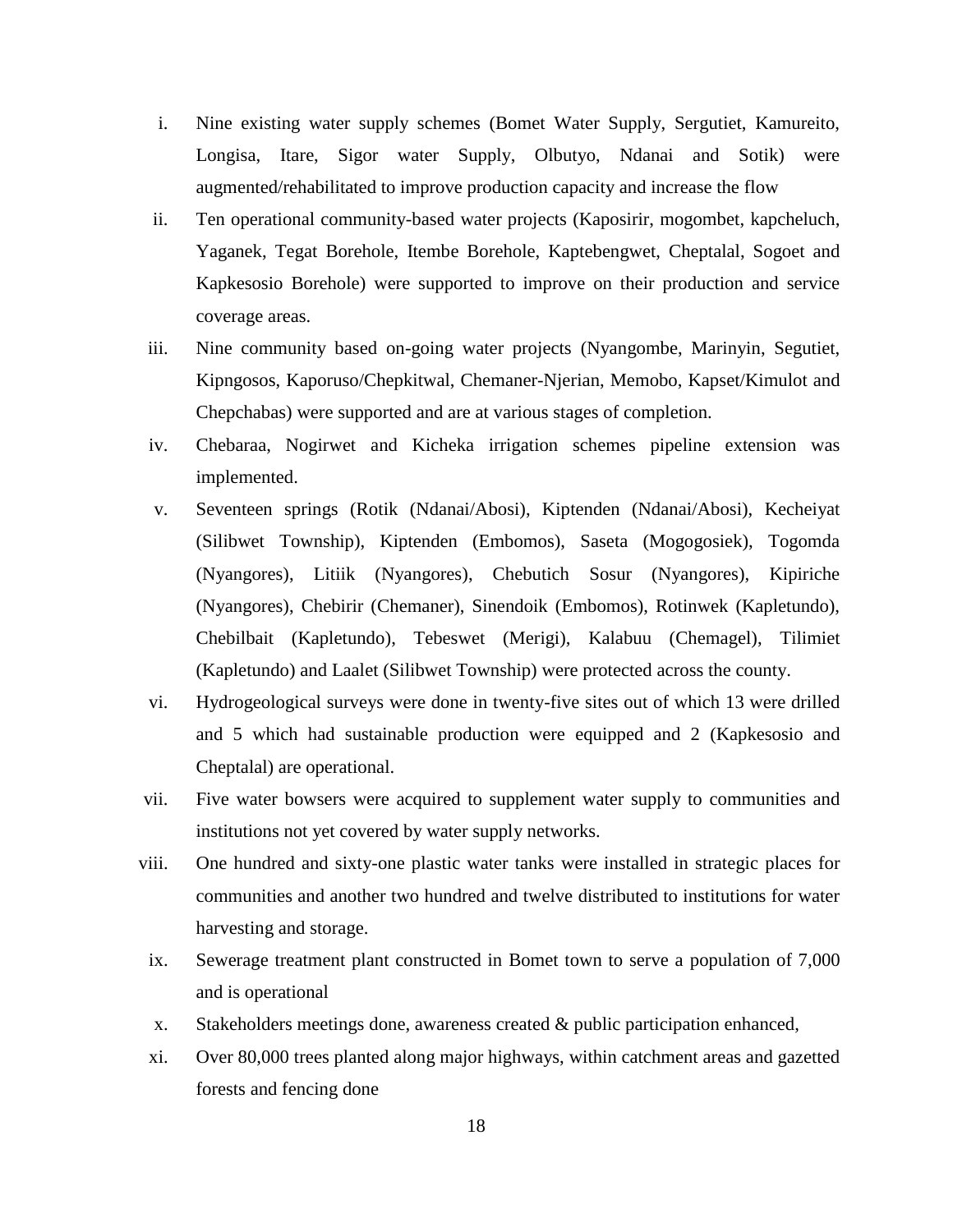- xii. A total of 350,000 tree seeds distributed to community tree nurseries
- xiii. Sensitized community on protection of environment and erected 7 prohibitory sign posts in major pollution hotspots
- xiv. Afforestation & reforestation realized and natural resources forest cover now stands at 12%.

#### **2.5.3. Sector challenges**

- <span id="page-27-0"></span>i. Low access to clean and safe water
- ii. Low access to water for irrigation and livestock use
- iii. Environmental degradation
- iv. Inadequate access to sanitation facilities
- v. Existence of old and dilapidated water infrastructure.
- vi. High cost of water infrastructure development.

#### <span id="page-27-1"></span>**2.6.0. Medical Services and Public Health**

**Vision:** An efficient and high quality health care system that is accessible, equitable and

affordable for every Kenyan

**Mission:** To promote and participate in the provision of integrated and high quality promotive, preventive, curative and rehabilitative health care services to all Kenyans

#### <span id="page-27-2"></span>**2.6.1. Strategic Objectives**

- To improve quality health care service delivery
- To increase the number of health facilities
- To improve public health services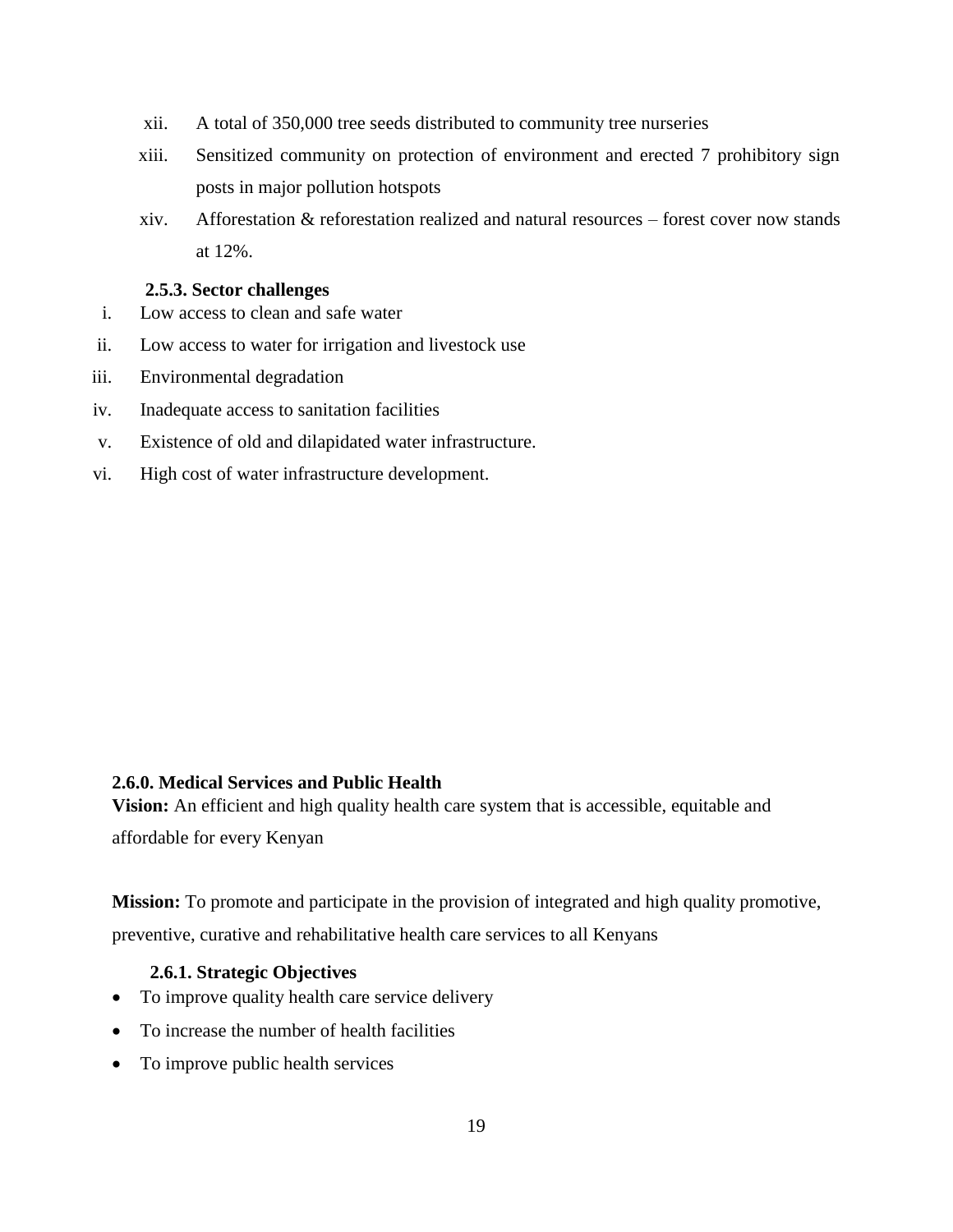| Sub<br><b>Programme</b>                                          | <b>Key Outcomes/</b><br><b>Outputs</b>                                            | <b>Key</b><br>performance<br>indicators                                                                          | <b>Baseline</b> | <b>Planned</b><br><b>Targets</b> | <b>Achieved</b><br><b>Targets</b> | Remarks*                                                               |
|------------------------------------------------------------------|-----------------------------------------------------------------------------------|------------------------------------------------------------------------------------------------------------------|-----------------|----------------------------------|-----------------------------------|------------------------------------------------------------------------|
| Infrastructural<br>support to<br>hospital, health<br>centres and | Improved health<br>care services                                                  | of<br>N <sub>o</sub><br>ambulances<br>with renewed<br>leases                                                     | 6               | 6                                | 6                                 | is<br>Lease<br>renewed<br>annually                                     |
| dispensaries                                                     | Existing<br>health<br>facilities<br>upgraded<br>and<br>new<br>ones<br>constructed | Number<br>of<br>upgraded<br>health<br>facilities                                                                 | 106             | 133                              | 110                               | A number of<br>facilities did<br>receive<br>not<br>adequate<br>funding |
|                                                                  |                                                                                   | Number new<br>health<br>facilities                                                                               | $\mathbf{0}$    | 27                               | 27                                |                                                                        |
|                                                                  | Medical<br>Equipment<br>acquired                                                  | of<br>Number<br>CT Scans                                                                                         | $\overline{0}$  | $\mathbf{1}$                     | $\mathbf{1}$                      | Targets<br>achieved                                                    |
|                                                                  |                                                                                   | <sub>of</sub><br>Number<br>X-rays                                                                                | $\mathbf{1}$    | $\mathbf{1}$                     | $\mathbf{1}$                      |                                                                        |
| Administration<br>and policy<br>development                      | Efficient service<br>delivery/Better<br>management<br>of<br>facilities            | <sub>of</sub><br>Number<br>health<br>in<br>policies<br>place/<br>of<br>number<br>support<br>supervision<br>done. | $\overline{0}$  | $\mathbf{1}$                     | $\overline{0}$                    | Policy<br>development<br>in progress                                   |
|                                                                  | Staff/specialized<br>personnel<br>recruited                                       | $of$ <sup><math>-</math></sup><br>N <sub>o</sub><br>new<br>staffs<br>engaged                                     | 440             | 750                              | 375<br>on<br>contract             | In<br>progress<br>to regularize<br>through<br>the<br><b>CPSB</b>       |
| Promotion<br>of<br>Public<br>health<br>awareness                 | Promotional<br>activities<br>conducted                                            | <sub>of</sub><br>Number<br>health<br>promotion<br>activities<br>conducted                                        | $\overline{0}$  | 240                              | 30                                | Facilitation<br>limitation-<br>funds<br>and<br>transport               |
| Beautification<br>and cleaning of<br>hospitals                   | Reduced<br>hospital<br>acquired<br>infections/                                    | Number<br>of<br>facilities with<br>improved<br>beautification                                                    | 106             | 106                              | $\mathbf{1}$                      | Facilitation<br>limitation-<br>funds.                                  |

## <span id="page-28-0"></span>*Table 5 Medical Services and Public Health performance*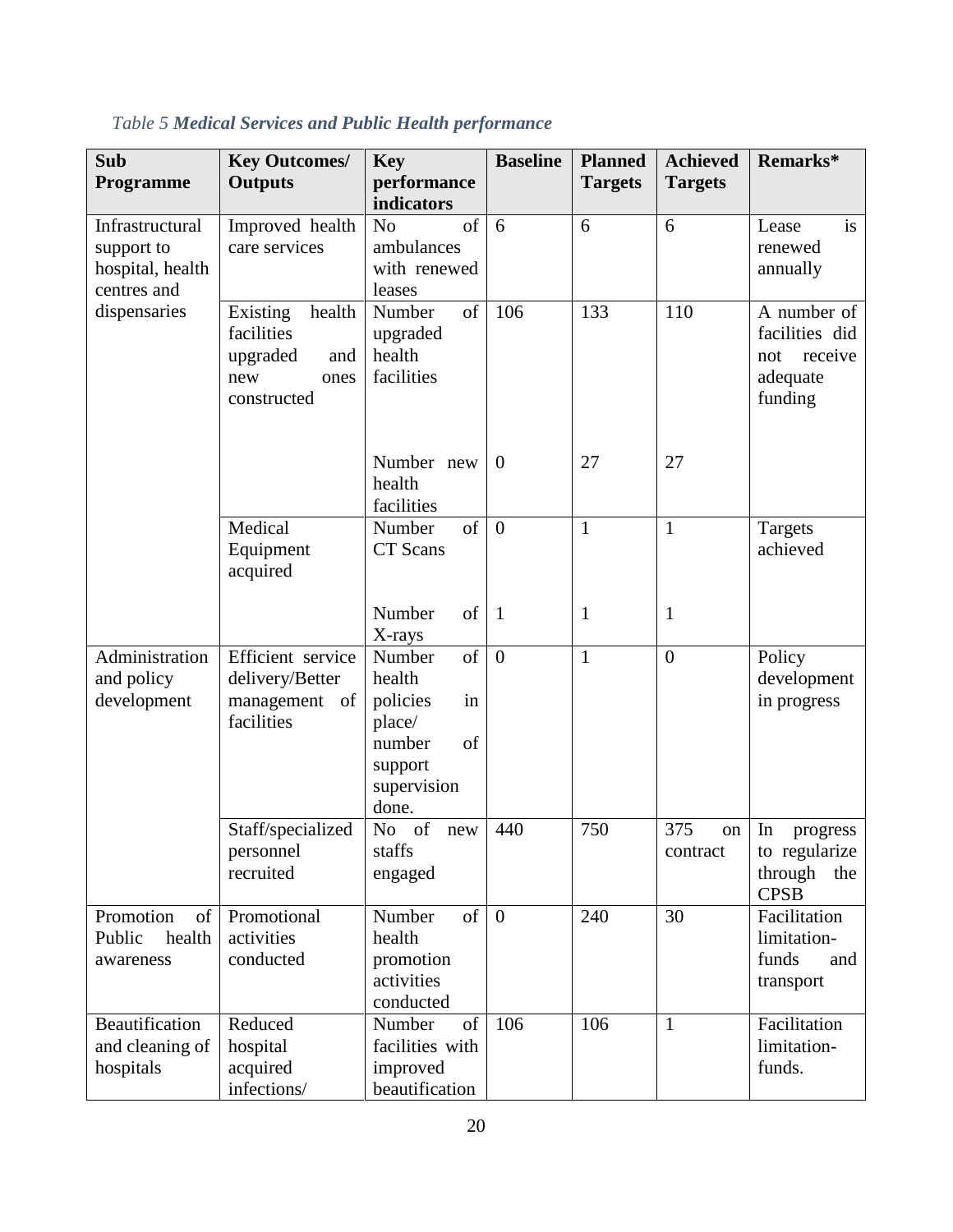| Attractive<br>Landscape | and<br>landscapes |  |  |
|-------------------------|-------------------|--|--|
| Realized                |                   |  |  |

#### <span id="page-29-0"></span>**2.6.2. Description of results**

- i. Established inter facility referral through provision of ambulance services.
- ii. Improved health services through provision of diagnostic and therapeutic medical equipment e.g. Oxygen plant and incubators
- iii. Improved preventive and promotive health services e.g. at least 10 villages were certified Open Defecation Free (ODF)
- iv. Reduced incidences of communicable diseases e.g. HIV and AIDS prevalence from 5.8% to 2.25%

#### **2.6.3. Sector challenges**

- <span id="page-29-1"></span>i. Inadequate infrastructural development
- ii. Inconsistent supply of pharmaceutical and non-pharmaceutical commodities
- iii. Inadequate policies and regulations
- iv. High disease burden
- v. Inadequate primary and maternal health care services
- vi. Non-compliance to public health laws and regulations
- vii. Poor nutrition and sanitation services
- viii. Shortage of skilled health workforce
- ix. Poor administration and coordination of health service delivery.
- x. High cost of health services

## <span id="page-29-2"></span>**2.7.0. Education and Vocational Training**

**Vision:** The leading provider of quality, equitable, empowered and ethical educational services and training

**Mission:** Nurturing every learners and technician's potential and skills within the county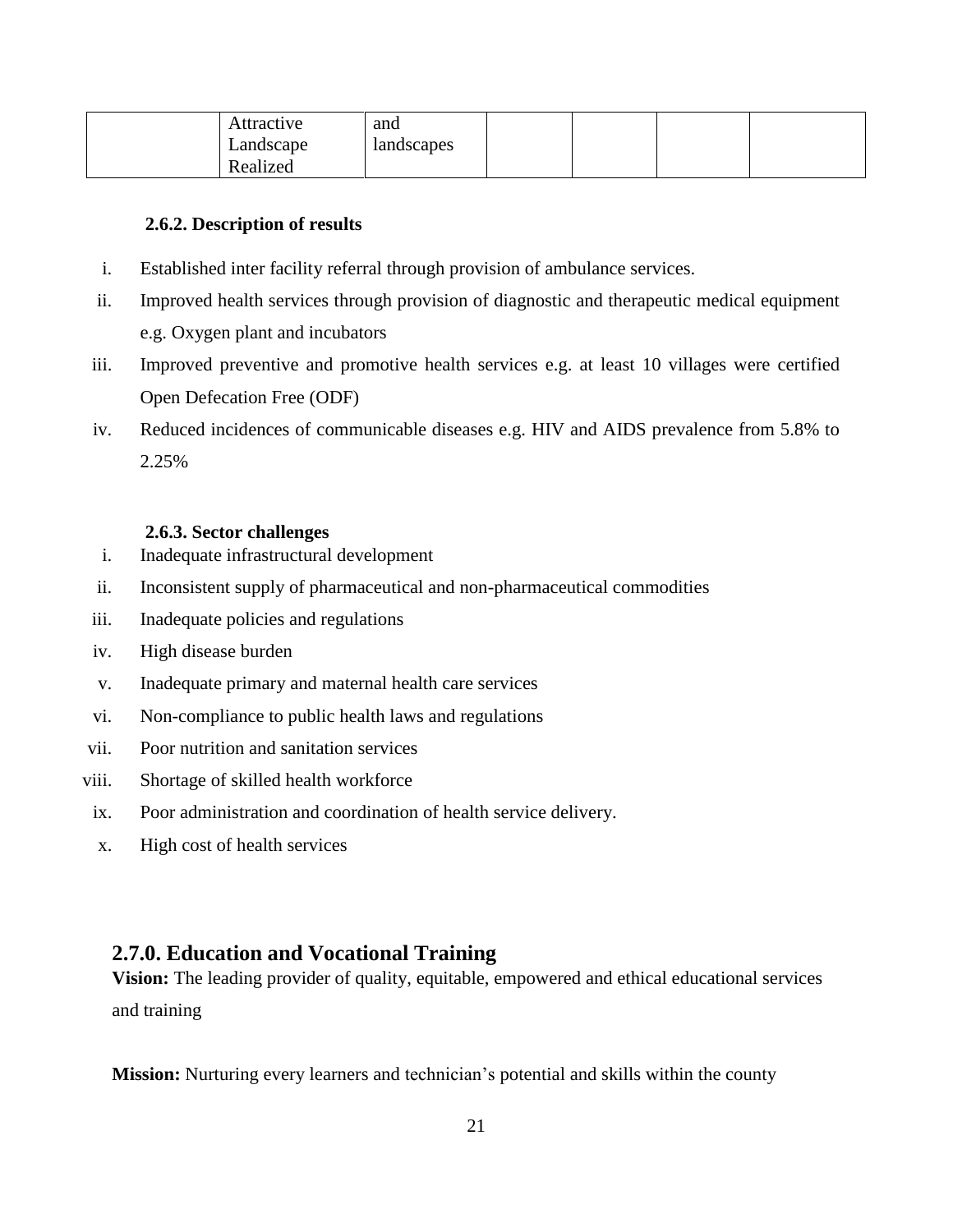## <span id="page-30-0"></span>**2.7.1. Strategic Objectives**

- Provide quality education
- Increase access to ECDE services
- Promote digital literacy
- Quality training and service delivery
- Increase retention and transition rate
- Provide vocational training and skills development

| <b>Sub</b>       |                  | <b>Key Outcomes/</b> |           | <b>Key</b> |                         |                | <b>Baseline</b> |    | <b>Planned</b> |    | <b>Achieved</b> |   | <b>Remarks</b> |       |
|------------------|------------------|----------------------|-----------|------------|-------------------------|----------------|-----------------|----|----------------|----|-----------------|---|----------------|-------|
| Programme        |                  | <b>Outputs</b>       |           |            | performance             |                |                 |    | <b>Targets</b> |    | <b>Targets</b>  |   |                |       |
|                  |                  |                      |           |            | <b>indicators</b>       |                |                 |    |                |    |                 |   |                |       |
| Mobilization and | The              |                      | public    |            | of<br>Number            | $\overline{0}$ |                 | 25 |                | 25 |                 |   | completed      |       |
| awareness        |                  | mobilized            | and       |            | public meetings         |                |                 |    |                |    |                 |   |                |       |
|                  |                  | sensitized           |           | held       |                         |                |                 |    |                |    |                 |   |                |       |
| Post-Secondary   |                  | Career               |           |            | No of sessions          | 17             |                 | 25 |                | 25 |                 |   | Complete       |       |
| sensitization    |                  | placement            |           |            |                         |                |                 |    |                |    |                 | d |                |       |
| Programme        |                  | sessions             |           |            |                         |                |                 |    |                |    |                 |   |                |       |
| Construction     | $\left  \right $ | <b>ECD</b>           | centres   |            | of<br><b>ECD</b><br>No. |                | 712             |    | 154            |    | 14              |   |                |       |
| ECD Centres.     |                  | constructed          |           |            | centres                 |                |                 |    |                |    |                 |   | Inadequat      |       |
|                  |                  |                      |           |            | constructed             |                |                 |    |                |    |                 |   | e              | funds |
|                  |                  |                      |           |            |                         |                |                 |    |                |    |                 |   | were           |       |
|                  |                  |                      |           |            |                         |                |                 |    |                |    |                 |   | allocated      |       |
| Furniture        | in               | <b>ECD</b>           | furniture |            | No. of ECD              |                | 712             |    | 154            |    | $\overline{0}$  |   | Delay          | in    |
| <b>ECD</b>       |                  | acquired             |           |            | centres furnished       |                |                 |    |                |    |                 |   | constructi     |       |
|                  |                  |                      |           |            |                         |                |                 |    |                |    |                 |   | <sub>on</sub>  | of    |
|                  |                  |                      |           |            |                         |                |                 |    |                |    |                 |   | classroom      |       |
|                  |                  |                      |           |            |                         |                |                 |    |                |    |                 |   | S              |       |

## <span id="page-30-1"></span>*Table 6 Education and vocational training performance*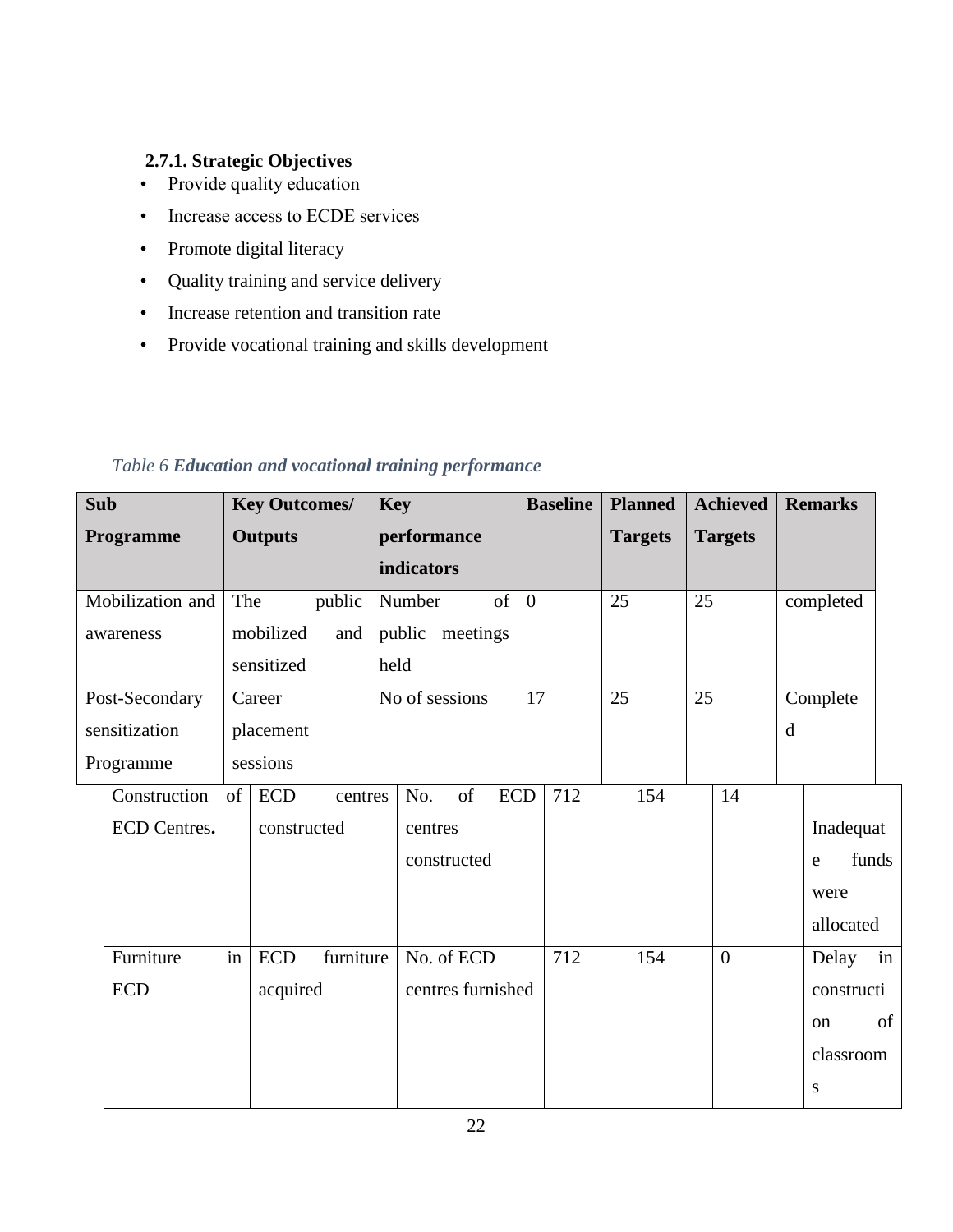| Provision<br>of        | teaching<br><b>ECD</b>  | of<br>No.<br><b>ECD</b> | 712          | 154  | $\overline{0}$ | N <sub>o</sub> |
|------------------------|-------------------------|-------------------------|--------------|------|----------------|----------------|
| Teaching<br><b>ECD</b> | learning<br>and         | centres                 |              |      |                | budgetary      |
| Learning<br>and        | materials               | supported               |              |      |                | allocation     |
| materials<br>and       | provided                |                         |              |      |                |                |
| play equipment.        |                         |                         |              |      |                |                |
| Support for            | Needy children          | of<br>No.<br>needy      | $\mathbb{L}$ | 6800 | 6800           | Target         |
| needy children         | supported               | children                |              |      |                | was            |
|                        |                         | supported               |              |      |                | achieved       |
| Purchase<br>of         | Workshop tools          | No.<br><b>VTIs</b>      | 17           | 25   | $\overline{0}$ | Funds          |
| Workshop Tools         | and<br>equipment        | benefitting from        |              |      |                | were<br>not    |
| and Equipment          | purchased               | tools<br>and            |              |      |                | released       |
|                        |                         | equipment               |              |      |                |                |
| <b>Tuition Support</b> | <b>VTI</b><br>Supported | No.<br>of<br><b>VTI</b> | 1600         | 2000 | 1200           | Target         |
|                        | trainees                | trainees                |              |      |                | was<br>not     |
|                        |                         | supported               |              |      |                | achieved       |
|                        |                         |                         |              |      |                | due<br>to      |
|                        |                         |                         |              |      |                | inadequate     |
|                        |                         |                         |              |      |                | funds          |
| Infrastructure         | workshops,              | No.<br>of               | 17           | 17   | 10             | Target         |
| Development            | dormitories<br>and      | workshops,              |              |      |                | was<br>not     |
| and Expansion          | toilets                 | dormitories<br>and      |              |      |                | achieved       |
|                        | constructed             | toilets                 |              |      |                | due<br>to      |
|                        |                         | constructed             |              |      |                | inadequate     |
|                        |                         |                         |              |      |                | funds          |

## <span id="page-31-0"></span>**2.7.2. Description of results**

- i. Recruitment and Management of 926 ECDE Assistants
- ii. Supervision and capacity building of 2,119 ECDE Assistants and 30 VTC Managers
- iii. Increased enrolment from 43,123 to 51,144 children in public ECDE centers and private centres from 4,200 to 12,981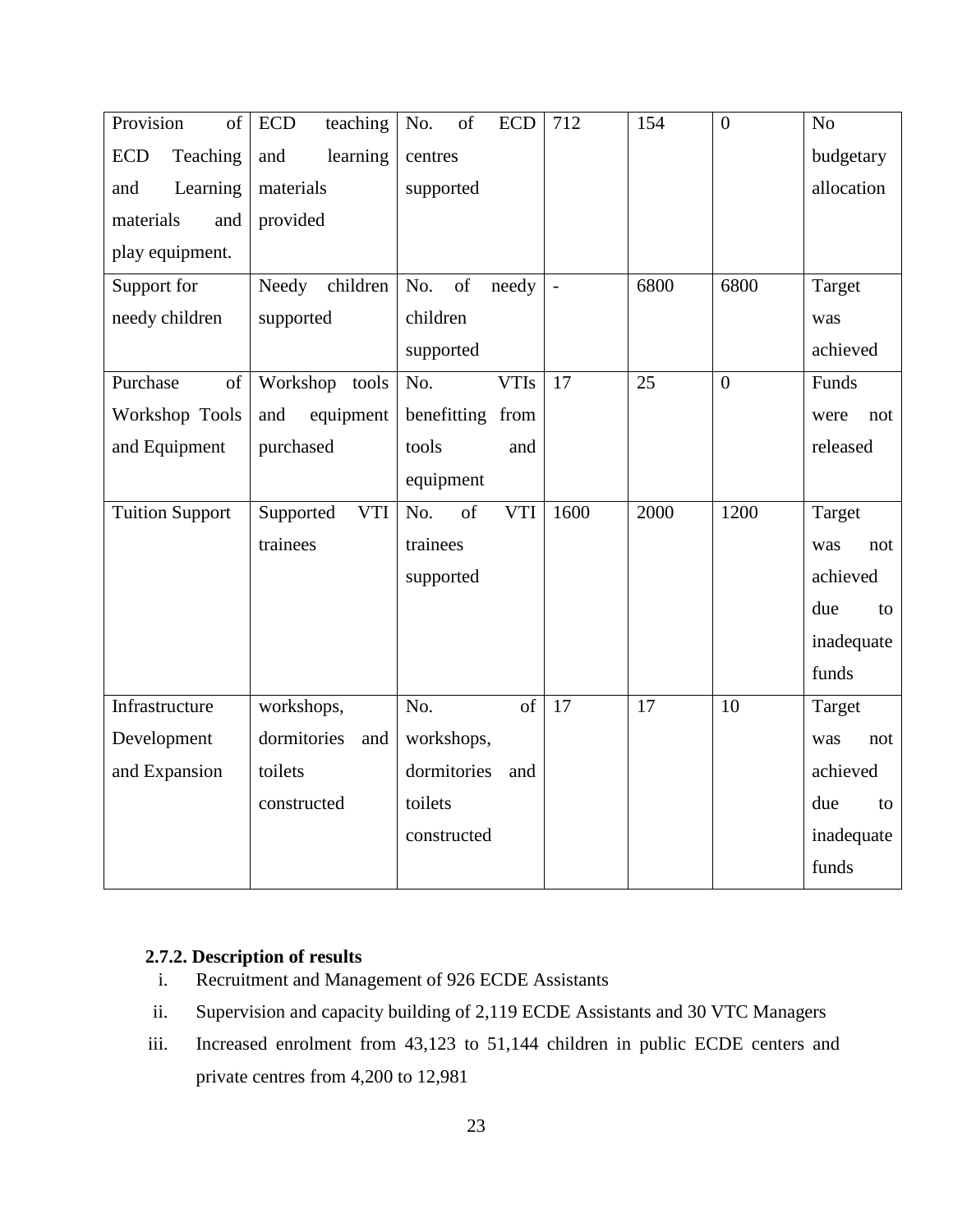- iv. Completed construction of 14 ECDE classrooms and initiated construction of 140 others which are at different levels of completions
- v. Expanded 37 new ECDE centres
- vi. Establishment and expansion of Day secondary schools to a total of 98; this has increased access and transition rate from primary to secondary school.
- vii. Provided furniture to Day secondary schools and VTI- to a tune of 4,000 sets.
- viii. Supported infrastructure in secondary and primary schools.
- ix. Supported secondary schools to acquire 6 School buses.
- x. Enhancement of health and nutrition component in ECDE (Deworming Program, Vitamin A Supplements).
- xi. Supported infrastructure development in special schools and integrated programs in Kiriba Day Secondary, St. Kizito, Korara, Kapkesosio.
- xii. Supported construction of a community library through a grant of Ksh. 1000,000 at Koibeiyon
- xiii. Disbursement of Public Day Secondary School bursaries to a tune of 14,000 students.
- xiv. Supported 460 bright needy students
- xv. Expansion of the number VTCs from 17 to 34 centres which increased enrollment from 1771- 2400 trainees
- xvi. 1200 youths graduated from VTCs with improved skills tailored to employability and development.
- xvii. Partnership with Techno serve (STRYDE) in training, capacity building and provision of startup capital to trainees
- xviii. Partnership with CAPYE in training of instructors for short courses

#### **2.7.3. Sector challenges**

- <span id="page-32-0"></span>i. Inadequate ECDE and VTC infrastructure
- ii. Inadequate teaching and learning materials and feeding programmes in ECDE centers
- iii. Understaffing ECDE centres and VTCs and low teacher motivation
- iv. Low enrolment and retention rates
- v. Inadequate workshops, tools and equipment
- vi. High dropout and low transition rates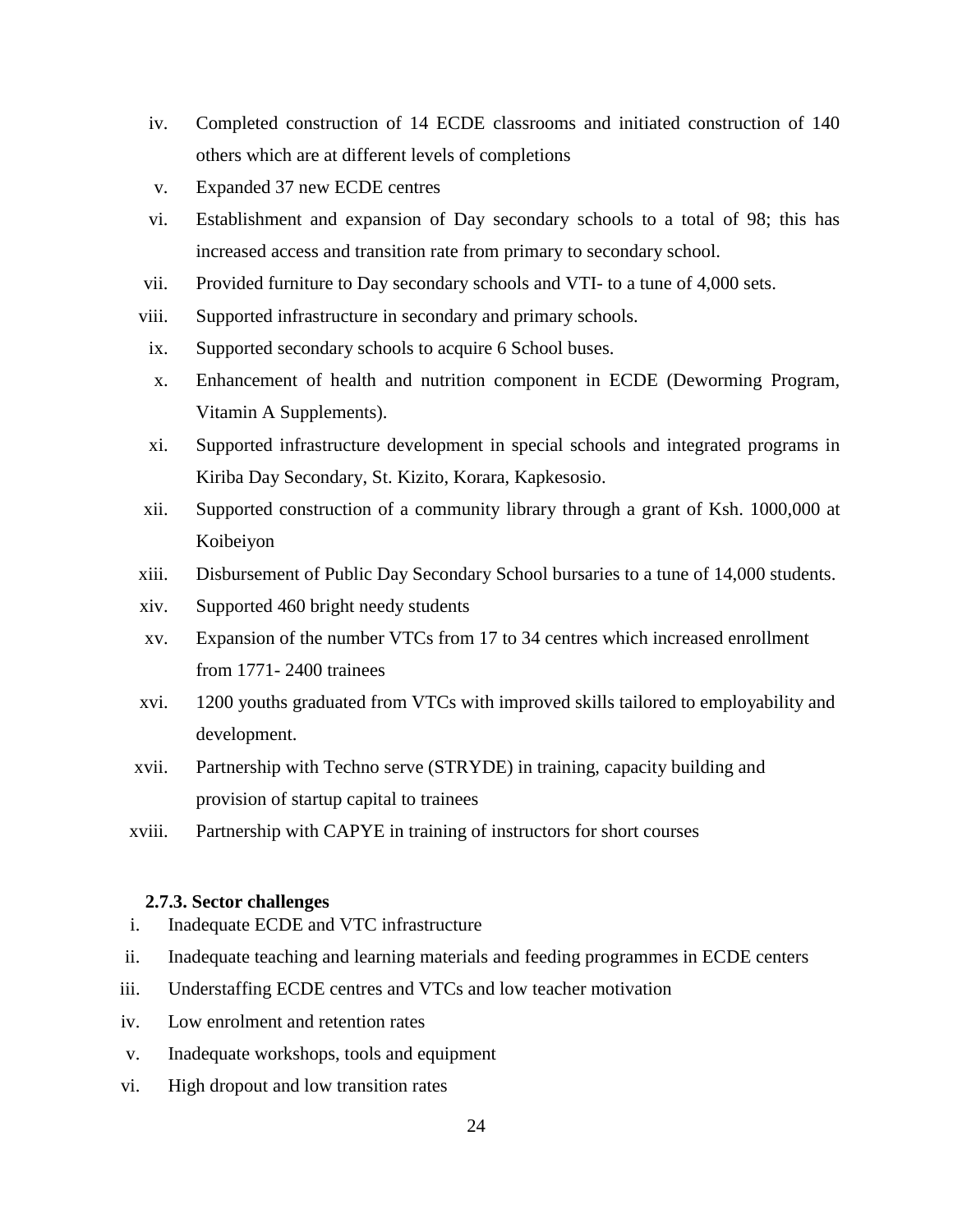- vii. Inadequate policy and regulation
- viii. Lack of bursary fund and bursary committee

## <span id="page-33-0"></span>**2.8.0. Lands, Housing and Urban Planning**

**Vision:** Efficient, effective and sustainable land administration, housing and urban management for prosperity

**Mission:** To improve livelihoods through efficient urban development, coordination, and land administration through promoting adequate and accessible housing, optimal land management and urban facilities for all County Citizen

## <span id="page-33-1"></span>**2.8.1. Strategic Objectives**

- Establish land use development controls
- Developed waste management infrastructure in all major urban areas
- Increase and maintain staff houses
- Develop Integrated Land Information/Management System (LIS)
- Acquire strategic land banks
- Develop and maintain public amenities

## <span id="page-33-2"></span>*Table 7 Lands, Housing and Urban Planning*

| Sub-<br>programme                                              | <b>Key</b><br>outcomes/                          | <b>Key</b><br>performan                                                     | <b>Baseline</b><br>2017/20 | <b>Target</b> | <b>Achieved</b><br>targets                             | <b>Remarks</b>                                     |
|----------------------------------------------------------------|--------------------------------------------------|-----------------------------------------------------------------------------|----------------------------|---------------|--------------------------------------------------------|----------------------------------------------------|
|                                                                | <b>Outputs</b>                                   | <b>ce</b><br>indicators                                                     | 18                         |               |                                                        |                                                    |
| Administration<br>Services                                     | Policies,<br>plans and<br>strategy<br>formulated | Policies,<br>plans and<br>strategy<br>formulated<br>and in place<br>for use | 5                          | 10            | 5 Draft is<br>final<br>stages at<br>county<br>assembly | Lack of clear<br>policies and<br>guidelines        |
| Personnel<br>Services(Instituti<br>ons & Capacity<br>Building) | Institutions<br>established<br>and<br>personnel  | Number of<br>Institutions<br>established<br>and                             | $\overline{2}$             | 162           | $\theta$                                               | The<br>municipality<br>is yet to be<br>inaugurated |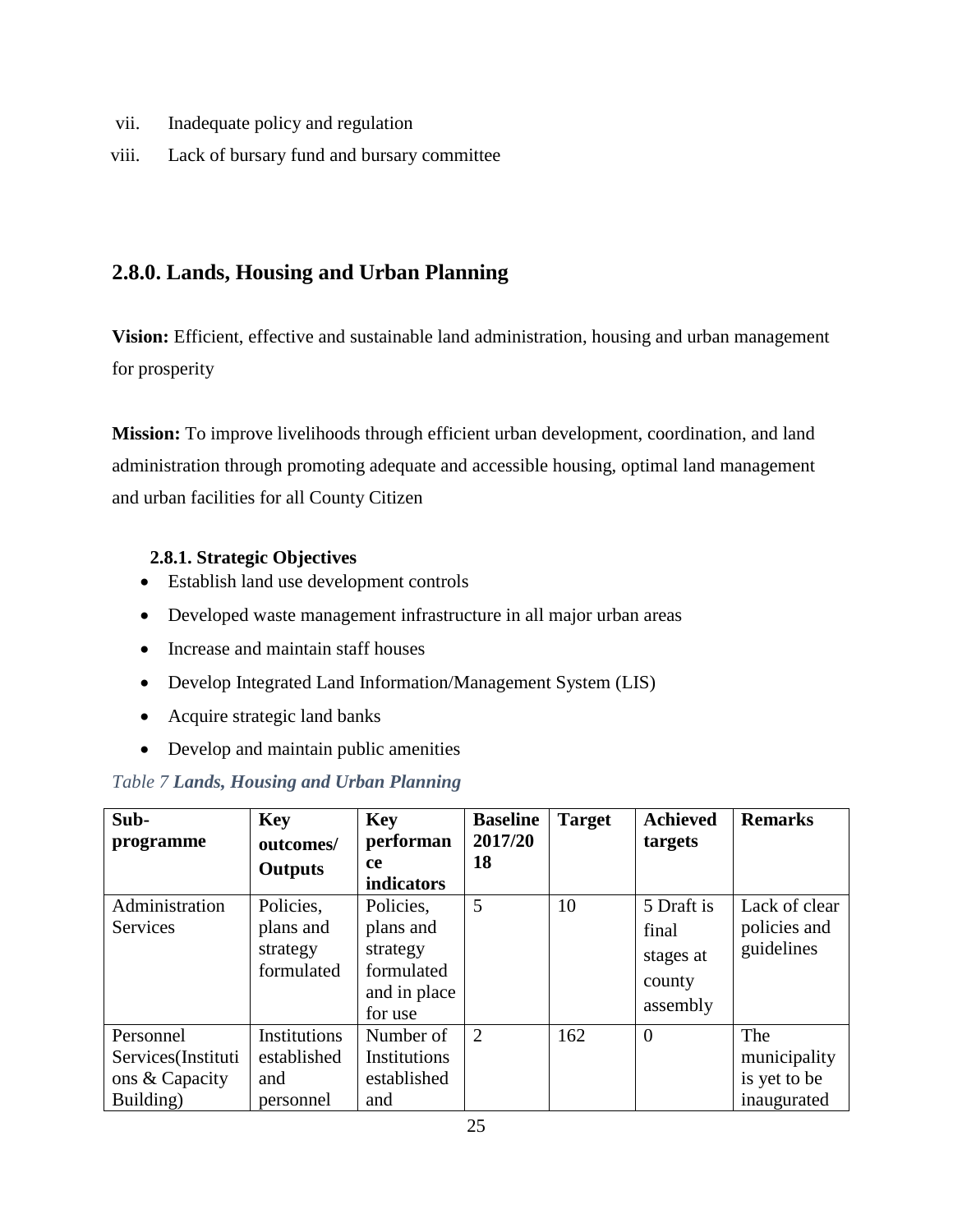|                      | trained     | personnel              |                |              |                |              |
|----------------------|-------------|------------------------|----------------|--------------|----------------|--------------|
|                      |             | trained                |                |              |                |              |
| Financial &          | Financial   | Financial              | $\overline{0}$ | 3            | 3              | Routine      |
| Procurement          | services    | services               |                |              |                | maintenance  |
| <b>Services</b>      | rendered    | rendered               |                |              |                | of records   |
|                      | and         | and                    |                |              |                |              |
|                      | services    | services               |                |              |                |              |
|                      | delivered   | delivered              |                |              |                |              |
|                      |             | and                    |                |              |                |              |
|                      |             | reporting              |                |              |                |              |
|                      |             | documents              |                |              |                |              |
|                      |             | concluded              |                |              |                |              |
|                      |             | and availed            |                |              |                |              |
|                      |             | for use and            |                |              |                |              |
|                      |             | audit                  |                |              |                |              |
|                      |             | reporting              |                |              |                |              |
| SP 2.1 County        | County      | County                 | $\overline{2}$ | 10           | $\overline{0}$ | It is a new  |
| Statistical          | Statistical | Statistical            |                |              |                | sub-         |
| Information          | data and    | data and               |                |              |                | programme    |
| Service              | information | information            |                |              |                |              |
|                      | documente   | documente              |                |              |                |              |
|                      | d           | d and                  |                |              |                |              |
|                      |             | disseminate            |                |              |                |              |
|                      |             | d; Land use            |                |              |                |              |
|                      |             | reports                |                |              |                |              |
|                      |             | documente              |                |              |                |              |
|                      |             | d and                  |                |              |                |              |
|                      |             | available              |                |              |                |              |
|                      |             | for use                |                |              |                |              |
| SP 2.2 County        | <b>CLIS</b> | Number of              | $\mathbf{1}$   | 5000         | 1000           | GIS software |
| Land                 | acquired    | <b>CLIS</b>            |                |              |                | to capture   |
| Information          | and         |                        |                |              |                | data will be |
|                      |             | acquired,<br>installed |                |              |                | installed    |
| Management           | installed   |                        |                |              |                |              |
| System(CLIS)         |             | and                    |                |              |                | soon for     |
|                      |             | operational            |                |              |                | public to    |
|                      |             |                        |                |              |                | access the   |
|                      |             |                        |                |              |                | information  |
| SP 2.3 County        | <b>GIS</b>  | Number of              | $\mathbf{1}$   | $\mathbf{1}$ | $\overline{0}$ | Installation |
| Geospatial           | acquired    | <b>GIS</b>             |                |              |                | of GIS       |
| Information          | and         | acquired,              |                |              |                | equipment is |
| Management           | installed   | installed              |                |              |                | on-going     |
| System (GIS)         |             | and                    |                |              |                |              |
|                      |             | operational            |                |              |                |              |
| SP 3.1 County        | County      | Number of              | $\mathbf{1}$   | $\mathbf{1}$ | $\overline{0}$ | The          |
| <b>Land Planning</b> | Land        | County                 |                |              |                | development  |
| and Spatial          | Planning    | Land                   |                |              |                | of Spatial   |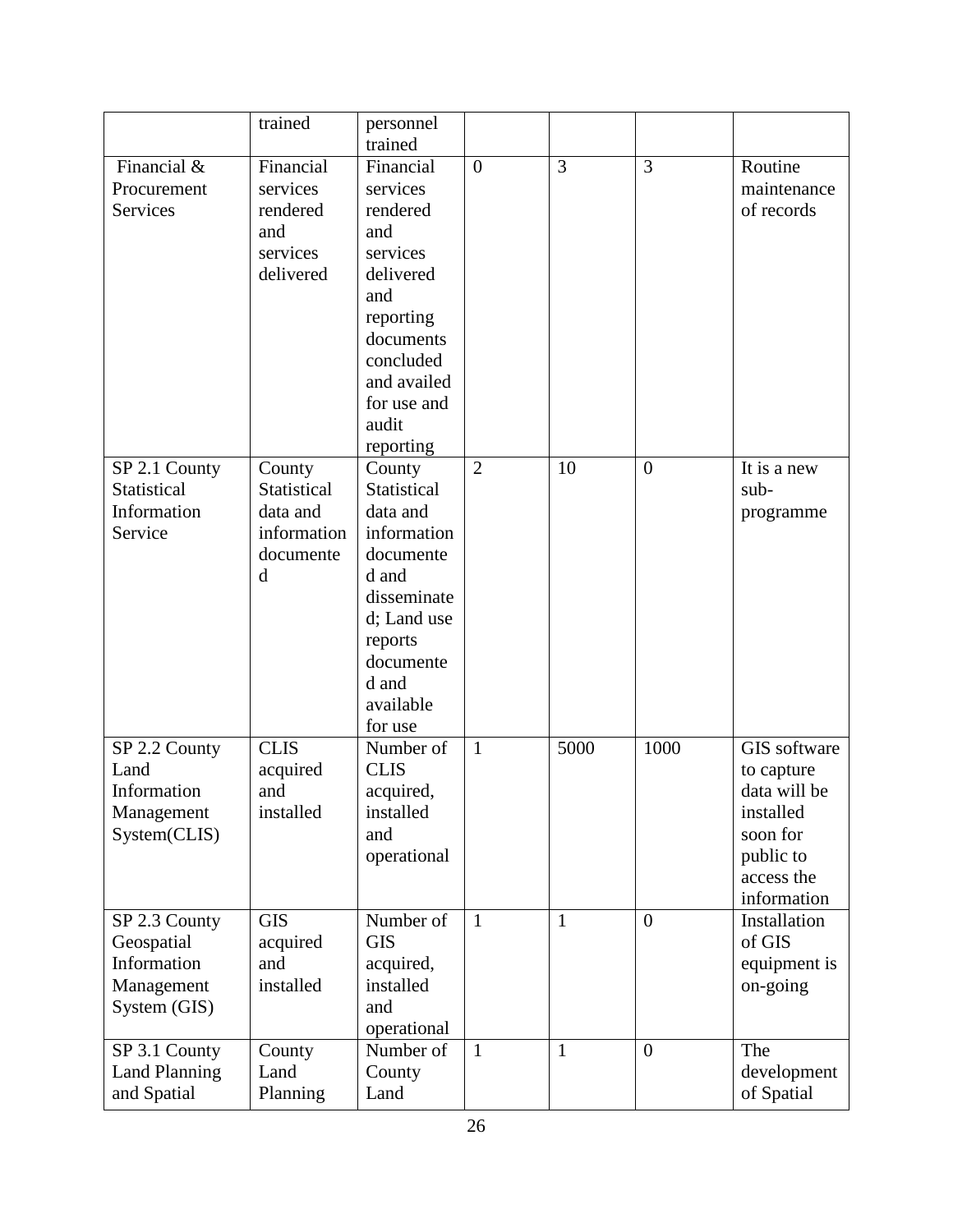| Development     | and Spatial       | Planning          |     |     |                | Plan is on- |
|-----------------|-------------------|-------------------|-----|-----|----------------|-------------|
|                 | Plans             | and Spatial       |     |     |                | going       |
|                 | developed         | Plans             |     |     |                |             |
|                 |                   | developed         |     |     |                |             |
|                 |                   | and               |     |     |                |             |
|                 |                   | implemente        |     |     |                |             |
|                 |                   | d                 |     |     |                |             |
| SP 3.2 County   | County            | Number of         | 125 | 875 | 250            | Process is  |
| Land Survey and | Land              | County            |     |     |                | on-going    |
| Mapping,        | Survey and        | Land              |     |     |                |             |
| Boundaries and  | Mapping,          | Survey and        |     |     |                |             |
| Fencing Service | <b>Boundaries</b> | Mapping,          |     |     |                |             |
|                 | demarcatio        | <b>Boundaries</b> |     |     |                |             |
|                 | ns and            | demarcatio        |     |     |                |             |
|                 | Fencing           | ns and            |     |     |                |             |
|                 | Services          | Fencing           |     |     |                |             |
|                 | conducted         | Services          |     |     |                |             |
|                 |                   | conducted         |     |     |                |             |
|                 |                   | and               |     |     |                |             |
|                 |                   | documente         |     |     |                |             |
|                 |                   | d and             |     |     |                |             |
|                 |                   | Reports           |     |     |                |             |
|                 |                   | concluded         |     |     |                |             |
|                 |                   | and               |     |     |                |             |
|                 |                   | disseminate       |     |     |                |             |
|                 |                   | d                 |     |     |                |             |
| SP 3.3 County   | County            | Number of         | 10  | 10  | $\overline{4}$ | Process on- |
| Human           | Human             | County            |     |     |                | going       |
| Settlement      | Settlement        | Human             |     |     |                |             |
| Services        | Services          | Settlement        |     |     |                |             |
| (Furnishing $&$ | (Furnishing)      | Services          |     |     |                |             |
| Renovations)    | $\&$              | (Furnishing       |     |     |                |             |
|                 | Renovation        | &                 |     |     |                |             |
|                 | s)                | Renovation        |     |     |                |             |
|                 | undertaken        | s)                |     |     |                |             |
|                 |                   | undertaken        |     |     |                |             |
|                 |                   | and               |     |     |                |             |
|                 |                   | operational       |     |     |                |             |
| SP 3.4 Land     | Land              | Number of         | 10  | 22  | 3              | Process of  |
| Settlement and  | Settlement        | Land              |     |     |                | acquisition |
| Development     | and               | Settlement        |     |     |                | and         |
|                 | Developme         | and               |     |     |                | earmarked   |
|                 | nt                | Developme         |     |     |                | for         |
|                 | undertaken        | nt                |     |     |                | development |
|                 |                   | undertaken        |     |     |                | of ECDE     |
|                 |                   | and               |     |     |                | centers is  |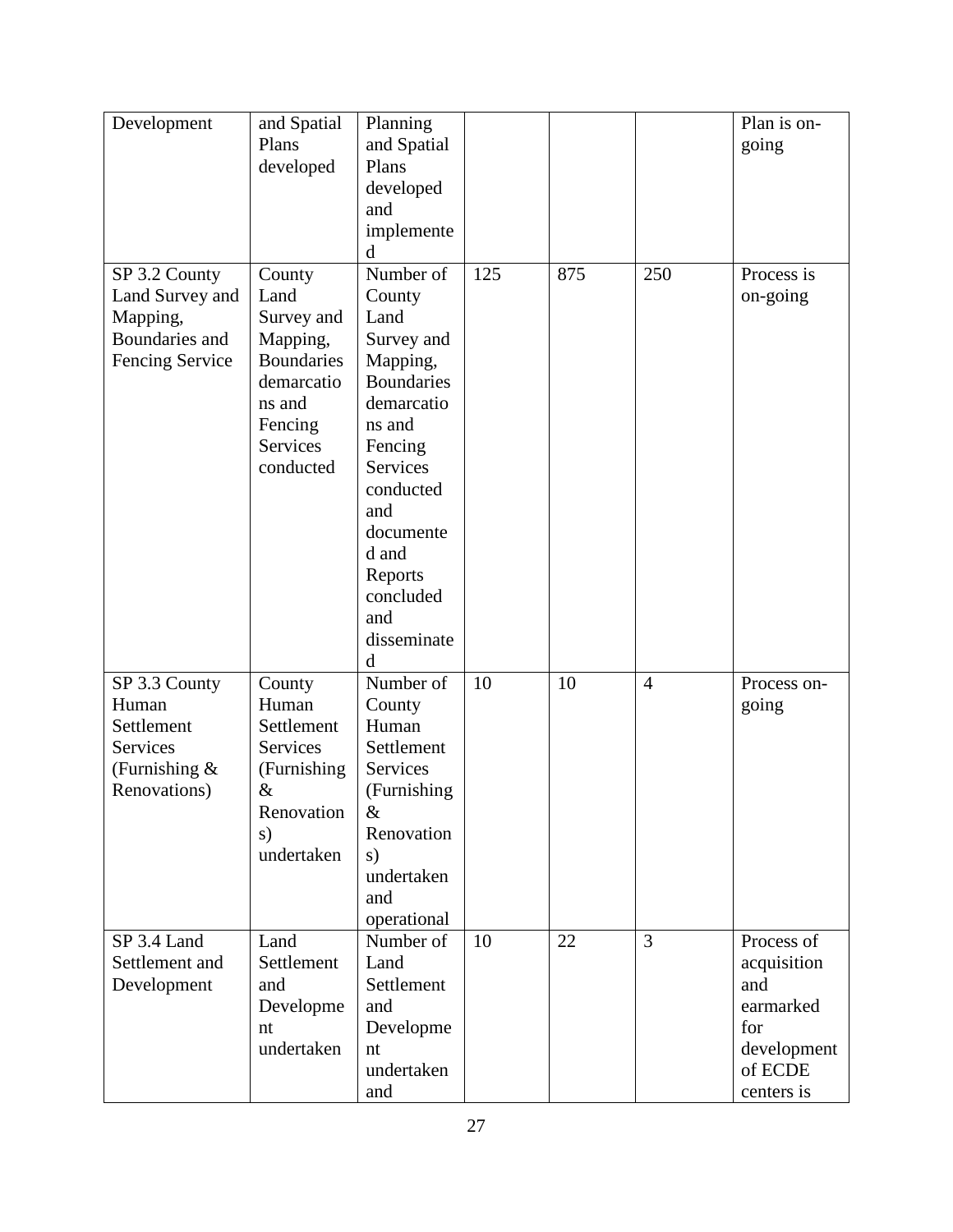|                                                                                                                               |                                                                                                    | operational                                                                                                          |                |                                                     |                                            | on-going                                                                      |
|-------------------------------------------------------------------------------------------------------------------------------|----------------------------------------------------------------------------------------------------|----------------------------------------------------------------------------------------------------------------------|----------------|-----------------------------------------------------|--------------------------------------------|-------------------------------------------------------------------------------|
|                                                                                                                               | Land bank<br>acquired<br>and<br>established                                                        | Number of<br>Land bank<br>acquired<br>and<br>established<br>and<br>operational                                       | 46<br>parcels  | 15<br>parcels<br>targeted<br>for<br>acquisiti<br>on | No. of<br>parcels<br>acquired<br>is at 90% | There was<br>inadequate<br>funding to<br>process<br>ownership<br>documents    |
| SP 4.1 Housing<br>Development<br>and Estate<br>Management                                                                     | Housing<br>Developme<br>nt and<br>Estate<br>Manageme<br>nt services<br>undertaken                  | Number of<br>Housing<br>Developme<br>nt and<br>Estate<br>Manageme<br>nt services<br>undertaken<br>and<br>operational | $\theta$       | $\overline{4}$                                      | $\overline{2}$                             | Process on-<br>going.<br>Impeded by<br>shortage of<br>funds                   |
| SP 4.2 Urban<br>Safety &<br><b>Disaster Control</b><br>Management                                                             | Urban<br>Safety &<br><b>Disaster</b><br>Control<br>Manageme<br>nt<br>undertaken                    | Number of<br>Urban<br>Safety &<br>Disaster<br>Control<br>Manageme<br>nt<br>undertaken<br>and<br>operational          | $\overline{0}$ | $\overline{4}$                                      | $\overline{0}$                             | Delayed in<br>acquiring<br>due to<br>inadequate<br>funding                    |
| SP 4.3 Urban<br>Mobility &<br>Transport                                                                                       | Urban<br>Mobility $&$<br>Transport<br>system<br>established                                        | Number of<br>Urban<br>Mobility $&$<br>Transport<br>system<br>established<br>and<br>operational                       | $\overline{0}$ | 6                                                   | $\theta$                                   | Delayed in<br>acquiring<br>due to<br>inadequate<br>funding                    |
| SP 4.4 County<br><b>Building</b><br>Constructions<br><b>Standards</b><br>Enforcement<br>Unit<br>(Development<br>Control Unit) | County<br><b>Building</b><br>Constructio<br>ns<br><b>Standards</b><br>Enforceme<br>nt<br>Committee | Number of<br>County<br><b>Building</b><br>Constructio<br>ns<br><b>Standards</b><br>Enforceme<br>nt                   | $\mathbf{1}$   | 3                                                   | $\overline{0}$                             | Delayed in<br>development<br>of structures<br>due to<br>inadequate<br>funding |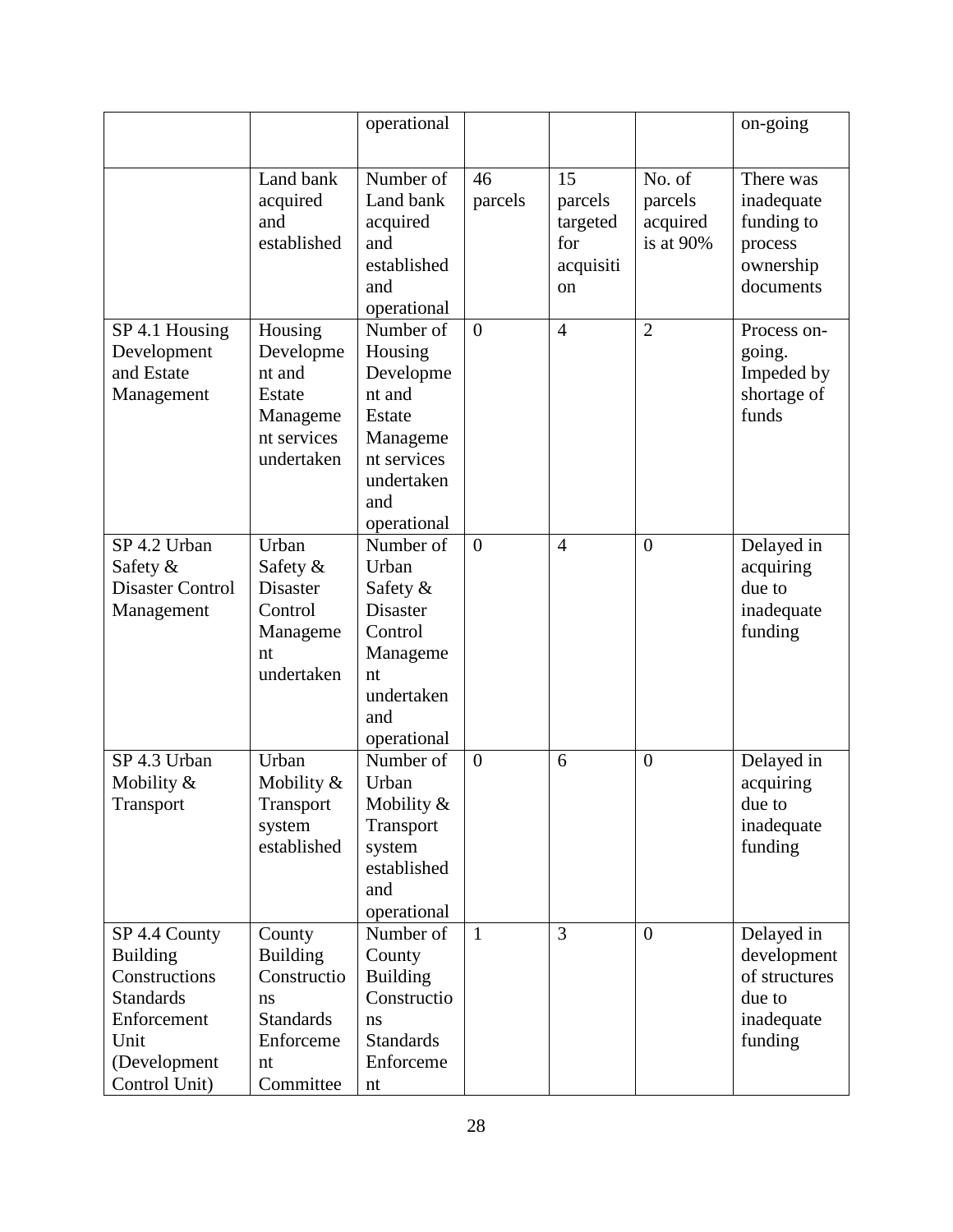| SP 4.5 Urban<br>Infrastructure<br>Planning and<br>Investment | (Developm<br>ent<br>Control)<br>established<br>Urban<br>Infrastructu<br>re Planning<br>and<br>Investment<br>undertaken | Committee<br>(Developm<br>ent<br>Control)<br>established<br>and<br>operational<br>Number of<br>Urban<br>Infrastructu<br>re Planning<br>and<br>Investment<br>undertaken<br>and<br>operational | $\overline{0}$                                        | 6  | 1                                                           | Other<br>investment<br>ventures did<br>not take off<br>due to<br>inadequate<br>funding                                                              |
|--------------------------------------------------------------|------------------------------------------------------------------------------------------------------------------------|----------------------------------------------------------------------------------------------------------------------------------------------------------------------------------------------|-------------------------------------------------------|----|-------------------------------------------------------------|-----------------------------------------------------------------------------------------------------------------------------------------------------|
| SP 4.6 Urban<br>Market<br>Development                        | Urban<br>Market<br>Developme<br>nt<br>undertaken                                                                       | Number of<br>Urban<br>Market<br>Developme<br>nt<br>undertaken<br>and<br>operation                                                                                                            | $\overline{2}$                                        | 10 | $\overline{2}$                                              | Inadequate<br>skilled<br>manpower<br>and<br>facilitation<br>of<br>project<br>technical<br>team<br>to<br>project sites<br>and<br>inadequate<br>funds |
| SP 4.7 Public<br>Utilities and<br>Solid Waste<br>Management  | Public<br><b>Utilities</b><br>and Solid<br>Waste<br>Manageme<br>nt systems<br>developed                                | Number of<br>Public<br><b>Utilities</b><br>and Solid<br>Waste<br>Manageme<br>nt systems<br>developed<br>and<br>operational                                                                   | $\mathbf{1}$                                          | 14 | $\overline{2}$                                              | Delayed in<br>implementati<br>on due to<br>inadequate<br>public space<br>and public<br>resistance                                                   |
|                                                              | <b>Street</b><br>lighting<br>installation:<br>-Improved<br>security<br>and<br>beatificatio                             | Number of<br>street<br>lighting<br>installed<br>and<br>operational                                                                                                                           | Sub-<br>$5\overline{)}$<br>County<br>head<br>quarters | 5  | 5<br>sub-<br>county<br>headquart<br>ers lights<br>installed | 100%<br>Complete                                                                                                                                    |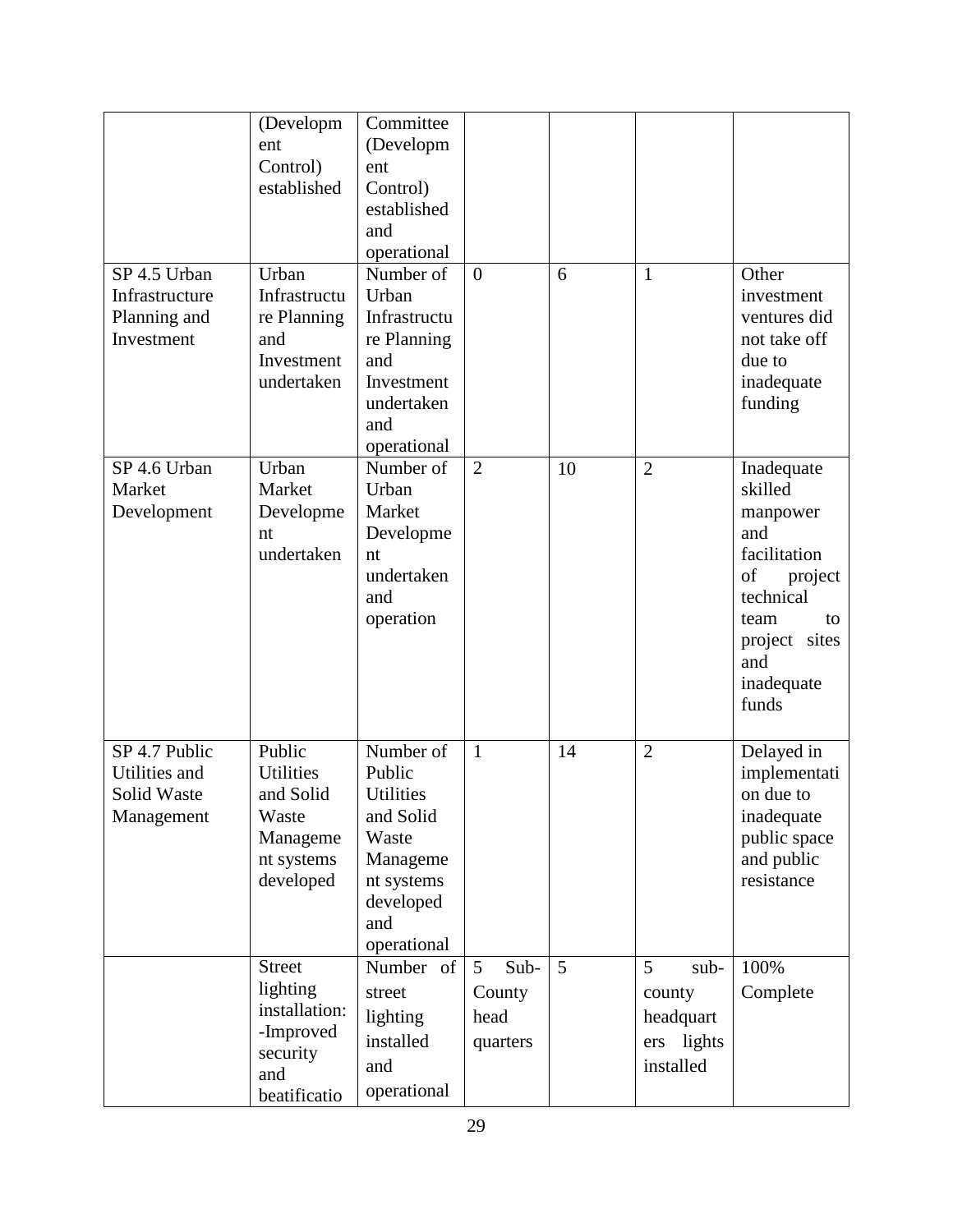| n as face<br>lift of the |  |  |  |
|--------------------------|--|--|--|
| town                     |  |  |  |

#### **2.8.2. Description of results**

<span id="page-38-0"></span>The following are the key achievements of the Department cumulatively:

- i. Constructed Bomet and Sotik markets
- ii. Constructed 10 public toilet in Mulot, Kapset, Kimulot, Longisa, Sigor, Mogogosiek, cheptalal, Ndanai, Siongiroi and Silibwet
- iii. Completed first and second phases of Bomet sewerage and treatment works
- iv. Installed street lighting in Bomet and Sub County Head quarters
- v. Acquired land banks for expansion of markets and public utilities
- vi. Renovated government offices and housing units
- vii. Expanded solid waste management system
- viii. Acquired survey equipment for county
- ix. A total of 49 parcels of land were surveyed and most of them were beaconed
- x. Reconnaissance survey and mapping of Kembu, Mulot, Sigor and Silibwet market **Centres**
- xi. Preparation of PDP for Boito Physically challenged and Bomet sewerage treatment Plant
- xii. Preparation of Layout Plan for Longisa Hospital, Sotik Health Centre, Agricultural Training Centre and Ndanai Health Centre
- xiii. Compiling inventory of PI with Transition Authority is 90% complete
- xiv. Acquired 31 parcels of land for construction of ward offices, dispensaries, sub county offices, bus parks and other developments
- xv. Construction of Doctors house in Sotik
- xvi. Fenced Bomet cemetery, Kapset Fresh produce market and Konoin market
- xvii. Dust bin stand construction and purchase of metallic bins for Sotik and Bomet

#### <span id="page-38-1"></span>**2.8.3. Sector Challenges**

i. Inadequate skilled manpower and facilitation of project technical team to project sites.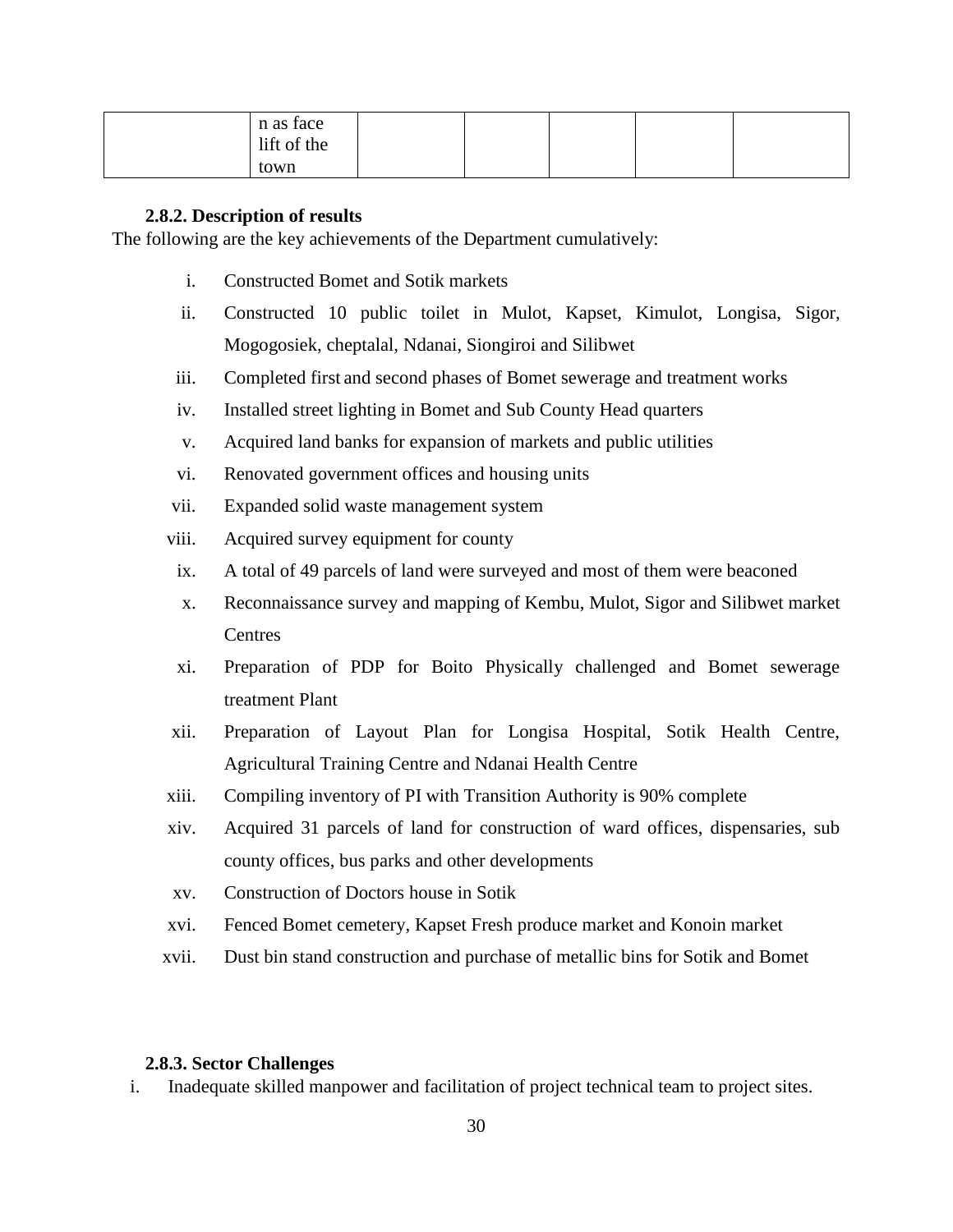- ii. Inadequate public land for development and high cost of acquisition of land.
- iii. High cost of land succession process
- iv. Uneconomical land subdivision due to rapidly growing population
- v. Lack of county land legislation and regulations.
- vi. High internal migration and urbanization.
- vii. Encroachment of public interest (PI) lands meant for the establishment of administrative offices.

## <span id="page-39-0"></span>**2.9.0. Roads, Public Works and Transport**

**Vision**: To realize high quality, accessible, sustainable and efficient county infrastructure and other public works.

**Mission:** To professionally provide quality, safe and adequate county infrastructure and other public works for socio-economic development**.**

#### <span id="page-39-1"></span>**2.9.1. Strategic Objectives**

- To improve and maintain road network across the county
- To improve and maintain public structures
- To support the development and maintenance of public buildings
- To provide efficient county fleet management and support

| <b>Sub</b>       | <b>Key</b> | <b>Key</b>        | <b>Baseline</b> |                | <b>Planned</b>   Achieved | Remarks*       |
|------------------|------------|-------------------|-----------------|----------------|---------------------------|----------------|
| <b>Programme</b> | Outcomes/  | performance       |                 | <b>Targets</b> | <b>Targets</b>            |                |
|                  | Outputs    | <i>indicators</i> |                 |                |                           |                |
| Construction     | Murram     | KM<br>of          | 320             | 250            | 102                       | Murram<br>road |
| of new roads     | road       | murram roads      |                 |                |                           | was            |

#### <span id="page-39-2"></span>*Table 8: Roads, Public Works and Transport*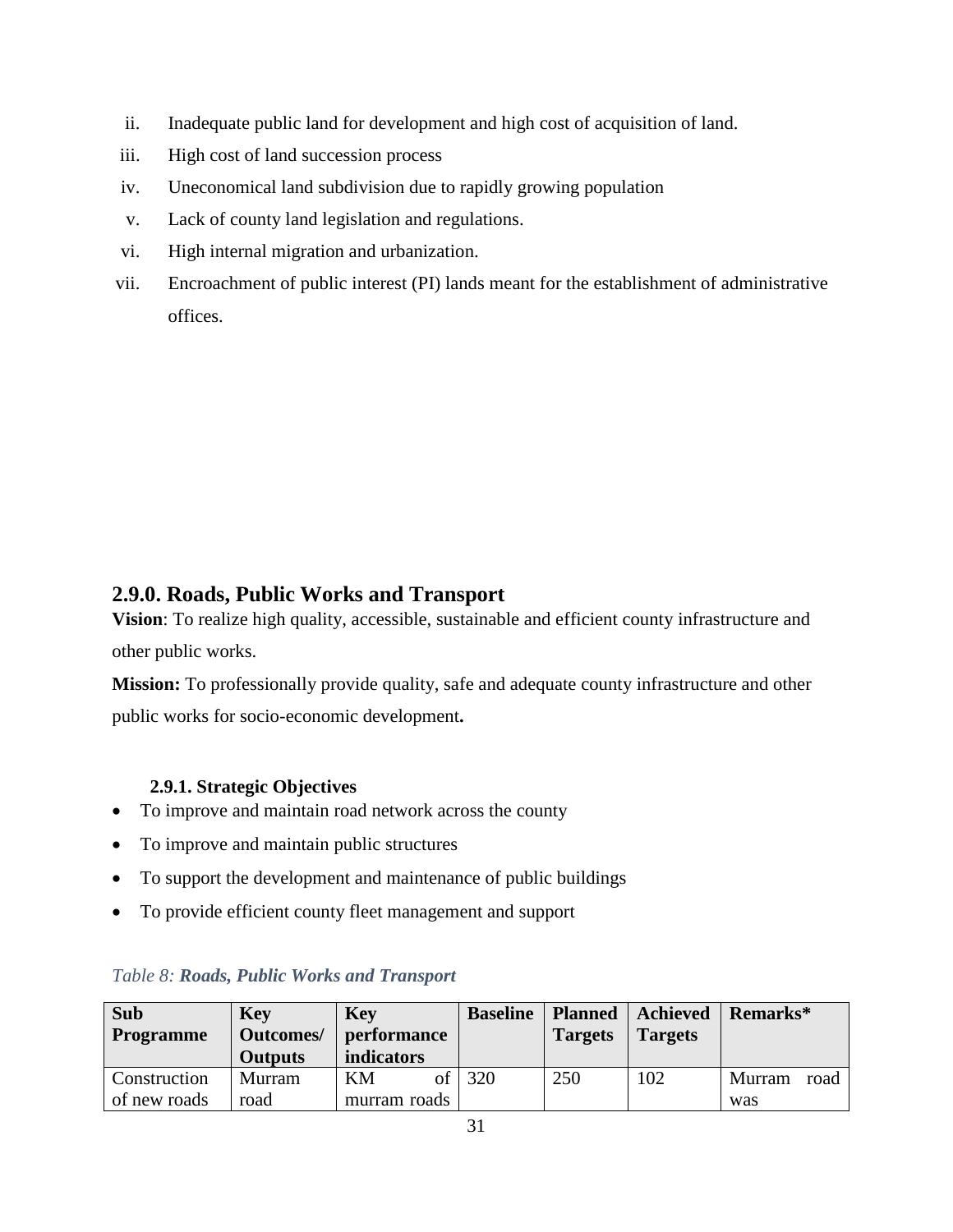| <b>Bush Clearing</b><br>culvert<br>and<br>cleaning<br>Acquisitions | completed<br>Tarmac<br>roads<br>completed<br><b>Bushes</b><br>along<br>the<br>roads<br>cleared<br>Specialized | completed<br><b>KM</b><br>of<br>tarmac roads<br>completed<br>No of KM of<br>road<br>maintained<br>through bush<br>clearing<br>of<br>N <sub>o</sub> | $\overline{0}$<br>250<br>$\theta$ | 5<br>250<br>$\overline{2}$ | $\theta$<br>250<br>$\overline{0}$ | prioritized due<br>90%<br>to<br>coverage<br>The target for<br>clearance was<br>achieved.<br>N <sub>o</sub><br>machine |
|--------------------------------------------------------------------|---------------------------------------------------------------------------------------------------------------|----------------------------------------------------------------------------------------------------------------------------------------------------|-----------------------------------|----------------------------|-----------------------------------|-----------------------------------------------------------------------------------------------------------------------|
| of new plant<br>and machinery                                      | plant<br>acquired                                                                                             | specialized<br>equipment<br>acquired and<br>in use                                                                                                 |                                   |                            |                                   | acquired.                                                                                                             |
| Construction<br>of motorized<br>bridges                            | Motorized<br>bridges<br>constructed                                                                           | of<br>N <sub>o</sub><br>motorized<br>bridges<br>constructed<br>and<br>functional                                                                   | $\overline{0}$                    | 11                         | $\overline{7}$                    | The 4 others are<br>ongoing                                                                                           |
| Construction<br>foot<br>of<br>bridges                              | Foot<br>bridges<br>constructed                                                                                | of<br>foot<br>N <sub>o</sub><br>bridges<br>constructed                                                                                             | $\overline{0}$                    | 10                         | $\mathbf{1}$                      | Just one bridge<br>was completed.                                                                                     |
| Culvert<br>Installation                                            | Culverts<br>installed                                                                                         | of<br>N <sub>o</sub><br>culverts<br>installed                                                                                                      | $\overline{0}$                    | 150                        | 5                                 | Five<br>culverts<br>were installed.                                                                                   |
| of<br>Training<br>drivers<br>and                                   | <b>Drivers</b><br>trained                                                                                     | No of drivers<br>trained                                                                                                                           | $\overline{0}$                    | 100                        | $\overline{0}$                    | There was no<br>training<br>for                                                                                       |
| plant<br>operators<br>on<br>vehicle<br>maintenance                 | Plant<br>operators<br>trained                                                                                 | No. of Plant<br>operators<br>trained                                                                                                               | $\boldsymbol{0}$                  | 150                        | $\theta$                          | drivers<br>both<br>and<br>plant<br>operators.                                                                         |
| Acquisition<br>of<br>fuel<br>tankers                               | Fuel tanker<br>acquired                                                                                       | No of fuel<br>tankers<br>acquired                                                                                                                  | $\overline{0}$                    | $\mathbf{1}$               | $\overline{0}$                    | There was no<br>acquisition<br>of<br>fuel tanker.                                                                     |
| grading<br>Up<br>of<br>Itembe<br>Airstrip                          | Airstrip<br>upgraded                                                                                          | Number<br>of<br>operational<br>airstrip                                                                                                            | $\overline{0}$                    | $\mathbf{1}$               | $\overline{0}$                    | The<br>airstrip<br>surveyed<br>was<br>but<br>not<br>upgraded.                                                         |
| Road Safety<br>intervention                                        | Road<br>safety<br>signs<br>installed                                                                          | No of road<br>signs<br>installed                                                                                                                   | $\overline{0}$                    | 100                        | $\overline{0}$                    | There were no<br>safety<br>signs<br>installed.                                                                        |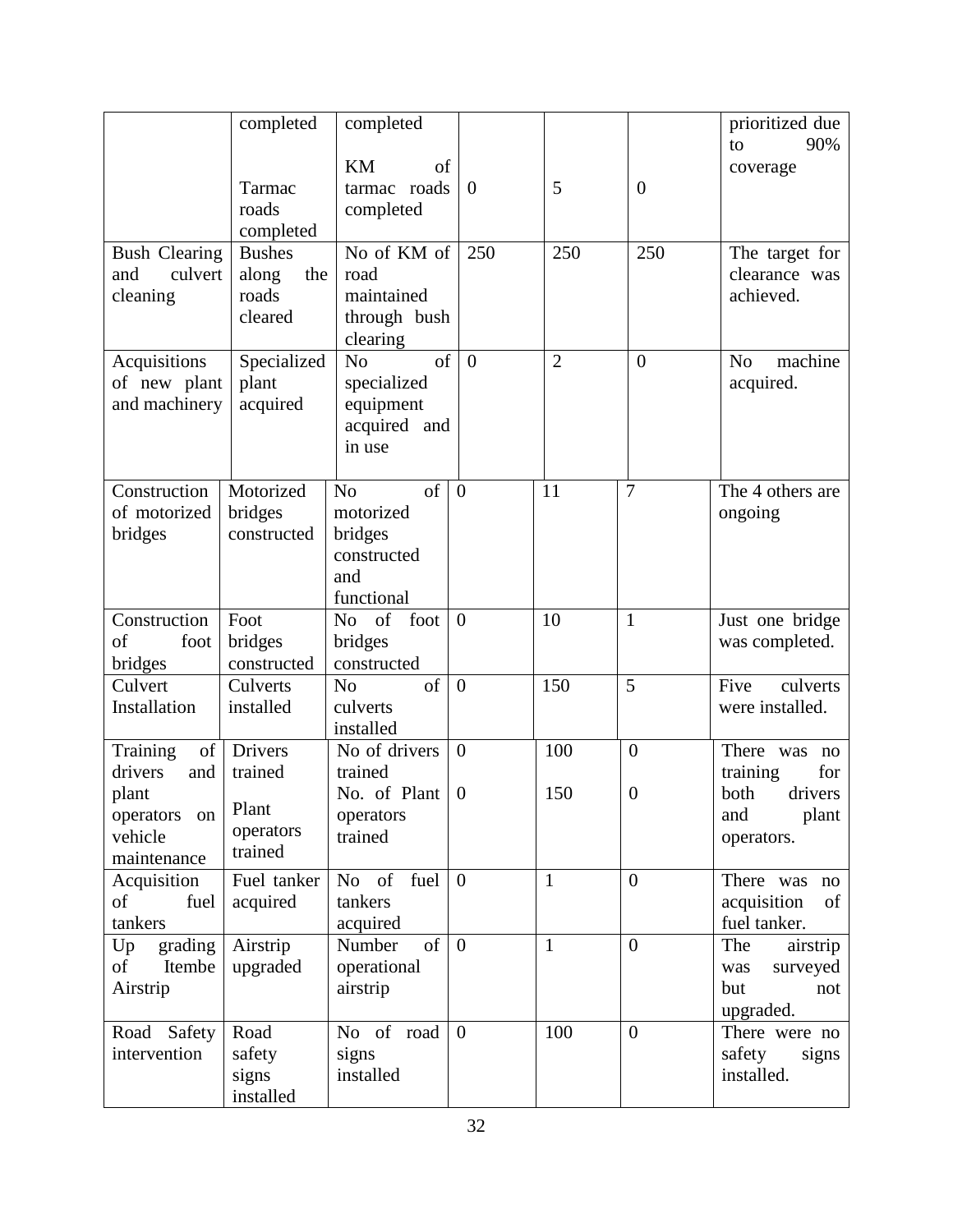| Improvement                     | Improved                     | No. of                                  |    | O |    |        | There<br>was                                                       | a |
|---------------------------------|------------------------------|-----------------------------------------|----|---|----|--------|--------------------------------------------------------------------|---|
| of workshop<br>and<br>equipment | workshop<br>and<br>equipment | improved<br>workshop                    |    |   |    |        | workshop<br>improvement<br>the<br>and                              |   |
|                                 | acquired                     | N <sub>0</sub><br>equipment<br>acquired | ot |   | 10 | $\cup$ | equipment will<br>be acquired in<br>the<br>next<br>financial year. |   |

#### <span id="page-41-0"></span>**2.9.2. Description of results**

- i. Improved road networks across all the 5 sub counties- approx. 102 km marram
- ii. Improved interconnectivity by completion of 4 bridges
- iii. Improved design, construction and supervision of public structures e.g. public toilets
- iv. Improved fleet management

#### **2.9.3. Sector Challenges**

- <span id="page-41-1"></span>i. Poor road network, inaccessibility and interconnectivity
- ii. Poor public structures
- iii. Unplanned towns and urban centers
- iv. Unexploited natural resources
- v. Lack of testing for road construction materials
- vi. Poor coordination between the National and County government on matters of road jurisdiction
- vii. Most roads were constructed without culverts and other drainage structures hence could not withstand the rainy seasons.

## <span id="page-41-2"></span>**2.10. Trade, Industry and Tourism**

**Vision:** A dynamic industrial and globally competitive county that thrives as a destination of choice for trade, tourism, investment and industrial development

**Mission:** To facilitate creation of a conducive environment for sustainable trade, investment,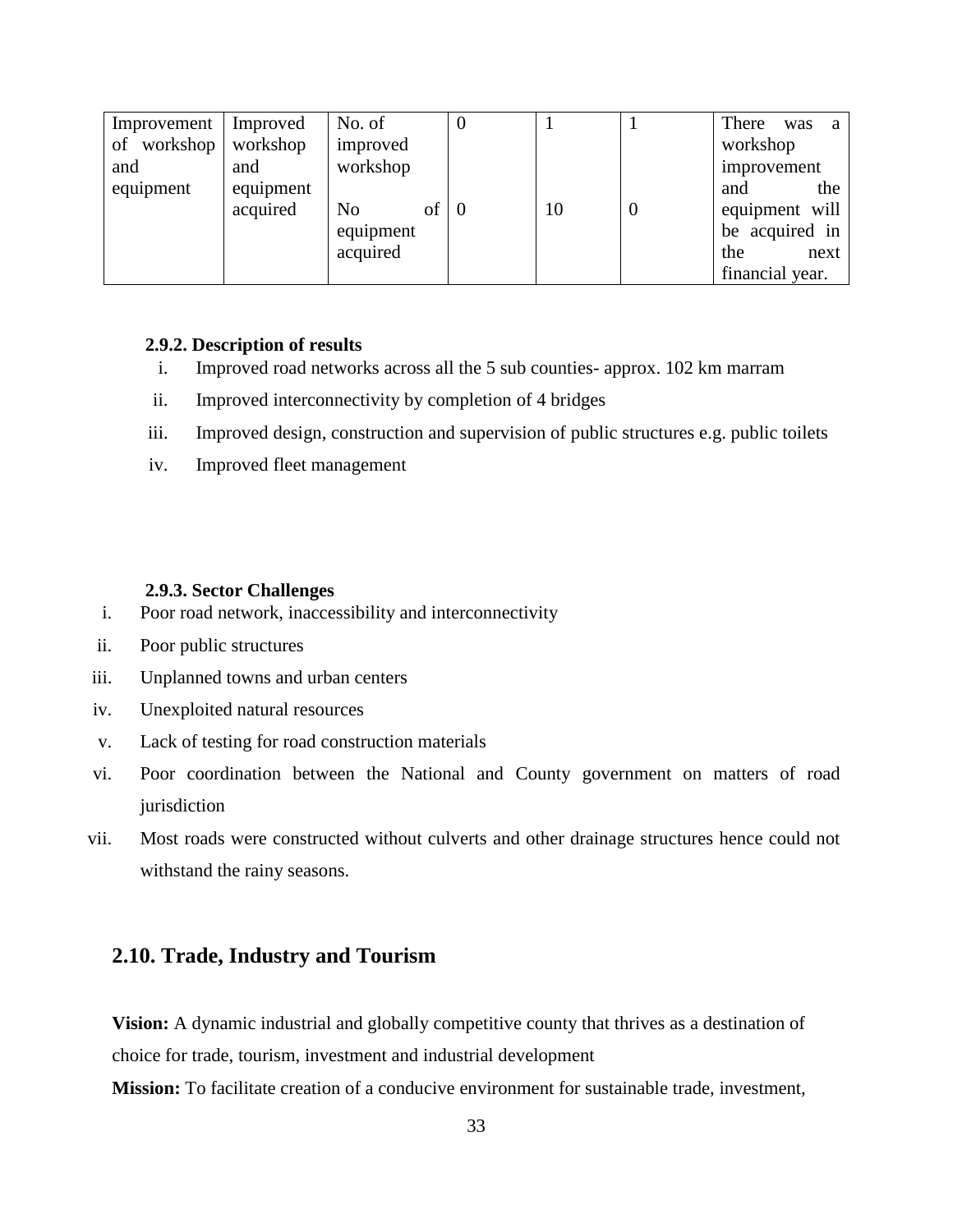tourism and a vibrant industrial base

## **2.10.1. Strategic Objectives**

- <span id="page-42-0"></span>i. To drive broad based economic activity across various sectors including manufacturing, processing, value addition and services by supporting companies of all sizes from micro and small enterprises to medium and large enterprise;
- ii. To develop investment opportunities and attract domestic and foreign investment;
- iii. To facilitate internal and external trade;
- iv. To develop of tourism products and activities and attract local and external tourists;
- v. To support increased access to energy across the county from sustainable sources; and
- vi. To monitor and regulate trade practices in the county.

| Sub              | <b>Key</b>        | <b>Key</b>     | <b>Baseline</b> | <b>Planned</b> | <b>Achieved</b> | Remarks*     |
|------------------|-------------------|----------------|-----------------|----------------|-----------------|--------------|
| <b>Programme</b> | <b>Outcomes/</b>  | performance    |                 | <b>Targets</b> | <b>Targets</b>  |              |
|                  | <b>Outputs</b>    | indicators     |                 |                |                 |              |
| Capacity         | Vibrant           | No. of SMEs    | 286             | 400            | 40              | of<br>Lack   |
| of<br>building   | <b>SME</b> sector | trained        |                 |                |                 | adequate     |
| <b>SMEs</b>      |                   |                |                 |                |                 | funds        |
| Support<br>to    | Enhanced          | of<br>Amount   | 19.4M           | 10M            | 3.4M            | of<br>Lack   |
| Joint<br>Loans   | to<br>access      | funds          |                 |                | disbursed       | policy<br>on |
| <b>Board</b>     | affordable        | disbursed      |                 |                |                 | full         |
|                  | trade finance     |                |                 |                |                 | devolvement  |
|                  |                   |                |                 |                |                 | of the fund  |
| Market           | Compiled          | No of SMEs     |                 | 5,000          | $\overline{0}$  | of<br>Lack   |
| research         | database<br>of    | classified and |                 |                |                 | funds        |
|                  | existing          | profiled       |                 |                |                 |              |
|                  | <b>SMEs</b>       |                |                 |                |                 |              |

### <span id="page-42-1"></span>*Table 9:Trade, Industry and Tourism*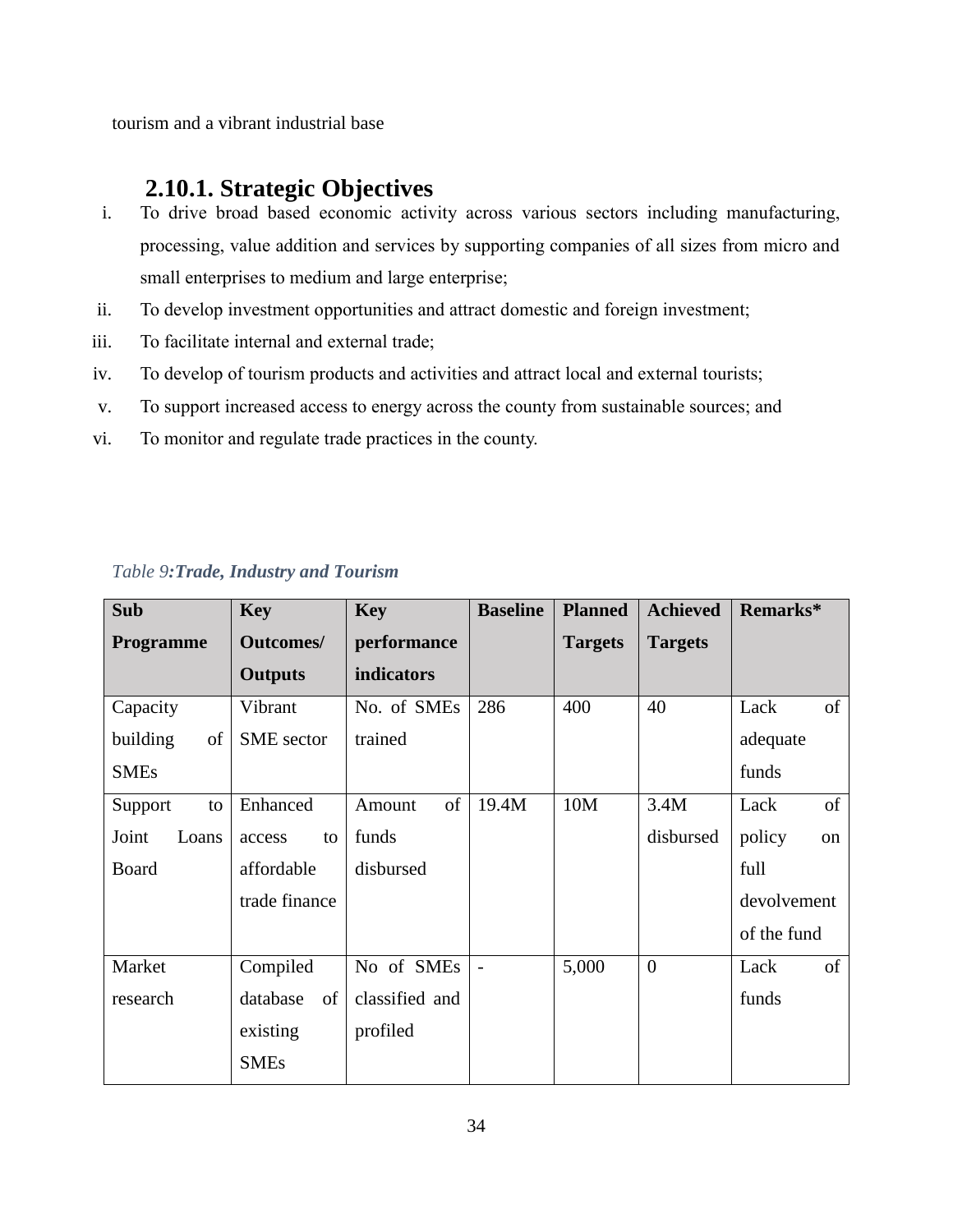| Fair<br>trade    | Reduced        | of<br>N <sub>0</sub> | 1400           | 1,500        | 986            | Inadequate    |
|------------------|----------------|----------------------|----------------|--------------|----------------|---------------|
| practices<br>and | consumer       | weighing             |                | scales       |                | resource      |
| consumer         | exploitation   | instrument           |                | stamped      |                | allocation    |
| protection       |                | inspected            |                |              |                |               |
| Electricity      | Increased      | No. of new           | 13             | 13           | 13             | 8<br>Projects |
| reticulation     | to<br>access   | connections          |                |              |                | commissione   |
|                  | electricity by | under counter        |                |              |                | d             |
|                  | public         | funding with         |                |              |                |               |
|                  | facilities     | <b>REA</b>           |                |              |                |               |
| Low<br>cost      | Increase       | of<br>N <sub>o</sub> | $\overline{0}$ | 6            | $\overline{4}$ | Hydropower,   |
| energy           | access<br>to   | household            |                |              |                | wind not yet  |
| services         | clean energy   | using<br>low         |                |              |                | harnessed in  |
|                  | by             | cost energy          |                |              |                | the county    |
|                  | households     |                      |                |              |                |               |
|                  | Green          | No of policy         | $\overline{0}$ | $\mathbf{1}$ | $\overline{0}$ | Draft policy  |
|                  | energy         | developed            |                |              |                | in place      |
|                  | policy         |                      |                |              |                |               |
|                  | developed      |                      |                |              |                |               |

#### **2.10.2. Description of results**

- <span id="page-43-0"></span>i. Constructions of two shoe-shiner sheds at sotik and Longisa towns were completed in the period under review.
- ii. Promoted fair trading practices through enforcement of fair trading laws and regulations leading to reduction in revenue/value losses by tea farmers, pumping station customers and the buying population in general. A total number of 986 weighing scales were inspected and stamped
- iii. Improved electricity connection to various facilities in the county was achieved in health centers, schools and tea buying centers. Nearly 85% of health centers have been connected while the remaining 15% are in various stages of finishing or connection.
- iv. The division installed 5 stand-by generators in milk cooling plants.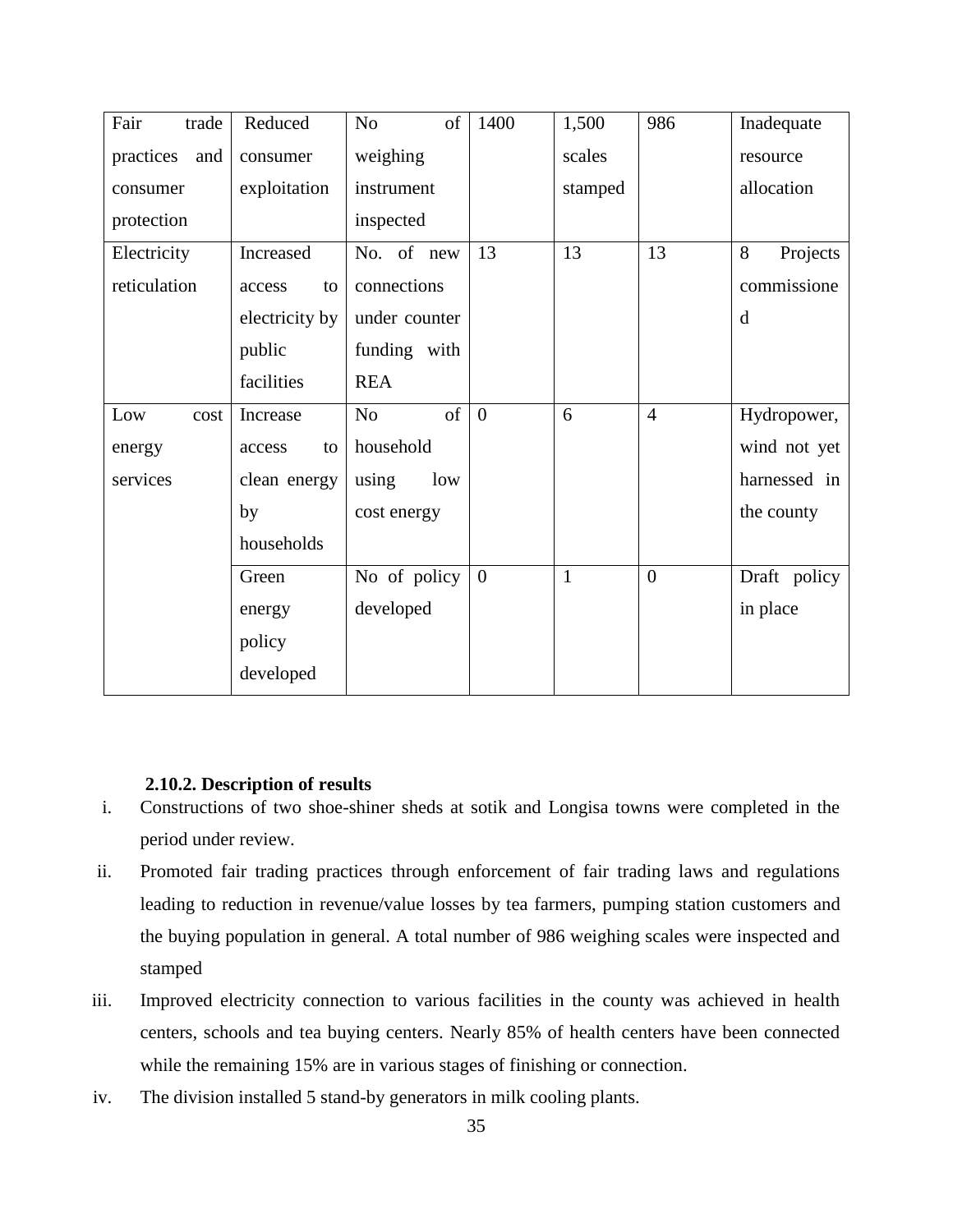- v. Collaborated with Rural Electrification Authority to connect electricity to departmental offices and facilities notably: the new governor's lounge, Konoin Sub County offices, power connection to water works projects namely Mogombet, Tegat, Sogoet, Marinyin and Taboino
- vi. The division of Tourism has managed to map all tourism potential sites within the County
- vii. Industry division completed construction of Kipsonoi ward *jua kali* shed and initiated construction of 10 other *jua kali* sheds which are at various stages of completion.
- viii. The division undertook a strategic partnership with the Kenya Industrial Estate to rent 4 sheds per year for use in value addition initiatives

#### <span id="page-44-0"></span>**2.10.3. Sector Challenges**

- i. Lack of public awareness on fair trade and consumer protection.
- ii. Low access to affordable energy
- iii. Lack of development and promotion of tourist sites and hospitality sector
- iv. Lack of investment policies
- v. Inadequate access for affordable credit by SMEs

#### <span id="page-44-1"></span>**2.11. Youth, Gender, Sports and Culture**

**Vision:** To be a model of efficiency in the management of county social services and provision of quality services to youth, women, children and vulnerable groups for sustainable livelihoods

**Mission:** To raise standards of living among the youth, women, children and vulnerable groups through socio-economic development

#### <span id="page-44-2"></span>**2.11.1. Strategic Objectives**

- i. To enhance leadership and entrepreneurship skills
- ii. To promote and develop sporting activities
- iii. To preserve and promote cultural heritage
- iv. To promote and nurture talents among the youth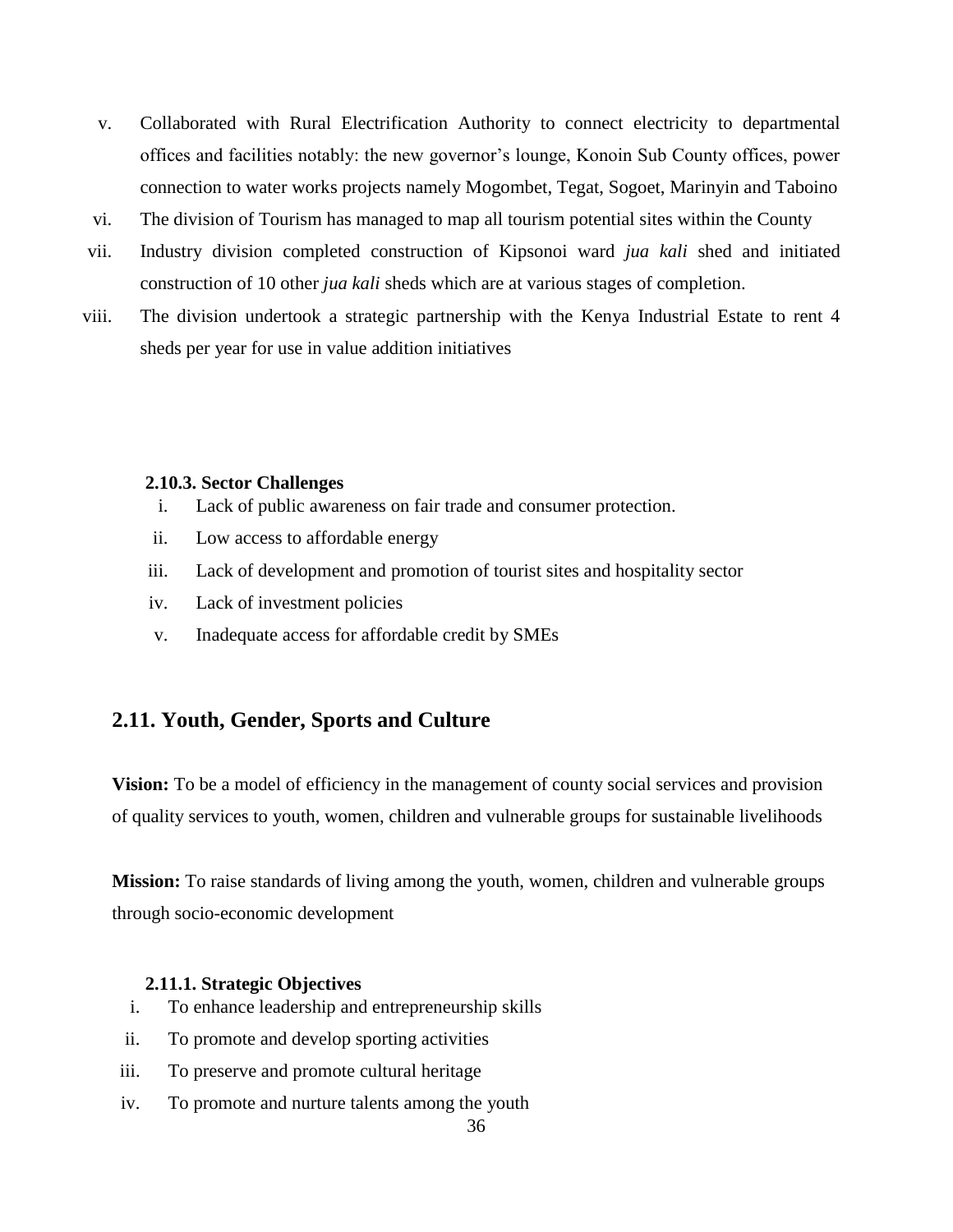v. To provide sustainable support and improve the livelihoods of women, youth, children and vulnerable groups

<span id="page-45-0"></span>*Table 10:Youth, Gender, Sports and Culture*

| Sub<br>Programme                                         | <b>Key</b><br><b>Outcomes/</b><br>outputs                                               | <b>Key</b><br>performan<br>ce                                          | <b>Baseline</b> | <b>Planned</b><br><b>Targets</b> | <b>Achieve</b><br>d<br><b>Targets</b> | Remarks*                                                            |
|----------------------------------------------------------|-----------------------------------------------------------------------------------------|------------------------------------------------------------------------|-----------------|----------------------------------|---------------------------------------|---------------------------------------------------------------------|
|                                                          |                                                                                         | indicators                                                             |                 |                                  |                                       |                                                                     |
| Social<br>welfare<br>vocational<br>and<br>rehabilitation | Renovated<br>social halls<br>and<br>recreational<br>facilities                          | No. of<br>renovated<br>social halls<br>and<br>recreation<br>facilities | 10              | 10                               | $\overline{0}$                        | funds<br>N <sub>o</sub><br>were<br>released                         |
|                                                          | Rehabilitatio<br>n and<br>integration<br>of PWDs and<br>children to<br>the<br>community | No. of<br>Rehabilitate<br>d persons                                    | 14              | 200                              | 14                                    | Inadequate<br>funds                                                 |
| Support for CCI<br>and SNI                               | Children's<br>homes<br>supported                                                        | of<br>No<br>children's<br>homes<br>supported                           | 10              | 10                               | 10                                    | Supported in<br>terms<br>of<br>foodstuffs,<br>sanitary<br>materials |
|                                                          | <b>SNIs</b><br>Supported                                                                | No. of SNIs<br>supported                                               | 10              | 10                               | 10                                    | Supported in<br>of<br>terms<br>foodstuffs,<br>sanitary<br>materials |
| Gender<br>and<br>development                             | Gender<br>policy<br>in                                                                  | No.<br>of<br>policies                                                  | $\theta$        | $\mathbf{1}$                     | $\overline{0}$                        | On going                                                            |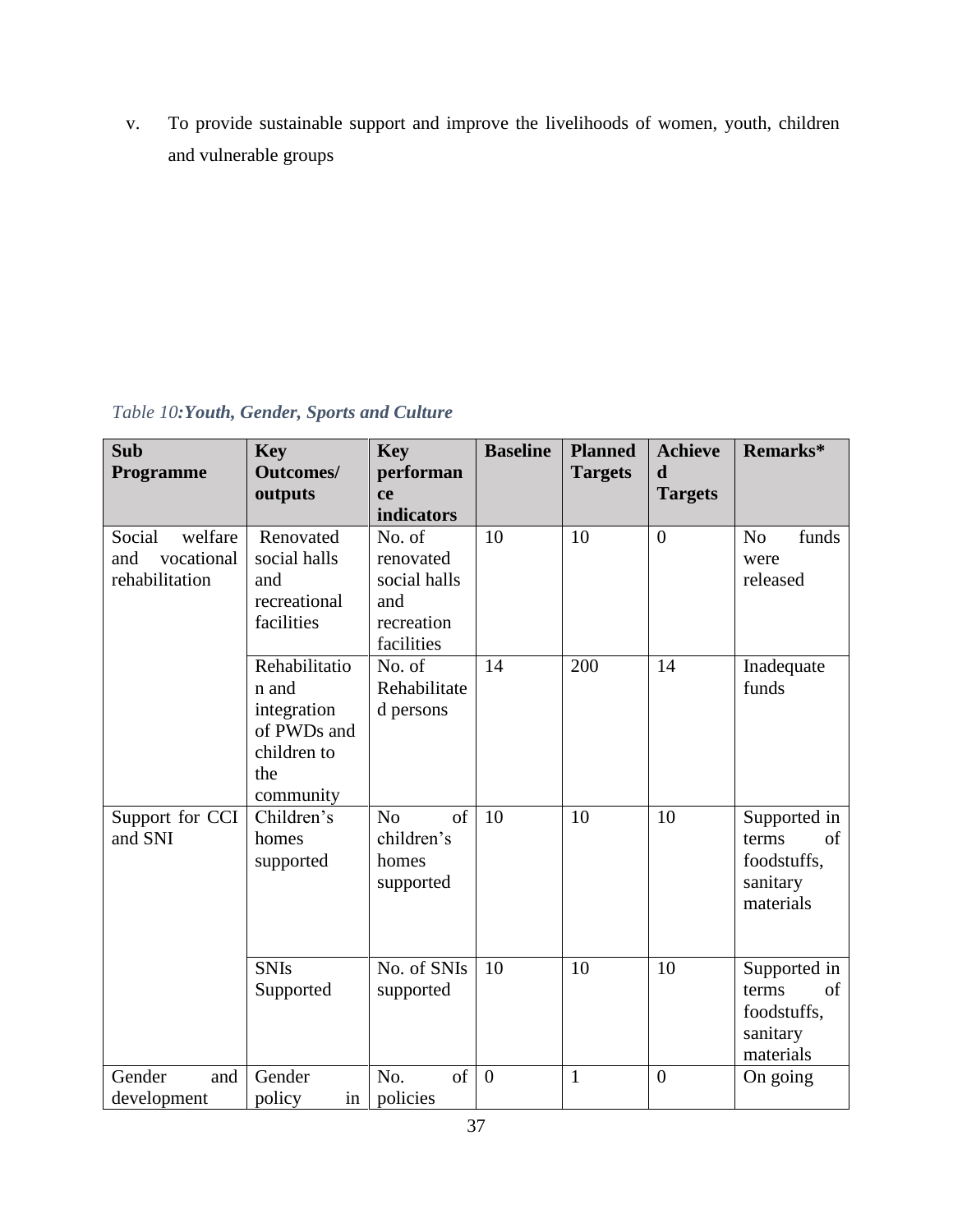| Child                            | place<br>and<br>community<br>sensitized on<br>the policy<br>Sensitization<br>meetings<br>on<br>women rights<br>Child<br>rescue | developed<br>of<br>N <sub>o</sub><br>sensitizatio<br>n meetings<br>held<br>No of child       | $\overline{a}$<br>$\overline{0}$ | 5<br>$\mathbf{1}$ | 5<br>$\overline{0}$ | Sensitization<br>meetings<br>were held as<br>scheduled<br>of<br>Lack                                   |
|----------------------------------|--------------------------------------------------------------------------------------------------------------------------------|----------------------------------------------------------------------------------------------|----------------------------------|-------------------|---------------------|--------------------------------------------------------------------------------------------------------|
| Community<br>Support<br>Services | center<br>constructed                                                                                                          | rescue<br>centers<br>established<br>the<br>in<br>county                                      |                                  |                   |                     | funds                                                                                                  |
|                                  | Child<br>community<br>support<br>services<br>established                                                                       | of<br>N <sub>o</sub><br>children<br>supported<br>access<br>to<br>protection<br>and care      | $\overline{0}$                   | 600               | $\overline{0}$      | No<br>budget<br>allocation                                                                             |
|                                  | Children with<br>special needs<br>in institutions<br>supported                                                                 | of<br>N <sub>o</sub><br>children<br>with special<br>needs<br>in<br>institutions<br>supported | 500                              | 400               | 400                 | Targets were<br>achieved                                                                               |
| Support for the<br>aged          | Stipend<br>and<br>health cover                                                                                                 | of<br>N <sub>o</sub><br>elderly<br>persons<br>receiving<br>cash<br>and<br>health<br>cover    | 14000                            | 16000             | 16000               | Each elderly<br>person<br>supported<br>with stipend<br>of Ksh. 2000<br>per month                       |
| for<br>Support<br><b>PWDs</b>    | Cash<br>and<br>health<br>cover<br>provided                                                                                     | of<br>N <sub>o</sub><br><b>PWDs</b><br>supported                                             | $\overline{0}$                   | 700               | $\overline{0}$      | N <sub>o</sub><br>legal<br>basis<br>for<br>implementat<br>ion                                          |
|                                  | <b>PWDs</b><br>supported<br>with assistive<br>devices                                                                          | N <sub>o</sub><br>of<br><b>PWDs</b><br>supported<br>with<br>assistive<br>devices             | 300                              | 600               | 600                 | Assistive<br>devices such<br>wheel<br>as<br>chairs,<br>crutches and<br>white canes<br>were<br>provided |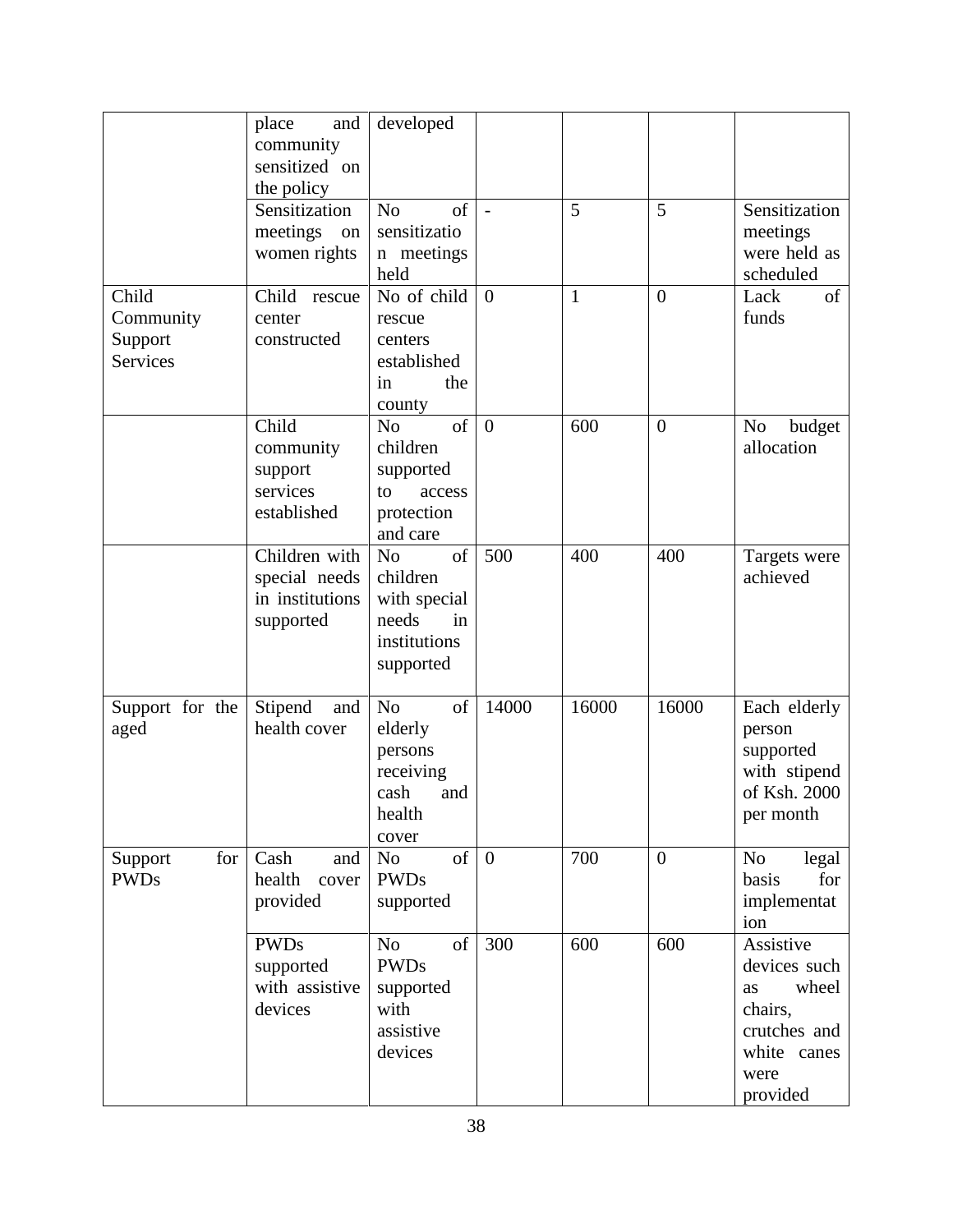| Development       | <b>PWDs</b><br>supplied with<br>tools of trade<br>Museum/cult | N <sub>o</sub><br>of<br>PWDs who<br>received<br>of<br>tools<br>trade<br>of<br>N <sub>o</sub> | 175<br>$\overline{0}$ | 400<br>$\overline{2}$ | $\boldsymbol{0}$ | Inadequate<br>funds<br>N <sub>o</sub> |
|-------------------|---------------------------------------------------------------|----------------------------------------------------------------------------------------------|-----------------------|-----------------------|------------------|---------------------------------------|
| promotion<br>and  | ural<br>centres                                               | cultural/mu                                                                                  |                       |                       |                  | budgetary                             |
| of culture        | established                                                   | seum                                                                                         |                       |                       |                  | allocation                            |
|                   |                                                               | established                                                                                  |                       |                       |                  |                                       |
| Promotion<br>of   | Culture week                                                  | of<br>N <sub>o</sub>                                                                         | $\mathbf{1}$          | $\mathbf{1}$          | $\mathbf{1}$     | completed                             |
| music and dance   | performances                                                  | Culture                                                                                      |                       |                       |                  |                                       |
| talents           | held<br>across                                                | week                                                                                         |                       |                       |                  |                                       |
|                   | the country                                                   | performanc                                                                                   |                       |                       |                  |                                       |
|                   |                                                               | held<br>es                                                                                   |                       |                       |                  |                                       |
|                   |                                                               | the<br>across                                                                                |                       |                       |                  |                                       |
|                   |                                                               | country                                                                                      |                       |                       |                  |                                       |
|                   | International                                                 | of<br>N <sub>o</sub>                                                                         | $\overline{4}$        | $\overline{4}$        | $\overline{4}$   | International                         |
|                   | day marked                                                    | internationa                                                                                 |                       |                       |                  | days<br>were                          |
|                   |                                                               | $\mathbf{1}$<br>days                                                                         |                       |                       |                  | marked                                |
|                   |                                                               | marked<br>in                                                                                 |                       |                       |                  |                                       |
|                   |                                                               | the county                                                                                   |                       |                       |                  |                                       |
| Library services  | Libraries                                                     | of<br>N <sub>o</sub>                                                                         | $\overline{0}$        | $\overline{7}$        | $\overline{2}$   | Inadequate                            |
|                   | equipped                                                      | libraries                                                                                    |                       |                       |                  | funds<br>were                         |
|                   |                                                               | equipped                                                                                     |                       |                       |                  | released                              |
|                   | empowered,                                                    | number<br>of                                                                                 |                       | 2500                  | 1000             | <b>Below</b>                          |
| Revitalization of | self-reliant                                                  | youth                                                                                        |                       |                       |                  | due<br>target,                        |
| youth programs    | youth                                                         | trained and                                                                                  |                       |                       |                  | to                                    |
|                   | population                                                    | empowered                                                                                    |                       |                       |                  | inadequate                            |
|                   |                                                               |                                                                                              |                       |                       |                  | funds                                 |
| Support for       | Empowered                                                     | of<br>number                                                                                 |                       | 500                   | 100              | <b>Below</b>                          |
| leadership        | youth                                                         | youth                                                                                        |                       |                       |                  | target,<br>due                        |
| structures        | population                                                    | participatin                                                                                 |                       |                       |                  | to                                    |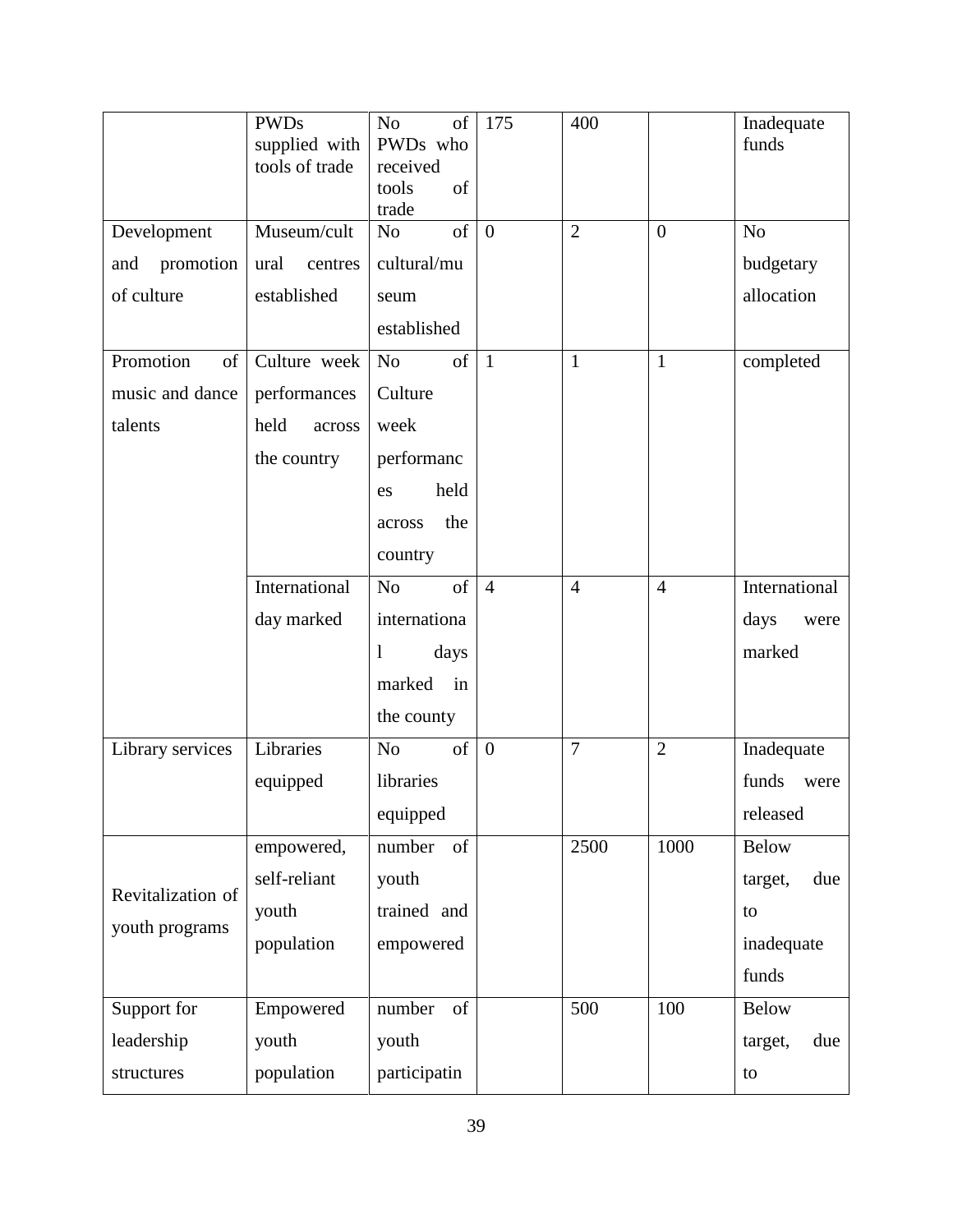|                       |                 | in<br>g              |                |              |              | inadequate     |
|-----------------------|-----------------|----------------------|----------------|--------------|--------------|----------------|
|                       |                 | leadership           |                |              |              | funds          |
|                       |                 | and                  |                |              |              |                |
|                       |                 | governance           |                |              |              |                |
| Youth economic        | enhanced        | of<br>number         | $\overline{0}$ | 5            | $\mathbf{1}$ | <b>Below</b>   |
| empowerment           | youth           | youth                |                |              |              | due<br>target, |
|                       | empowermen      | empowerm             |                |              |              | to             |
|                       | t               | ent                  |                |              |              | inadequate     |
|                       |                 | facilities &         |                |              |              | funds          |
|                       |                 | equipment            |                |              |              |                |
|                       |                 | established          |                |              |              |                |
| <b>IAAF</b><br>sports | Sports facility | of<br>No             | $\overline{0}$ | $\mathbf{1}$ | $\mathbf{1}$ | On going       |
| facility<br>in        | constructed     | facilities           |                |              |              |                |
| Bomet town            |                 | completed            |                |              |              |                |
| <b>Sports</b>         | Sports facility | of<br>N <sub>o</sub> | $\overline{0}$ | $\mathbf{1}$ | $\mathbf{1}$ | On going       |
| facilities(stadiu     | constructed     | facilities           |                |              |              |                |
| m) in Bomet           |                 | completed            |                |              |              |                |
| stadium<br>Tegat      | Fencing done    | Fence                | $\theta$       | $\mathbf{1}$ | $\mathbf{1}$ | On going       |
| (fencing)             |                 | constructed          |                |              |              |                |

## **2.11.2. Description of results**

- <span id="page-48-0"></span>i. Procurement and distribution of library materials to the libraries
- ii. Held various cultural events
- iii. Old persons support fund established and supported more than 14000 elderly people with a monthly stipend of Ksh. 2000 and enrolment to the NHIF scheme
- iv. Established PWDs support program which involved distribution of assistive devices and work tools
- v. Fenced land for the construction of Tegat high altitude training camp
- vi. Supported ten special needs institutions and ten Charitable Children's Institutions

## <span id="page-48-1"></span>**2.11.3. Sector challenges**

i. Lack of economic opportunities / capacity for the affirmative groups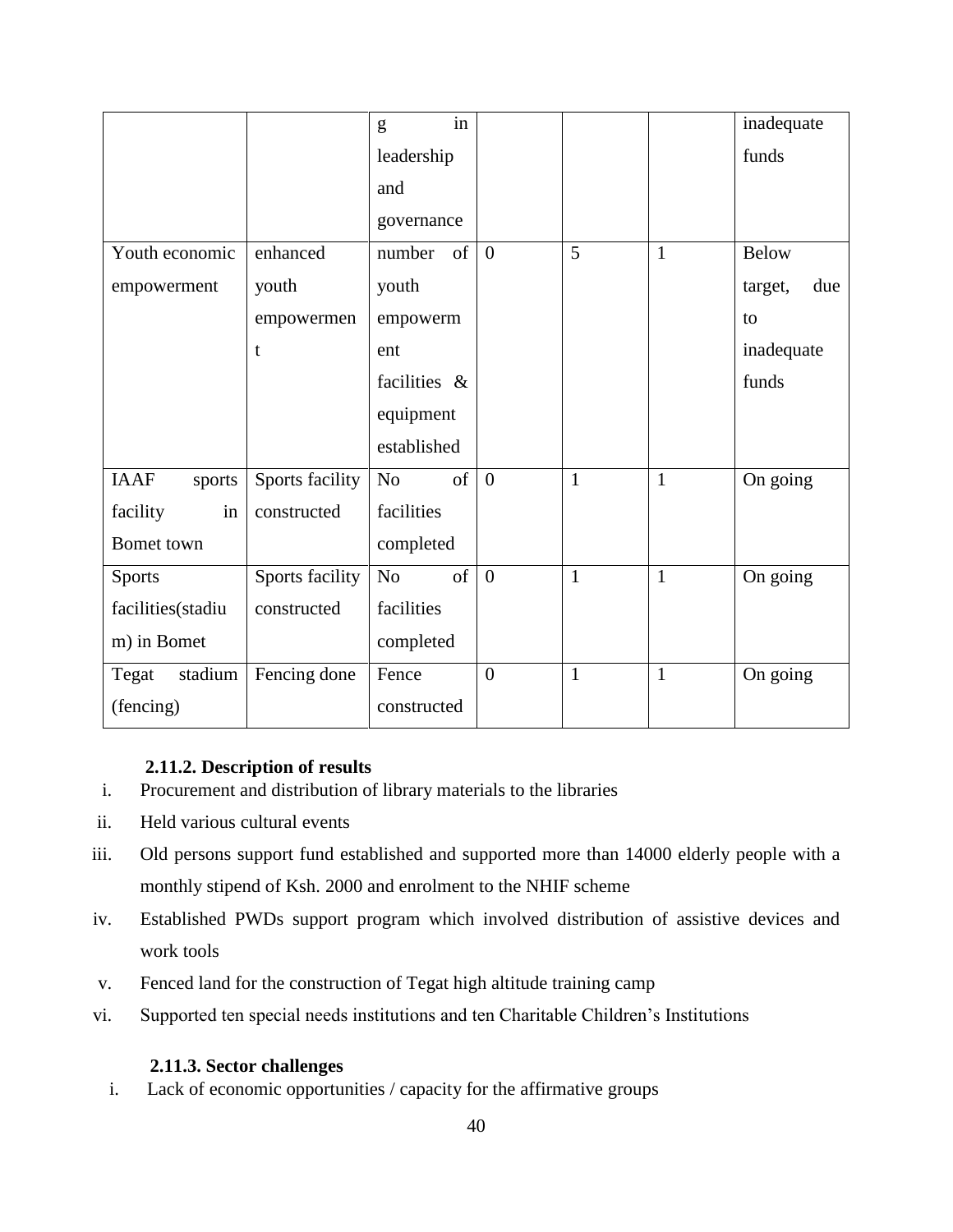- ii. Lack of a cultural center, museum and recreational facilities
- iii. Limited sports programmes and activities
- iv. Lack of policy guidelines on children and vulnerable groups
- v. Inadequate support for the elderly persons
- vi. Lack of sports academies
- vii. Lack of leadership and entrepreneurships skills among the youth
- viii. Lack of gender disaggregated data

## CHAPTER THREE

# <span id="page-49-1"></span><span id="page-49-0"></span>CHALLENGES AND RECOMMENDATIONS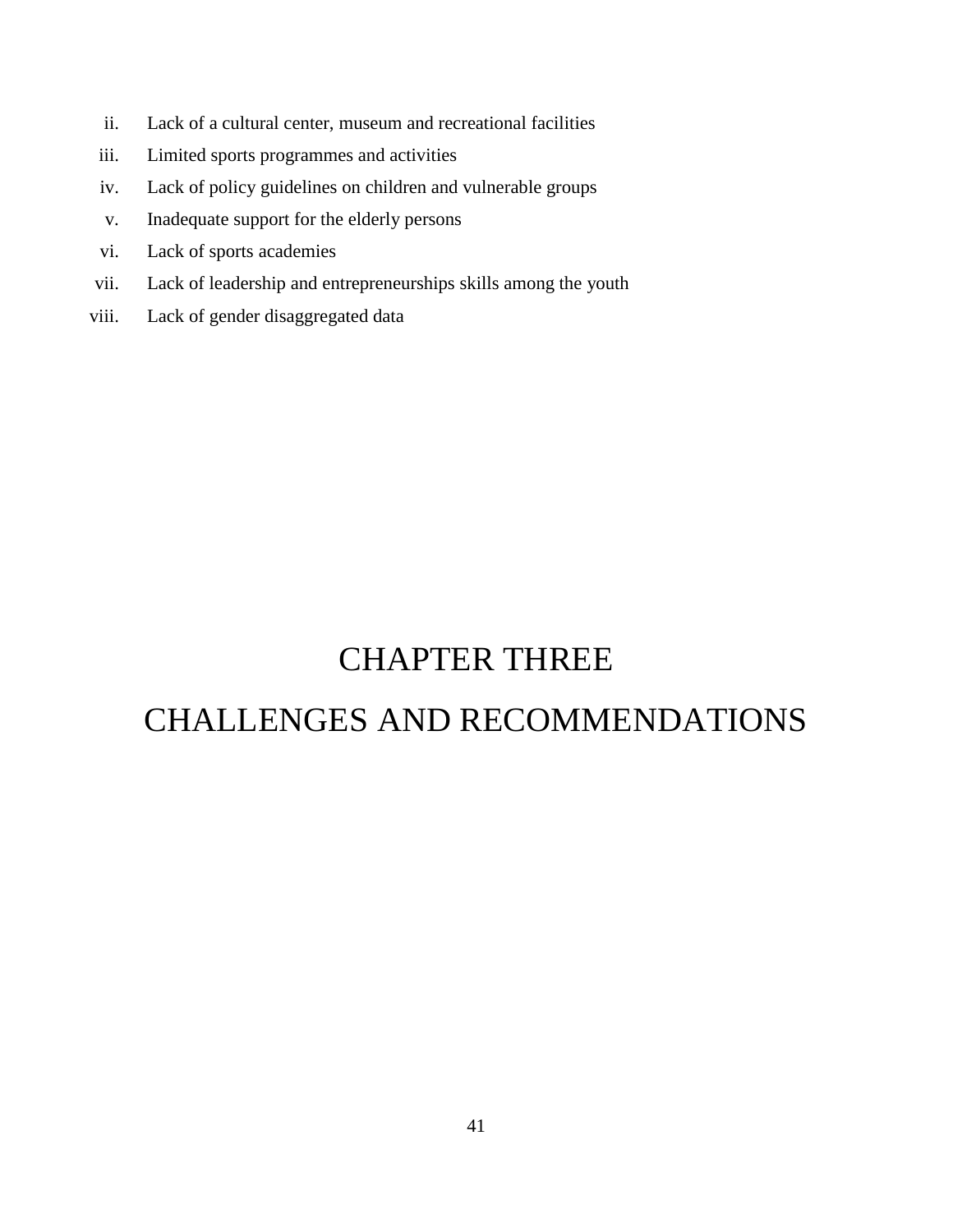#### <span id="page-50-0"></span>**3.0. Introduction**

The chapter presents challenges experience during the implementation of the ADP 2017/2018, which include the problem of under establishment of various offices in the county thus impeding on the efficiency of service delivery. It also discusses inadequacy of office space and the equipment used for service delivery.

#### <span id="page-50-1"></span>**3.1. Challenges experienced during implementation of the 2017/2018 Financial Year**

- i. Most departments were under established and thus unable to efficiently serve the needs of the County Government. In addition, some areas like medical require specialized skills, which are not available locally. These challenges were compounded by inadequate office space and equipment and inadequate training of staff
- ii. Inadequate policy framework and delay in approval since most policies have not been approved by the County Assembly to allow for their implementation
- iii. Poor maintenance and management of motor vehicles which negatively affected service delivery
- iv. Inadequate budgetary allocation coupled with delay and inconsistency in disbursement of funds from the National Treasury, which negatively affected implementation of projects. In addition, the county government did not put much effort to mobilize resources to fill the budgetary gaps and promote private-public partnership
- v. Weak co-ordination between the National and County governments
- vi. Weak enforcement of county laws and policies e.g. Alcohol Control, Finance Act. In addition, there was unwillingness of rate - payers to pay penalties and interests accrued on property rates and ground rent.
- vii. Lack of staff medical cover
- viii. Climate change leading to prolonged droughts and floods thus leading to inconsistent crop production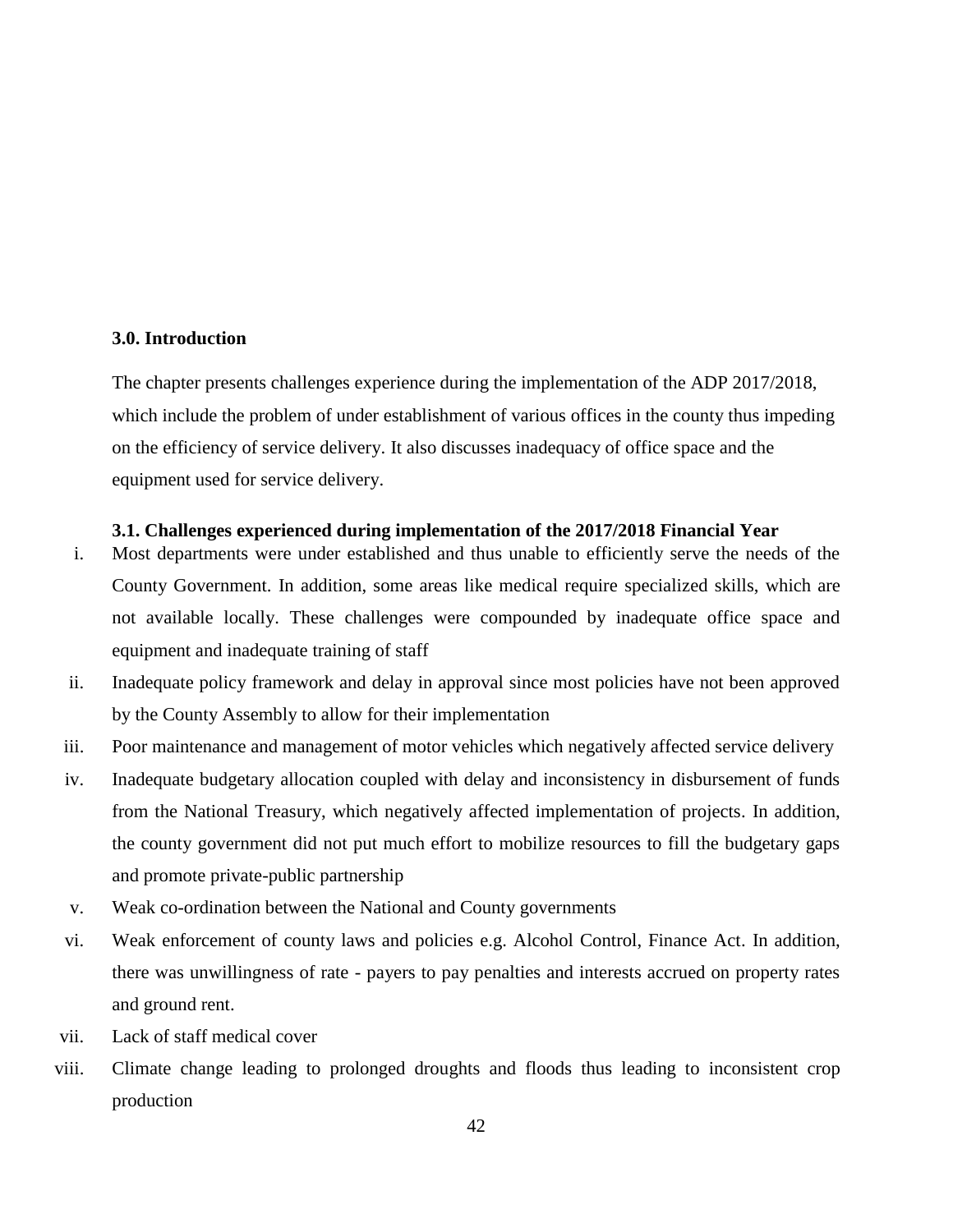- ix. Emerging crop and animal pests and diseases (*tuta absoluta* and MLND).
- x. Emergency fund had not been established by end of the financial year yet there occurred disasters that required County assistance hence diverting funds not budgeted earlier to mitigate the effects
- xi. Rapidly growing population has led to uneconomical land subdivision and stretched service delivery. The rapid population growth in urban centres has led to unplanned settlements
- xii. Poor road network, inaccessibility and interconnectivity. Most roads were constructed without culverts and other drainage structures hence could not withstand the rainy seasons and hence hindered access to markets and public institutions such as hospitals.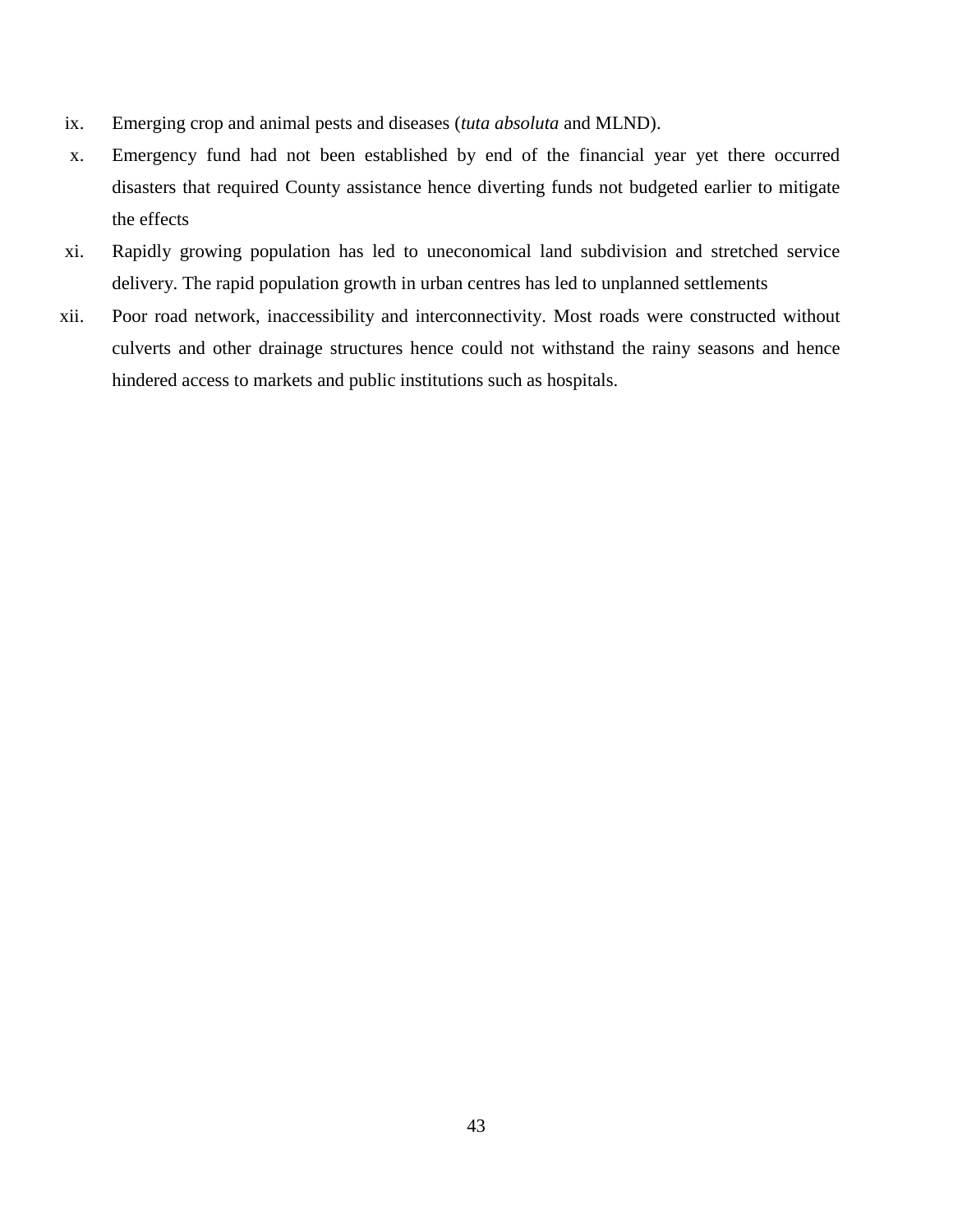# CHAPTER FOUR

# <span id="page-52-1"></span><span id="page-52-0"></span>LESSONS LEARNT AND CONCLUSION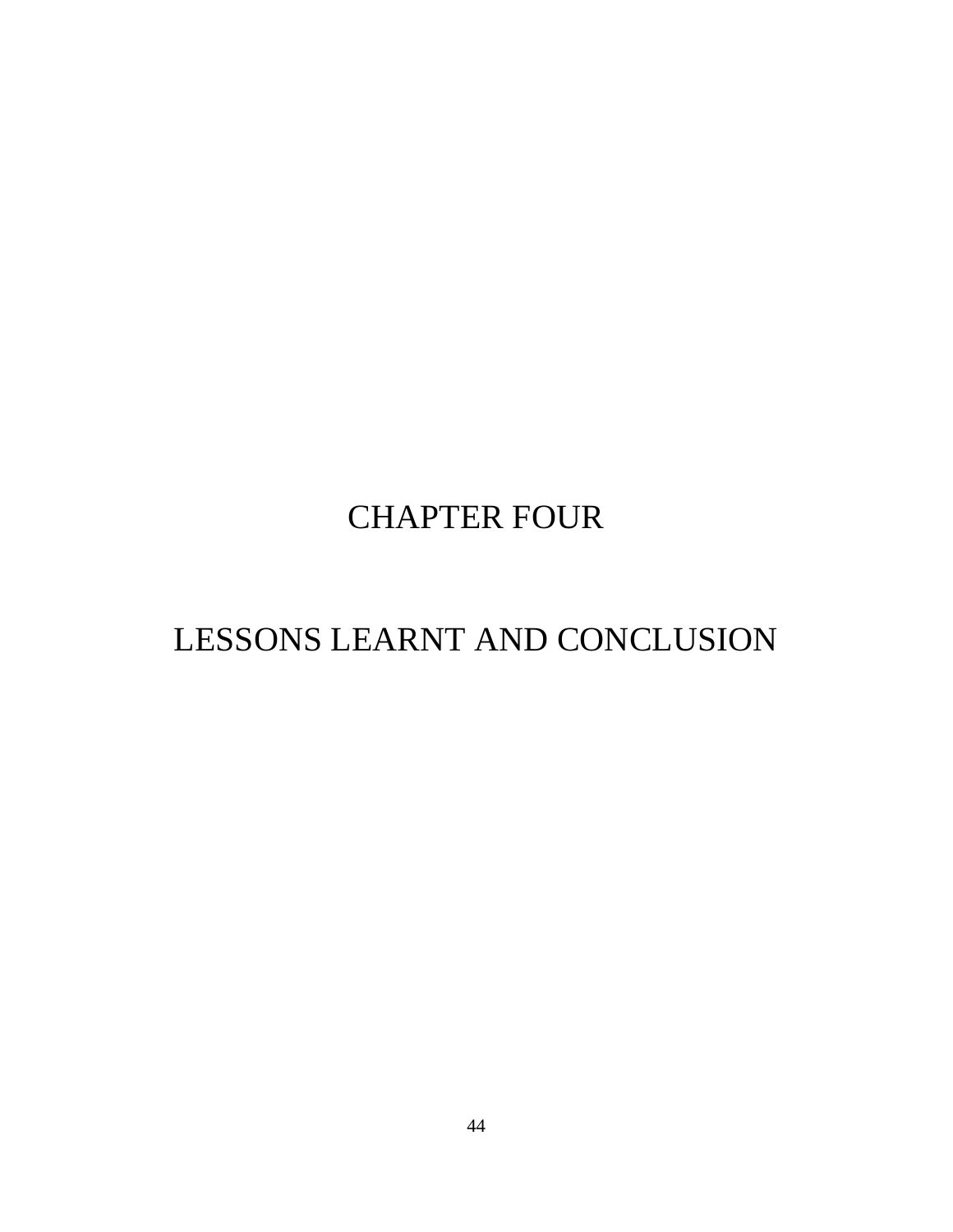#### <span id="page-53-0"></span>**4.0. Introduction**

This chapter discuses lesson learnt and recommendations which include the need to strengthen training and development of staff for continuity and stability in the public service. It also recommends the increase of exchequer allocation to the county and the need to release resources on timely basis so as to improve on project implementation.

#### <span id="page-53-1"></span>**4.1. Lessons learnt and recommendations**

- i. Training and development of staff is critical for continuity and stability in public service. There is also the need to hire specialized staff in areas where they are lacking.
- ii. There is need to increase exchequer allocation to the county and address challenges of delay and inconsistency in disbursement of funds. In addition, the county government should enhance revenue collections and involvement of private sector in implementation of projects. Further, the county government should explore partnering with other development partners under a framework of agreement to improve resource mobilization
- iii. There is need for close collaboration and consultation between the two levels of governments on common projects.
- iv. Need for good working relationship between the County Executive and Assembly
- v. There is need to test all the materials used for road works and observe the required standards in construction of roads
- vi. It is important to engage members of the public in decision making through public participation
- vii. There is need for proper maintenance and management of motor vehicles to ensure effective service delivery
- viii. There is need to establish and emergency fund to address disasters when they occur